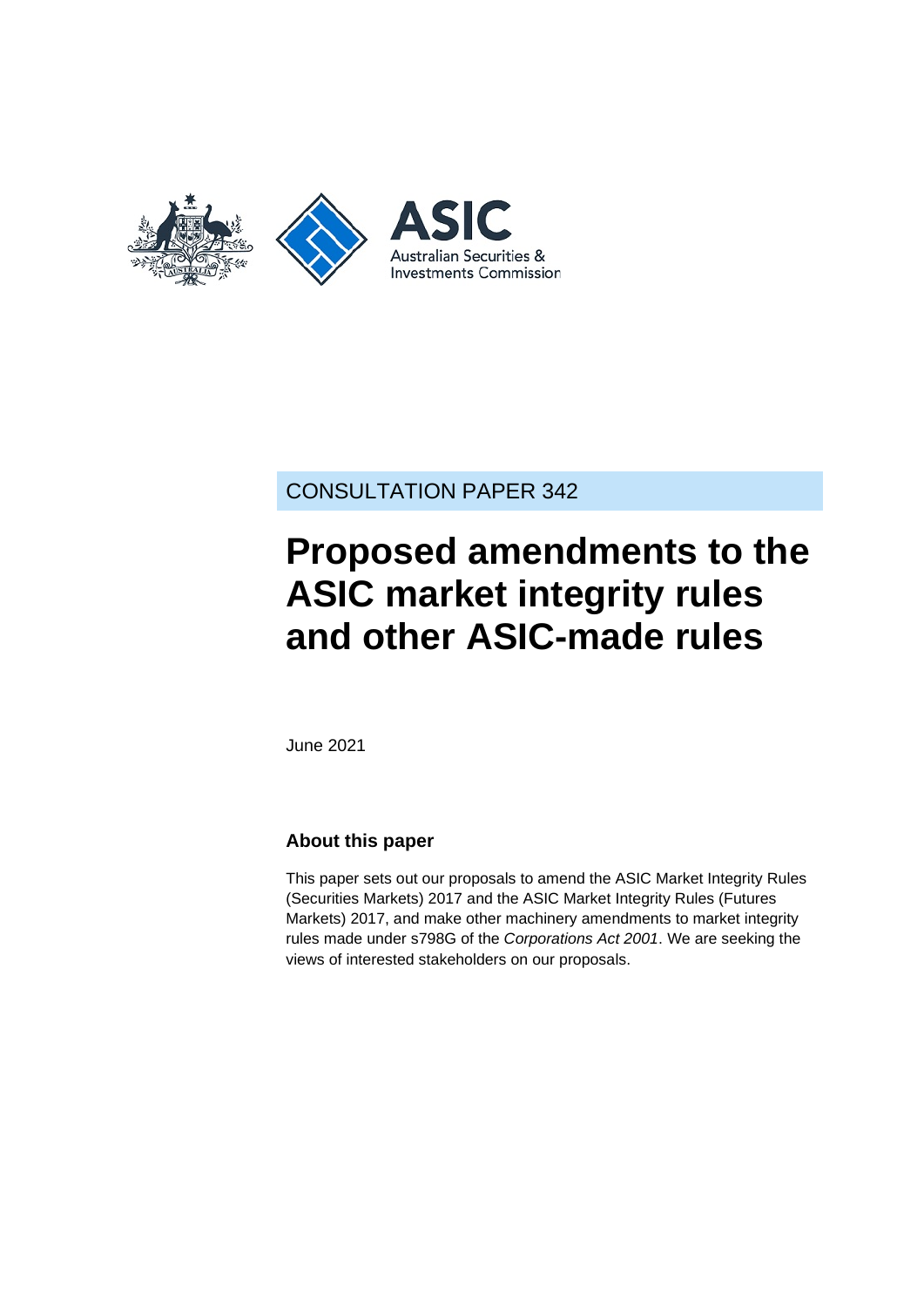#### **About ASIC regulatory documents**

In administering legislation ASIC issues the following types of regulatory documents.

**Consultation papers**: seek feedback from stakeholders on matters ASIC is considering, such as proposed relief or proposed regulatory guidance.

**Regulatory guides**: give guidance to regulated entities by:

- explaining when and how ASIC will exercise specific powers under legislation (primarily the Corporations Act)
- explaining how ASIC interprets the law
- describing the principles underlying ASIC's approach
- giving practical guidance (e.g. describing the steps of a process such as applying for a licence or giving practical examples of how regulated entities may decide to meet their obligations).

**Information sheets**: provide concise guidance on a specific process or compliance issue or an overview of detailed guidance.

**Reports**: describe ASIC compliance or relief activity or the results of a research project.

#### **Document history**

This paper was issued on 30 June 2021 and is based on the legislation as at the date of issue.

#### **Disclaimer**

The proposals, explanations and examples in this paper do not constitute legal advice. They are also at a preliminary stage only. Our conclusions and views may change as a result of the comments we receive or as other circumstances change.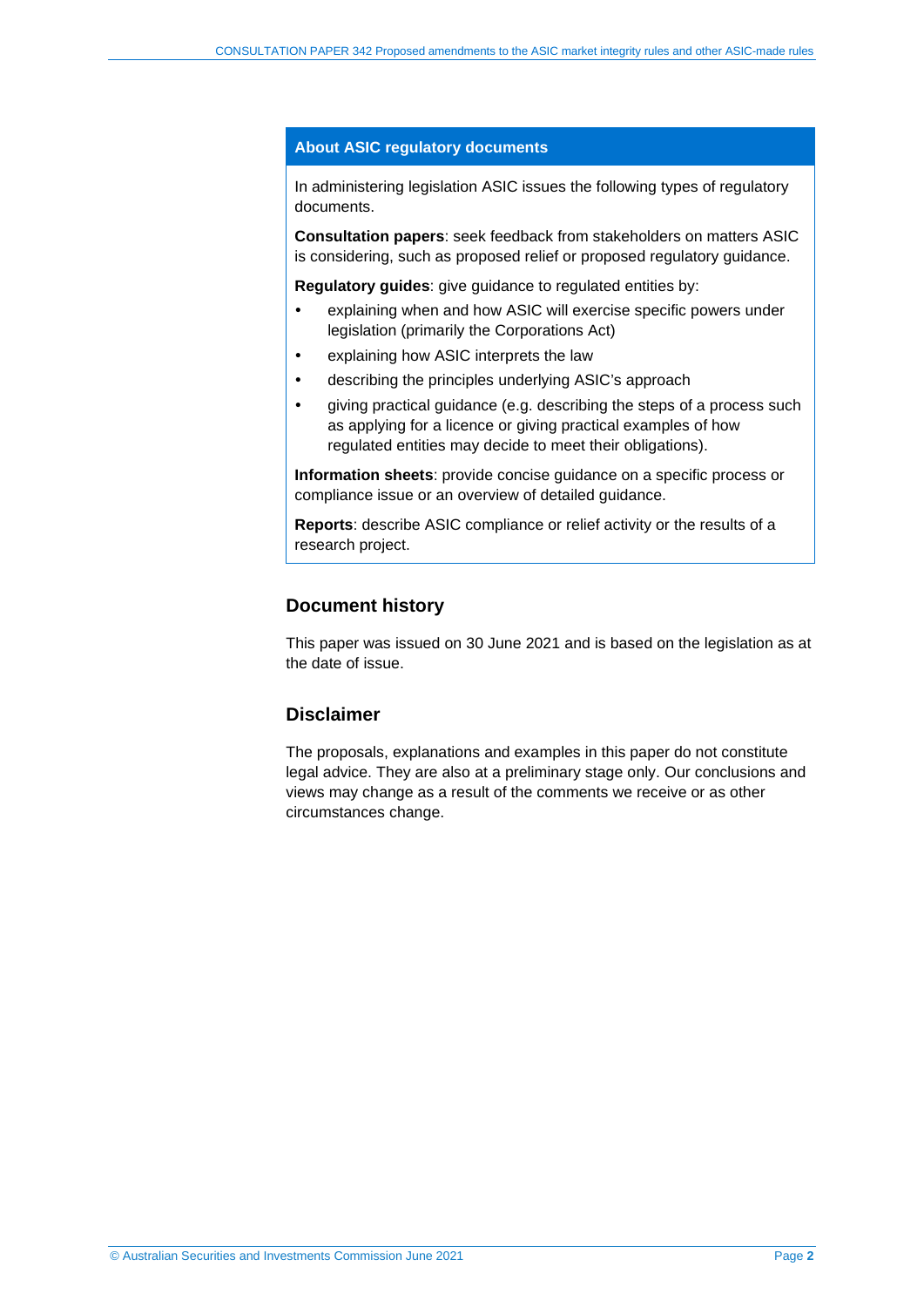# **Contents**

| A |                                                                                                                                                                       |  |
|---|-----------------------------------------------------------------------------------------------------------------------------------------------------------------------|--|
| в | Pre-trade transparency exception-Trades with price<br>Confirmation to non-retail clients-Derivatives market contracts 15                                              |  |
| C | Client authorisation-Block trade and exchange for physical                                                                                                            |  |
| D | Merits review of ASIC decisions under the Securities and                                                                                                              |  |
| Е | Amending ASIC-made rules-Power to grant waivers  31<br>Waivers under the ASIC market integrity rules 31<br>Removing superseded penalty rules from ASIC-made rules  33 |  |
| F |                                                                                                                                                                       |  |
|   | Appendix 1: Securities Markets Rules proposed to be reviewable . 38                                                                                                   |  |
|   | Appendix 2: Securities Markets Rules proposed not to be                                                                                                               |  |
|   | Appendix 3: Futures Markets Rules proposed to be reviewable  40                                                                                                       |  |
|   | Appendix 4: Futures Markets Rules proposed not to be                                                                                                                  |  |
|   |                                                                                                                                                                       |  |
|   |                                                                                                                                                                       |  |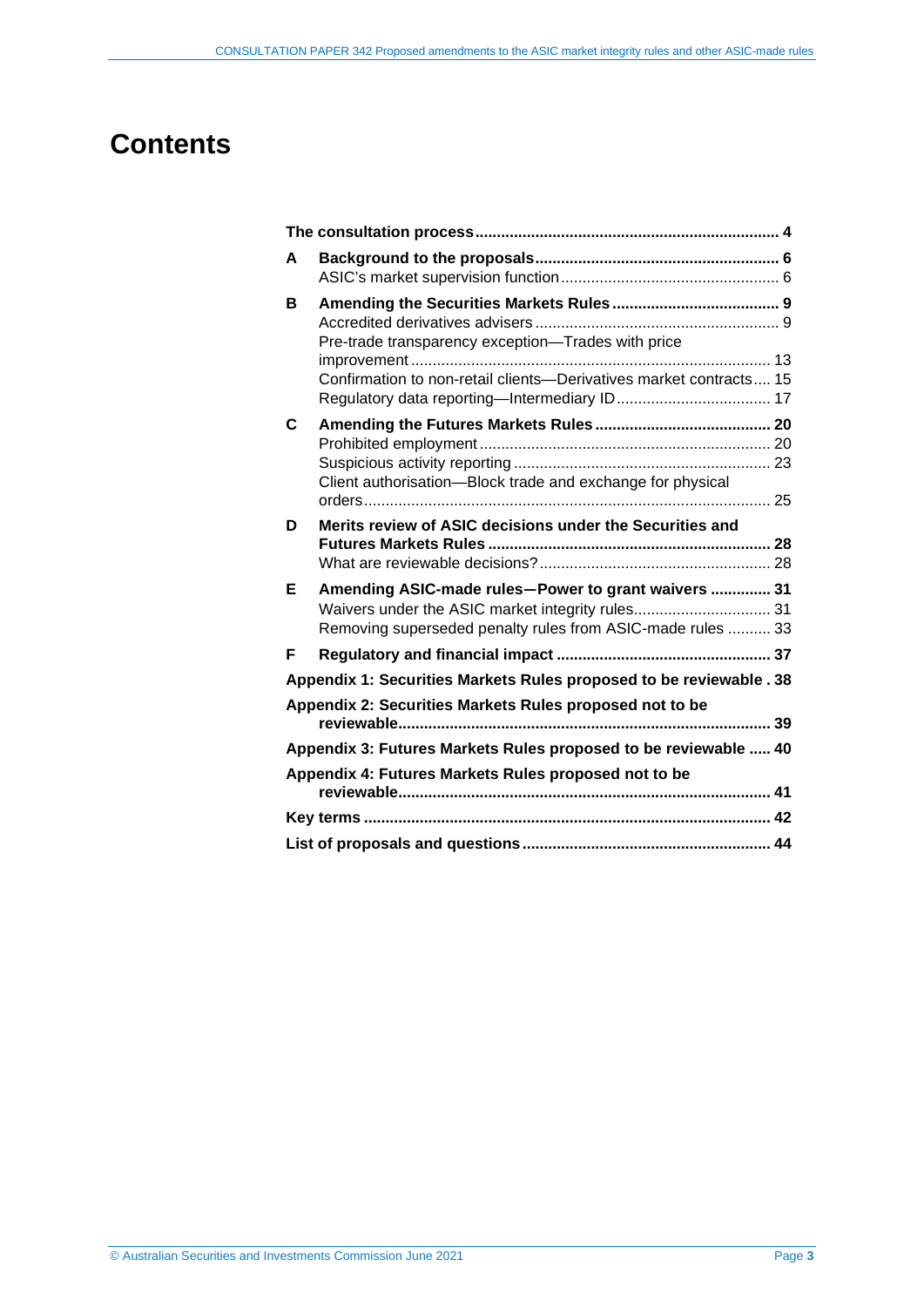# <span id="page-3-1"></span><span id="page-3-0"></span>**The consultation process**

You are invited to comment on the proposals in this paper, which are only an indication of the approach we may take and are not our final policy.

As well as responding to the specific proposals and questions, we also ask you to describe any alternative approaches you think would achieve our objectives.

We are keen to fully understand and assess the financial and other impacts of our proposals and any alternative approaches. Therefore, we ask you to comment on:

- the likely compliance costs;
- the likely effect on competition; and
- other impacts, costs and benefits.

Where possible, we are seeking both quantitative and qualitative information. We are also keen to hear from you on any other issues you consider important.

Your comments will help us develop our policy on the content and form of amendments to market integrity rules made under s798G of the Corporations Act. In particular, any information about compliance costs, impacts on competition and other impacts, costs and benefits will be taken into account if we prepare a Regulation Impact Statement: see Section [F,](#page-36-0) 'Regulatory and financial impact'.

#### **Making a submission**

You may choose to remain anonymous or use an alias when making a submission. However, if you do remain anonymous we will not be able to contact you to discuss your submission should we need to.

Please note we will not treat your submission as confidential unless you specifically request that we treat the whole or part of it (such as any personal or financial information) as confidential.

Please refer to our [privacy policy](http://www.asic.gov.au/privacy) for more information on how we handle personal information, your rights to seek access to and correct personal information, and your right to complain about breaches of privacy by ASIC.

Comments should be sent by 6 August 2021 to:

David Dworjanyn, Senior Specialist, Markets Australian Securities and Investments Commission GPO Box 9827 Brisbane QLD 4001 email: [MIRsubmissions@asic.gov.au](mailto:MIRsubmissions@asic.gov.au)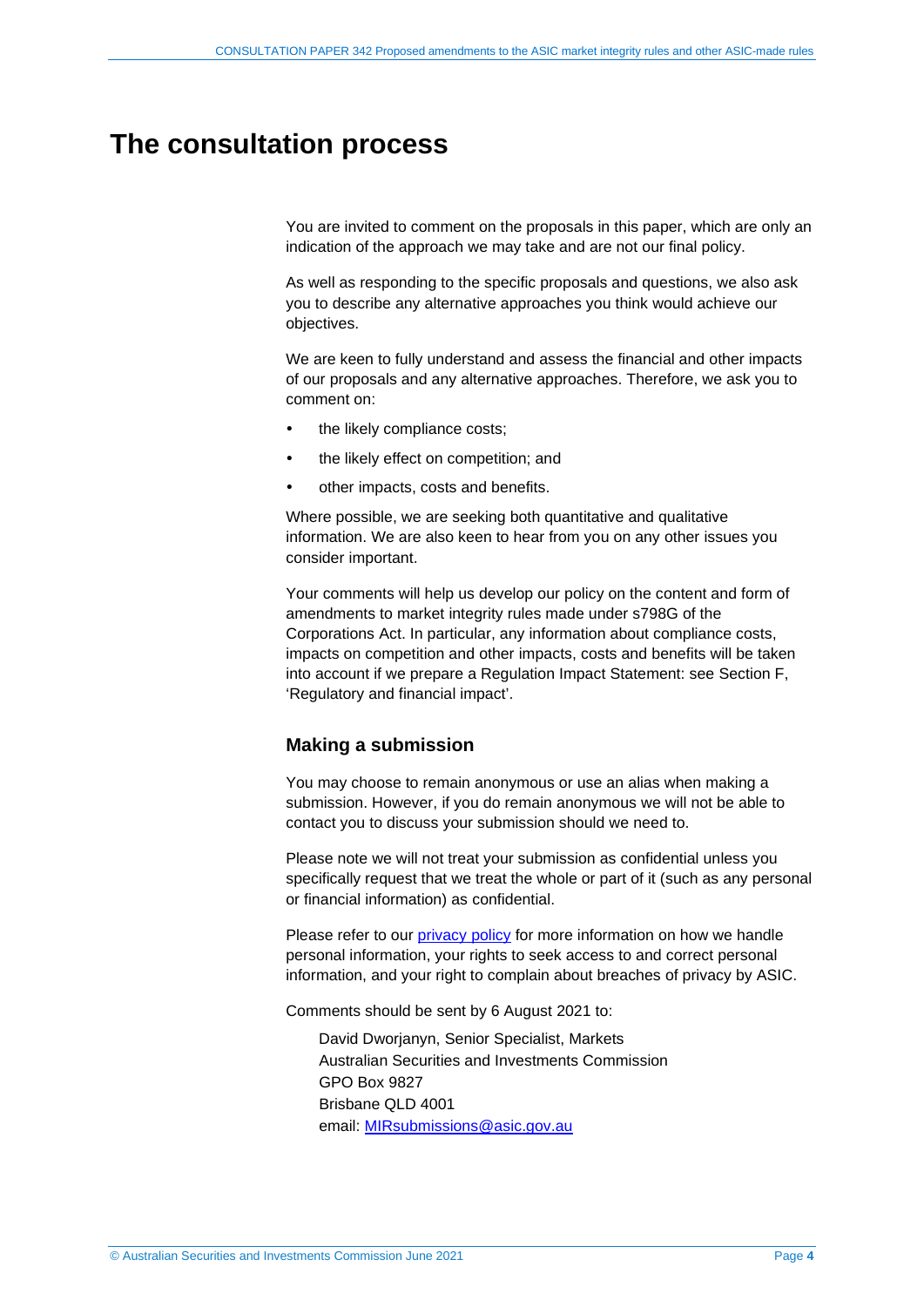# **What will happen next?**

| Stage 1 | 30 June 2021  | ASIC consultation paper released                                              |
|---------|---------------|-------------------------------------------------------------------------------|
| Stage 2 | 6 August 2021 | Comments due on the consultation paper                                        |
| Stage 3 | Q4 2021       | Amended rules made, feedback report<br>released and regulatory guides amended |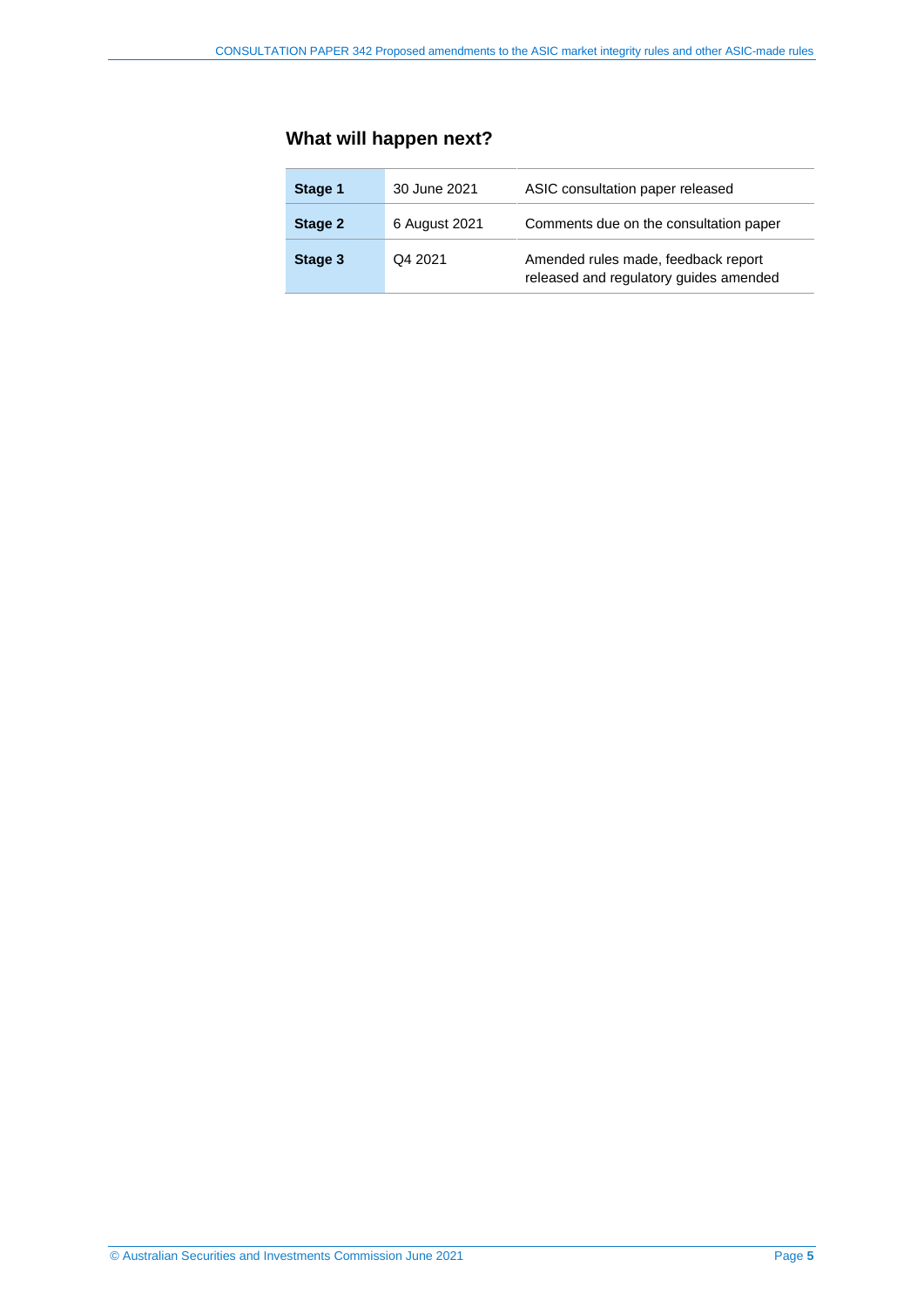# <span id="page-5-0"></span>**A Background to the proposals**

#### **Key points**

ASIC is responsible for supervising domestic licensed markets and making market integrity rules. In 2017, we consolidated 13 of 14 market integrity rule books into four rule books and announced that we would begin a review of the consolidated rules and prioritise areas for potential amendment.

The ASIC Market Integrity Rules (Securities Markets) 2017 (Securities Markets Rules) apply to five securities markets, competition between those markets and participants of those markets. We have identified four priority areas in these rules that require amendment to clarify the operation of the rules: see Section [B.](#page-8-0)

We also propose to make three amendments to the ASIC Market Integrity Rules (Futures Markets) 2017 (Futures Markets Rules): see Section [C.](#page-19-0) 

In addition, we propose to amend the Securities Markets Rules and the Futures Markets Rules to provide that certain decisions made by ASIC are subject to merits review by the Administrative Appeals Tribunal (AAT): see Section [D.](#page-27-0)

Further, we propose to amend the market integrity rules, being the rules that deal with trading on domestic licensed markets made by ASIC under s798G of the Corporations Act, to clarify ASIC's power to grant waivers to relieve a person from the obligation to comply with the market integrity rules: see Section [E.](#page-30-0)

Finally, recent amendments to the Corporations Act mean that penalty amounts specified in rules made by ASIC no longer apply to a contravention of a rule which occurs after the amendments commenced. We are proposing to remove the superseded penalty provisions from all ASIC-made rules: see Section [E.](#page-30-0)

# <span id="page-5-1"></span>**ASIC's market supervision function**

- 1 On 24 August 2009, the Australian Government announced its decision to transfer the responsibility for supervising Australia's domestic licensed financial markets from market operators to the Australian Securities and Investments Commission (ASIC).
- 2 Under Pt 7.2A of the *Corporations Act 2001* (Corporations Act), which commenced on 1 August 2010, we assumed responsibility for supervising domestic licensed markets and were given the power to make market integrity rules.
- 3 Market integrity rules are legislative instruments subject to parliamentary scrutiny and possible disallowance by parliament. We cannot make a market integrity rule unless we have the written consent of the Minister. An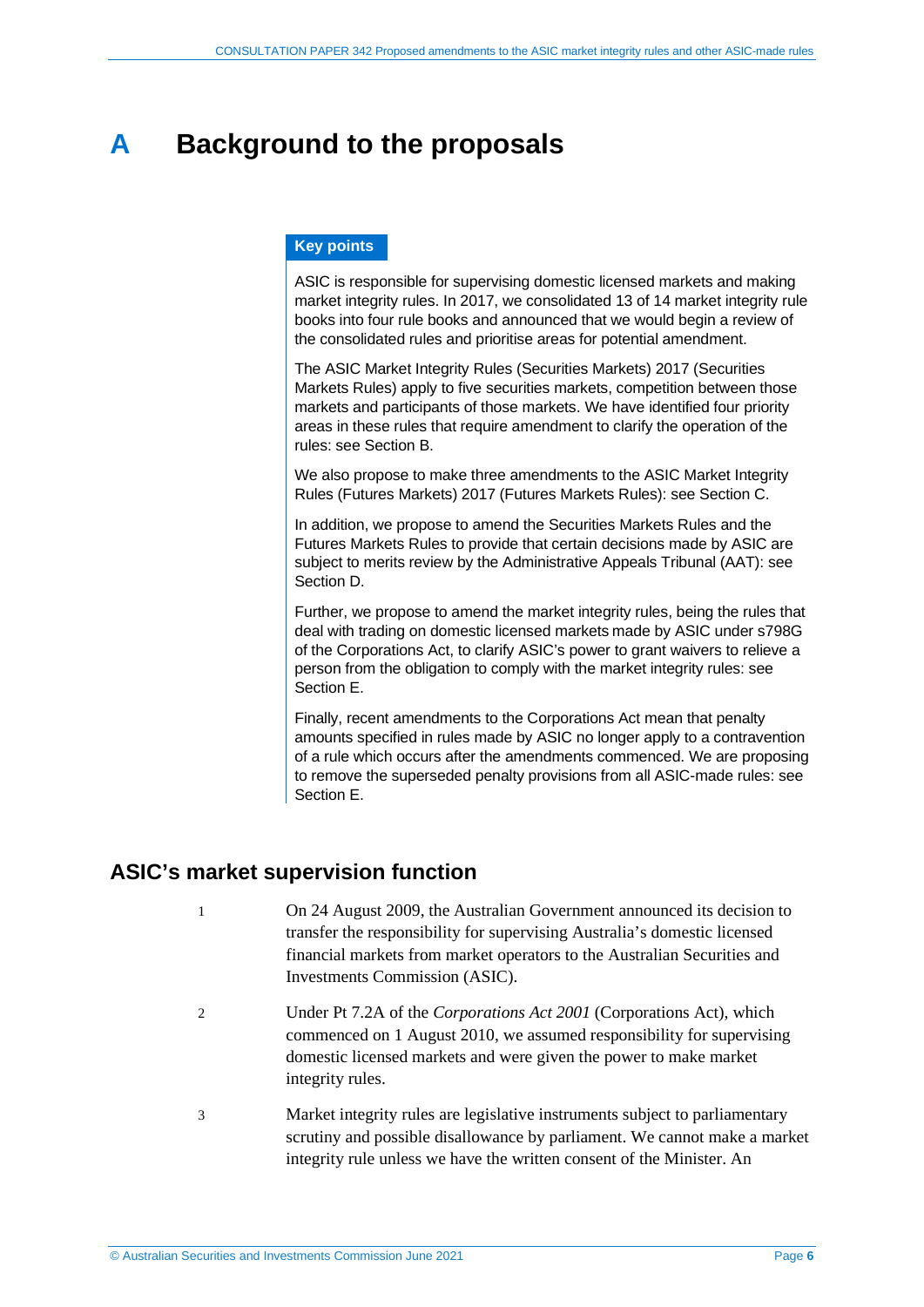exception applies for making emergency rules that are necessary, or in the public interest, to protect people dealing in a financial product.

4 Over time, the number of domestic licensed financial markets in Australia has grown. At present, there are five domestic licensed markets for securities, operated by:

- (a) ASX Limited (ASX);
- (b) Chi-X Australia Pty Limited (Chi-X);
- (c) IMB Limited (IMB);
- (d) National Stock Exchange of Australia Limited (NSXA); and
- (e) Sydney Stock Exchange Limited (SSX) (formerly Asia Pacific Stock Exchange Limited (APX)).

5 Prior to 2017, each of the above markets had a market integrity rule book that applied to the market operator and its participants. A separate rule book addressed competition between markets. In 2017, ASIC consulted on consolidating the market integrity rule books: see [Consultation Paper 277](https://asic.gov.au/regulatory-resources/find-a-document/consultation-papers/cp-277-proposals-to-consolidate-the-asic-market-integrity-rules/) *Proposals to consolidate the ASIC market integrity rules* (CP 277).

6 On 16 May 2017, the Securities Markets Rules were made and, subject to some limited exceptions, came into effect on 7 May 2018. These rules apply to ASX, Chi-X, NSXA and SSX.

> Note: IMB was not included in the consolidation project because of the unique nature of the IMB market (i.e. offers trading solely in IMB securities) and the bespoke nature of the ASIC Market Integrity Rules (IMB Market) 2010.

#### **What we are doing now**

- 7 In CP [277,](https://asic.gov.au/regulatory-resources/find-a-document/consultation-papers/cp-277-proposals-to-consolidate-the-asic-market-integrity-rules/) we announced that we would review the ASIC market integrity rules in detail to make any further adjustments required as a result of:
	- (a) our experience in administering the ASIC market integrity rules;
	- (b) developments in the market;
	- (c) evolving international regulatory requirements; and
	- (d) feedback from market operators and participants (including feedback and proposals we received before this consultation).
- 

8 We have identified four priority areas unique to the Securities Markets Rules for consultation to amend the rules in line with the above objectives. Details are in Section [B.](#page-8-0) These amendments concern:

- (a) accredited derivatives advisers (see paragraphs [16](#page-8-2)[–33\)](#page-12-1);
- (b) pre-trade transparency exceptions—trades with price improvement (see paragraphs [34–](#page-12-2)[41\)](#page-13-0);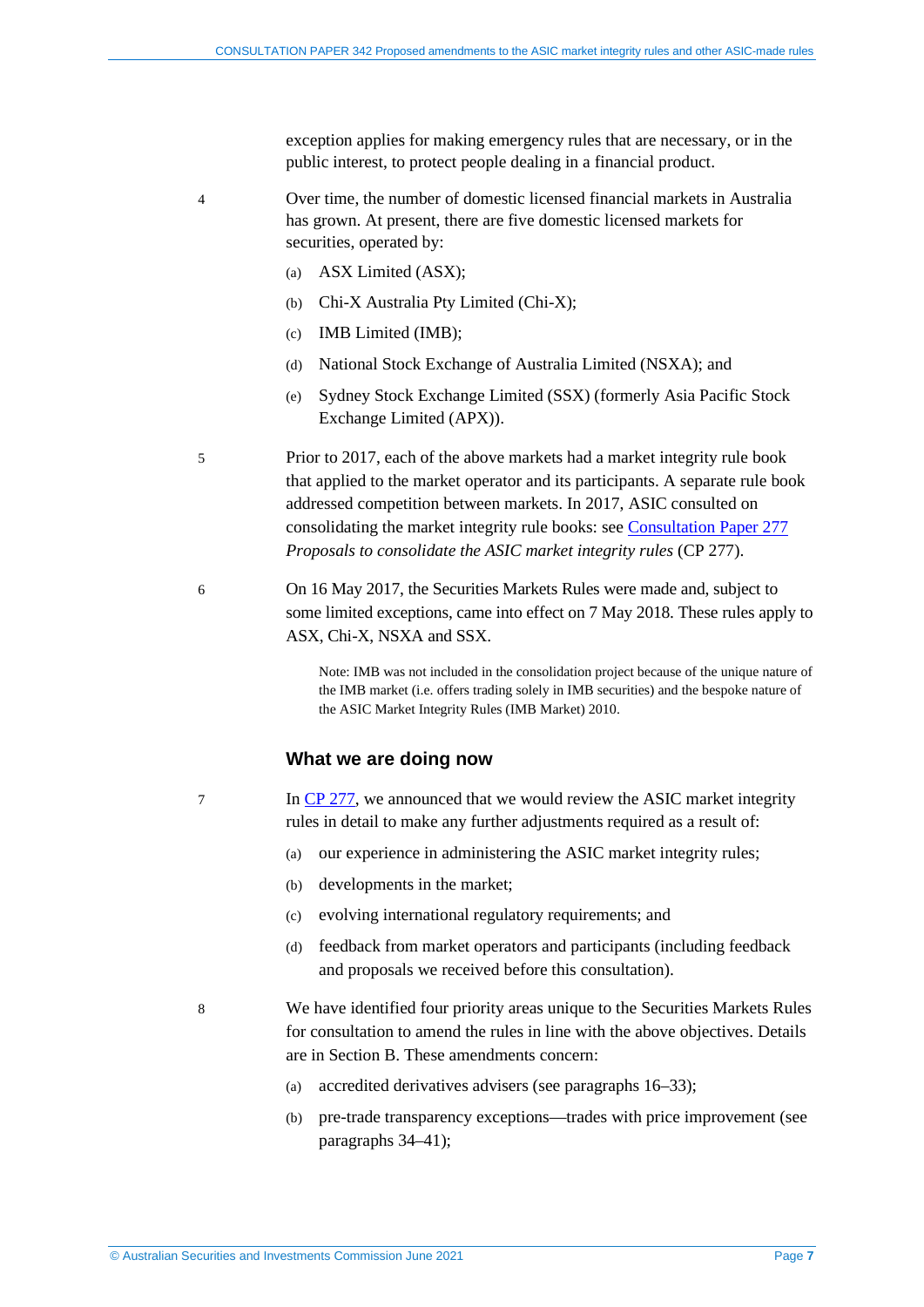- (c) confirmations to non-retail clients in respect of derivatives market contracts (see paragraphs [42–](#page-14-1)[56\)](#page-16-1); and
- (d) regulatory data—intermediary ID (see paragraphs [57–](#page-16-2)[64\)](#page-18-0).

9 Likewise, we have identified three priority areas in the Futures Markets Rules for consultation. Details are in Section [C.](#page-19-0) These amendments concern:

- (a) replacing the prohibited employment rule with a fit and proper person test (see paragraphs [65](#page-19-2)[–82\)](#page-22-1);
- (b) incorporating suspicious activity reporting (see paragraphs [83–](#page-22-2)[93\)](#page-24-1); and
- (c) amending client authorisation rules for block trade and exchange for physical orders (see paragraph[s 94–](#page-24-2)[100\)](#page-26-0).
- 10 We are also proposing that certain decisions made by ASIC under the Securities Markets Rules and the Futures Markets Rules will be subject to merits review by the AAT: see Section [D.](#page-27-0)
- 11 Further, we propose to amend all rule books made by ASIC under s798G of the Corporations Act to clarify ASIC's power to grant waivers to relieve a person from the obligation to comply with the market integrity rules: see Section [E.](#page-30-0)

Note 1: Due to the machinery nature of the proposed amendments, we do not intend to consult separately in relation to each market integrity rule book.

Note 2: When referring to 'market integrity rules' in this paper we are referring to more than one of the sets of rules made under s798G of the Corporations Act. When referring to a single set of rules we will use the full legislative instrument name or an abbreviation of that name.

- 12 Finally, amendments to the Corporations Act have resulted in changes to the way that penalties are determined for breaches of ASIC-made rules. As a result, we propose to remove the references to penalties contained in all rule books made by ASIC: see Section [E.](#page-30-0)
- 13 Some of the proposals will, of course, require consequential changes to the rules—in particular, definitions within the rules.
- 14 We welcome your feedback on the proposals in this consultation paper. We also welcome your feedback on any additional proposals you may have to improve the market integrity rules, particularly where:
	- (a) further clarity is needed;
	- (b) a rule requires strengthening in order to achieve its objectives; or
	- (c) the amendment or repeal of a rule would provide a demonstrated commercial benefit without unduly reducing the fairness and efficiency of Australia's financial markets.
- 15 Your feedback and additional proposals (including those already given to ASIC) will assist in planning and prioritising our work in the future.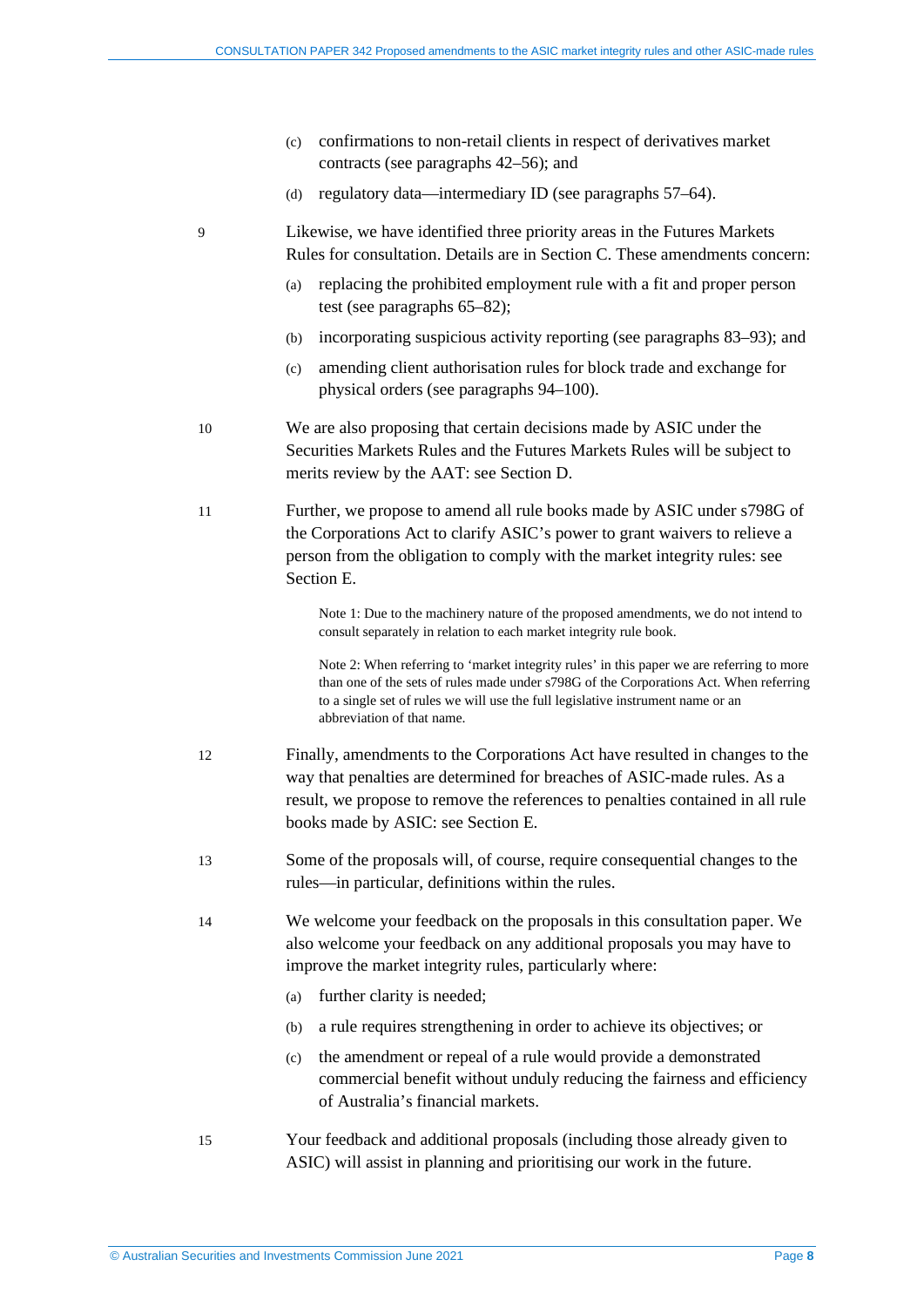# <span id="page-8-0"></span>**B Amending the Securities Markets Rules**

#### **Key points**

We have identified four priority areas for potential amendment of the Securities Markets Rules. The proposed amendments either clarify the operation of existing rules, fill a regulatory gap in the existing rules or reduce the administrative burden and subsequent costs for both market participants and ASIC.

The proposed areas for amendment considered in this consultation paper concern:

- accredited derivatives advisers (see paragraphs [16–](#page-8-2)[33\)](#page-12-1);
- pre-trade transparency exceptions—trades with price improvement (see paragraphs [34–](#page-12-2)[41\)](#page-13-0);
- confirmations for non-retail clients in respect of derivatives market contracts (see paragraphs: [42](#page-14-1)[–56\)](#page-16-1); and
- regulatory data—intermediary ID (see paragraphs [57](#page-16-2)[–64\)](#page-18-0).

### <span id="page-8-2"></span><span id="page-8-1"></span>**Accredited derivatives advisers**

#### **Existing retail client adviser accreditation requirements**

16 Part 2.4 of the Securities Markets Rules sets out the accredited derivatives adviser framework. ASIC inherited the rules and the responsibility for administering the accreditation and training framework from ASX. In summary:

- (a) representatives of market participants are required to be appropriately accredited by ASIC before providing advice to retail clients in relation to options market contracts, futures market contracts or warrants;
- (b) ASIC may accredit a person for a period of time if, among other things:
	- (i) the person is a representative of a market participant; and
	- (ii) the person has passed an accreditation examination that has been approved by ASIC (unless the person has been granted an exemption); and
- (c) accreditations are required to be renewed by ASIC on a regular basis generally every three years.
- 17 There are three levels of accreditation that can be obtained, with each level dictating the nature of advice the adviser is authorised to provide.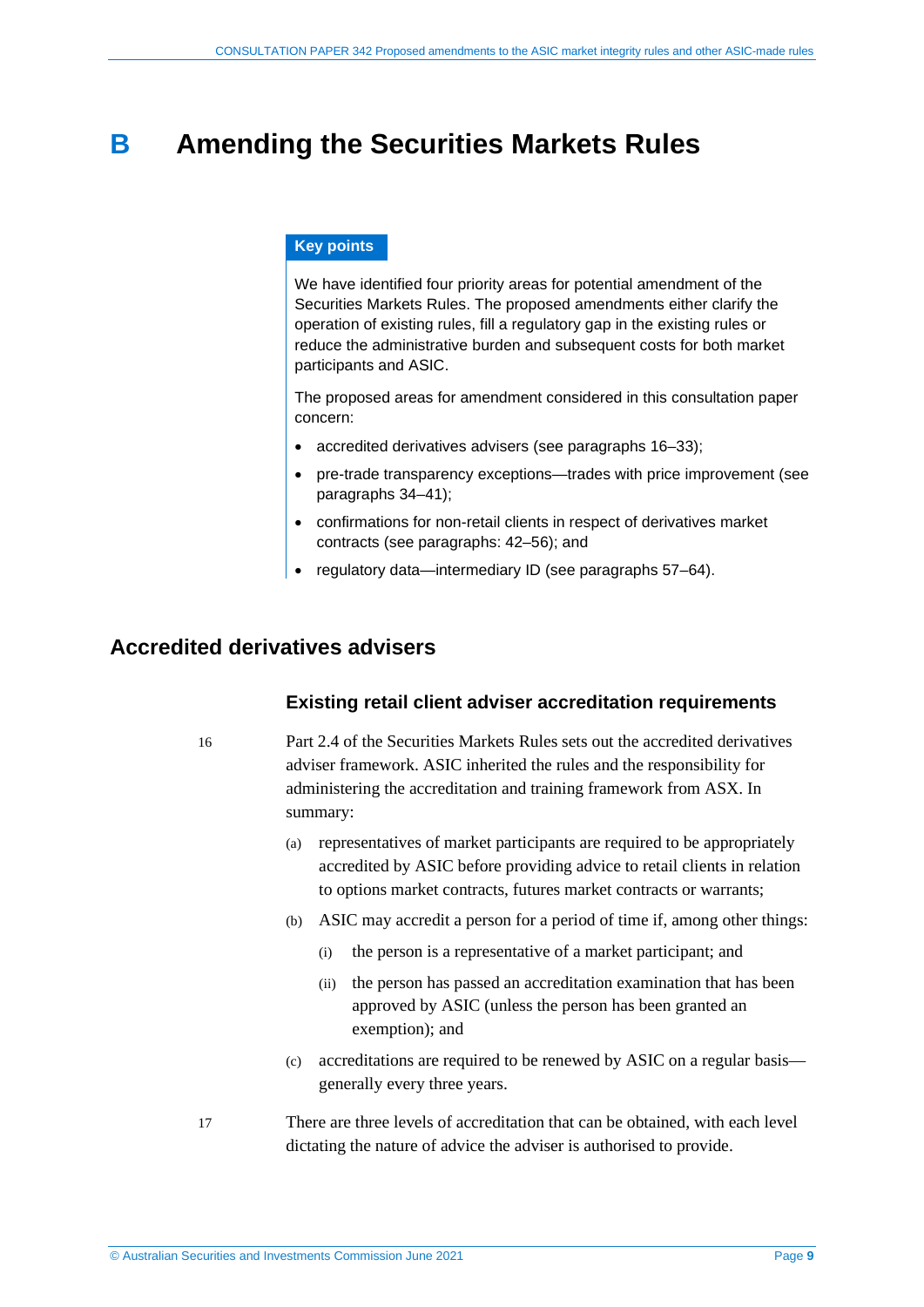- 18 Part 2.4 of the Securities Markets Rules is highly prescriptive and procedural in nature, imposing undue administrative requirements on both ASIC and market participants with respect to the accreditation process. Also, a number of rules are of limited regulatory value, do not promote market integrity, are repetitive, or are no longer relevant.
- 19 Furthermore, we understand that some representatives seek accreditation or renewal without any intention of providing derivatives advice to retail clients. These applications consume ASIC's resources without serving any regulatory purpose.

### **Enhancements to training and professional standards for financial advisers**

- 20 There have been significant changes to the professional standards regime applying to financial advisers, including stockbrokers, since the transfer of supervision to ASIC.
- 21 The *Corporations Amendment (Professional Standards of Financial Advisers) Act 2017*, which commenced on 15 March 2017, introduced several amendments to the Corporations Act to raise the education, training and ethical standards of financial advisers providing personal advice to retail clients on relevant financial products.
- 22 These measures apply to all relevant providers, including financial advisers employed by market participants. For further details on these enhanced standards, see [Professional standards for financial advisers](https://asic.gov.au/for-finance-professionals/afs-licensees/professional-standards-for-financial-advisers/) (FA standards) on our website.
- 23 Our records indicate that most advisers accredited under Part 2.4 are captured by the FA standards. They are therefore already recorded on the [Financial Advisers Register](https://asic.gov.au/for-finance-professionals/afs-licensees/financial-advisers-register/) and are required to comply with a higher educational and training standard (albeit with transitional arrangements available for existing advisers).
- 24 For advisers who do not provide personal advice, obligations under  $s912A(1)(e)$ –(f) of the Corporations Act, which require licensees to ensure their representatives are adequately trained and competent, would still apply. We have indicated that we will be updating guidance on training for financial advisers who are not considered to be relevant providers under the FA standards (e.g. advisers providing general financial product advice or advice on products other than relevant financial products). [Regulatory Guide 146](https://asic.gov.au/regulatory-resources/find-a-document/regulatory-guides/rg-146-licensing-training-of-financial-product-advisers/) *Licensing: Training of financial product advisers* (RG 146) will be reviewed and updated as part of this process.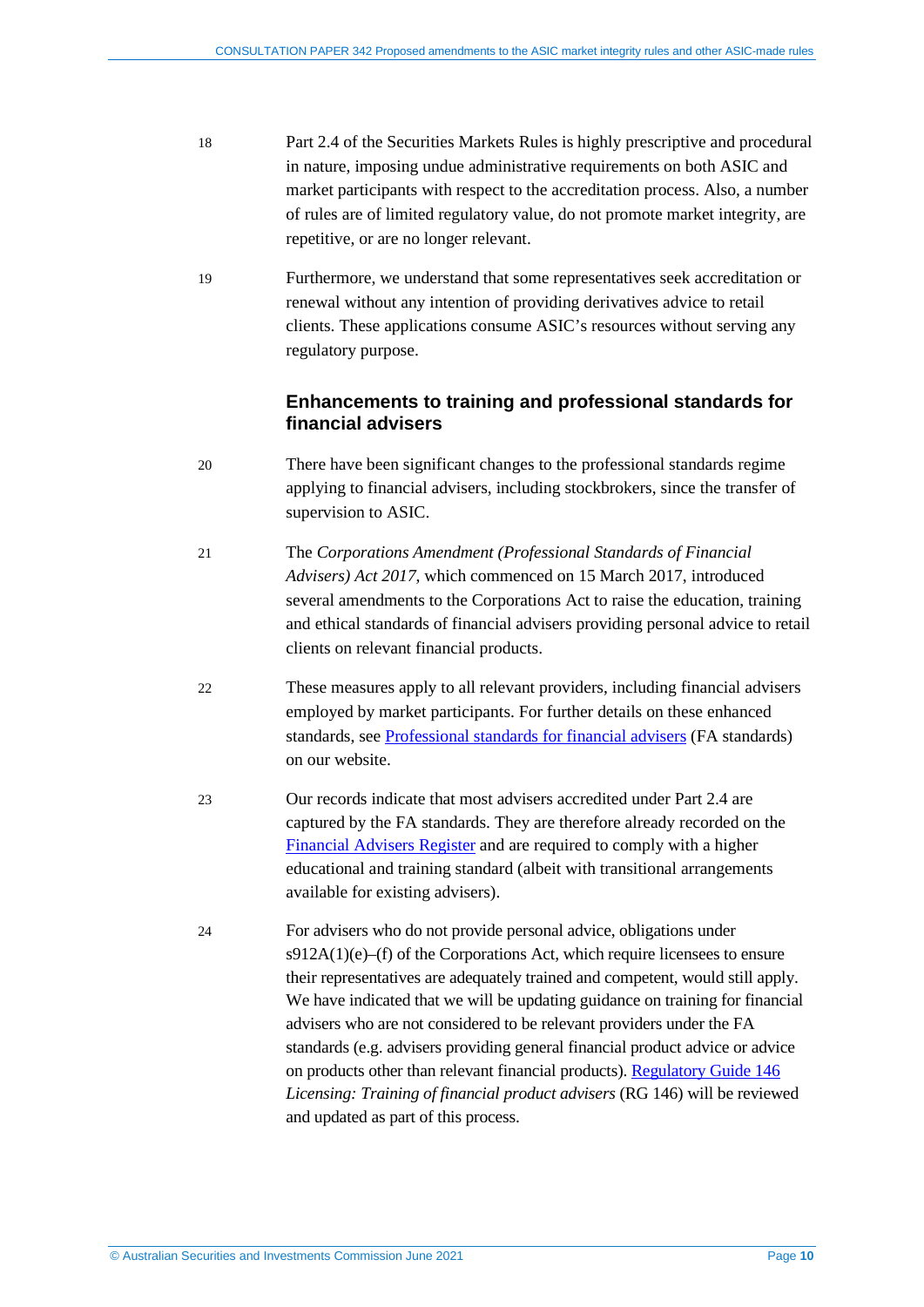#### **Proposal**

- **B1** We propose to replace Part 2.4 of the Securities Markets Rules with principles-based rules (see [Attachment 1\)](https://asic.gov.au/regulatory-resources/find-a-document/consultation-papers/cp-342-proposed-amendments-to-the-asic-market-integrity-rules-and-other-asic-made-rules/) that require market participants to ensure that:
	- (a) their financial advisers are suitably qualified and experienced before providing personal advice to retail clients in relation to derivatives; and
	- (b) their qualifications relevant to providing advice on derivatives is noted on ASIC's Financial Advisers Register.

Note: Under this proposal, ASIC will no longer be required to approve examinations written by training providers that assess the knowledge and competency of derivatives advisers. Instead, a market participant will need to satisfy itself that, at all times, any individual involved in providing derivatives advice on its behalf to retail clients has the relevant skills, knowledge and experience for the role they are performing.

#### *Your feedback*

- B1Q1 Do you agree with this proposal? In your response, please give detailed reasons for your answer.
- B1Q2 What regulatory benefit, if any, do you believe would arise from maintaining (in the Securities Markets Rules) a separate set of training and qualification obligations for financial advisers who provide personal advice to retail clients in relation to derivatives—beyond what is already provided for in the FA standards, s912A(1)(e)–(f) of the Corporations Act and RG 146? In your response, please give detailed reasons for your answer.
- B1Q3 What cost savings do you believe would arise from this proposal (e.g. savings resulting from the removal of procedural elements such as submitting new accreditation applications, reaccreditation applications, renewals and other related notifications)? Please provide an estimate of future cost savings.
- B1Q4 Do you think the additional training and qualification obligations should be expanded to include other complex product classes traded on a licensed market (e.g. hybrids)? Please give detailed reasons for your answer.
- B1Q5 Do you consider that it would be preferable for ASIC to repeal Part 2.4 in its entirety and rely solely on the Corporations Act in the regulation of these matters?

#### **Rationale**

25 Part 2.4 outlines several prescriptive requirements that market participants and representatives must adhere to, including the types of accreditation applications, examinations, renewal processes, withdrawal and continuing professional education requirements. Many of these provisions are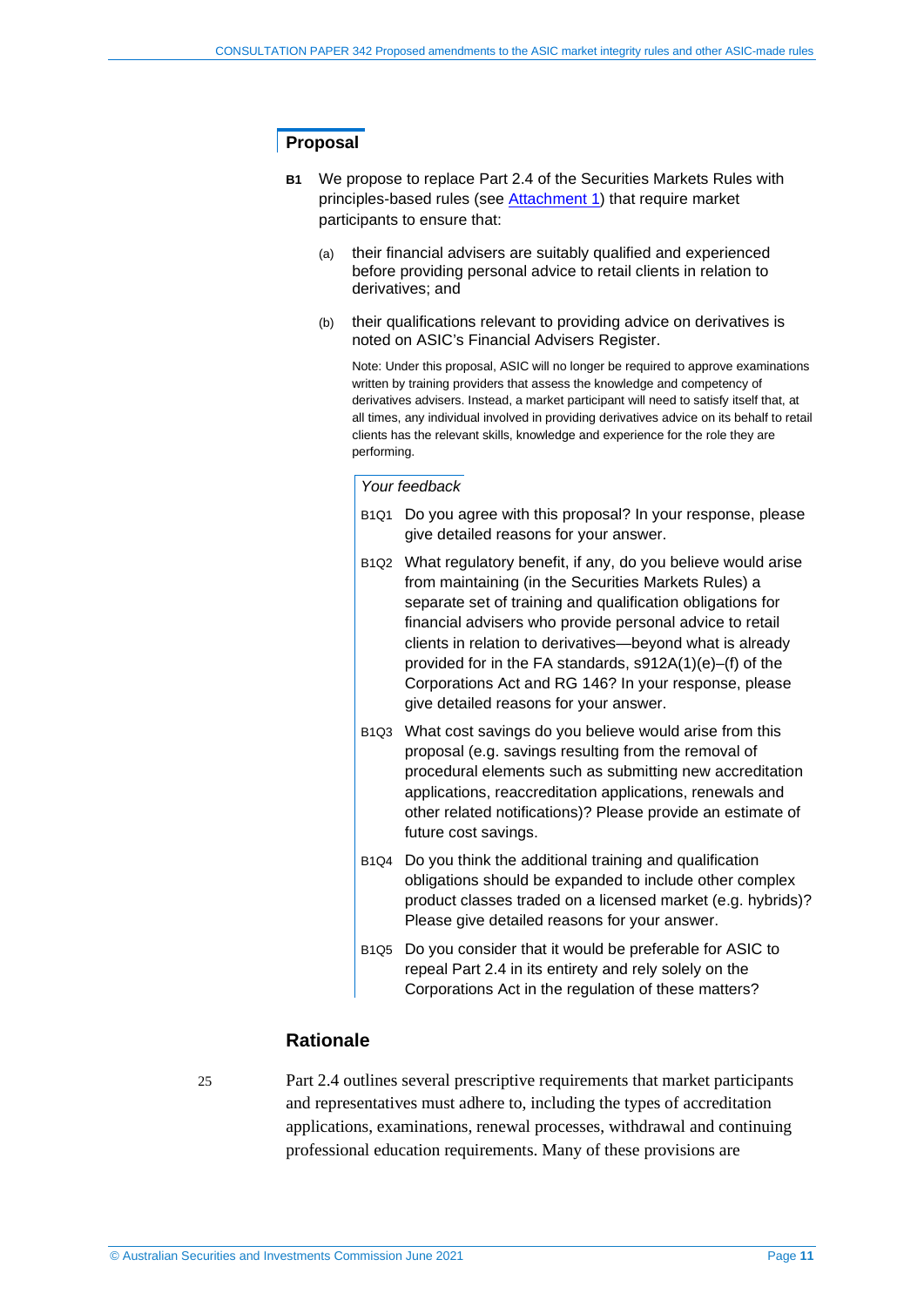procedural in nature and impose an administrative burden on both market participants and ASIC, with respect to the accreditation process.

26 Furthermore, the current framework relies on a list of accreditation examinations (and other recognised courses) that was transferred—with the responsibility for market supervision—to ASIC from ASX in 2010. This list has remained substantially unchanged since that time and is out of date.

- 27 Our proposal maintains an express obligation for market participants to ensure that their derivatives advisers are adequately trained, while reducing the administrative burden currently placed on market participants and ASIC. By illustration:
	- (a) market participants would no longer be required to submit accreditation applications, exemption requests and notifications required by Part 2.4 of the Securities Markets Rules and would be required to update the details of their financial advisers on one register only—th[e Financial](https://asic.gov.au/for-finance-professionals/afs-licensees/financial-advisers-register/)  [Advisers Register;](https://asic.gov.au/for-finance-professionals/afs-licensees/financial-advisers-register/) and
	- (b) ASIC would no longer need to process the applications and notifications required by Part 2.4, including the periodic renewal of accreditations.
- 28 Removing the requirement for derivatives advisers to sit a prescribed exam (or seek an exemption) will also provide market participants with greater flexibility as to the manner of compliance with the education and training aspects of their regulatory obligations.
- 29 The proposed principles-based requirements would supplement the FA standards. Our records indicate that most accredited derivatives advisers are captured by the FA standards, and therefore are already required to comply with a higher educational and training standard.
- 30 Arguably, general advice should not be given in relation to derivatives. However, for the subset of accredited derivatives advisers that do not provide personal advice (and may not be captured by these standards), the overarching obligation under s912A(1)(e)–(f) of the Corporations Act, which requires a licensee to ensure that their representatives are adequately trained and competent, would still apply, in addition to the principles-based rules.
- 31 We note there is a risk that some participants may fail to introduce adequate arrangements for ensuring their derivatives advisers are suitably trained, potentially resulting in a fall in standards among those derivatives advisers. However, given the number of well-established industry courses currently available and the extent to which we understand they are used, we believe this risk is minimal. It also creates an opportunity for industry bodies to expand their role in setting professional standards and training.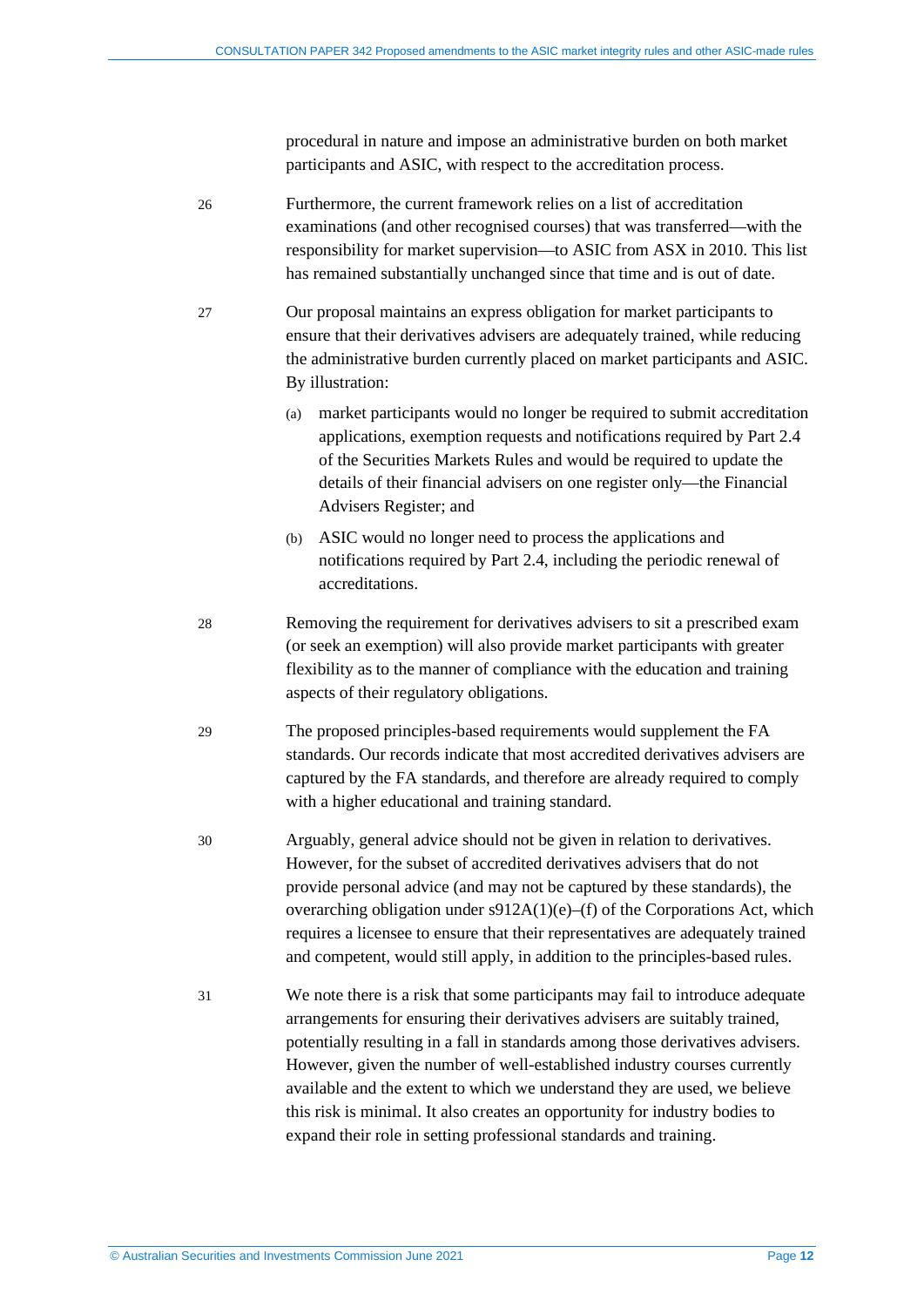- 32 The risk of non-compliance is also reduced by the significant increase in penalties applicable to breaches of market integrity rules following the passage of the *Treasury Laws Amendment (Strengthening Corporate and Financial Sector Penalties) Act 2019*: see paragrap[h 130.](#page-33-0)
- <span id="page-12-1"></span>33 Our oversight of derivatives advisers would not be diminished by the removal of the requirement for derivatives advisers to sit an approved exam and be accredited by ASIC. We will continue to take a risk-based approach to our surveillance activities and use our powers to gather information about these matters (including requesting a participant to demonstrate how they have complied with these obligations), as necessary.

### <span id="page-12-2"></span><span id="page-12-0"></span>**Pre-trade transparency exception—Trades with price improvement**

- 34 Pre-trade transparency refers to information on bids and offers being made publicly available before trades occur. Together with post-trade information, it is generally regarded as central to both the fairness and efficiency of a financial market, particularly to the market's liquidity and quality of price formation.
- 35 Some exceptions to pre-trade transparency apply where we thought there was some benefit in permitting non-pre-trade transparent trading because it:
	- (a) may limit market impact and provide access to more liquidity, particularly in less liquid products;
	- (b) may incentivise innovation in trading strategies and order types, as has been the case overseas; and
	- (c) in some circumstances, provides an opportunity to achieve meaningful price improvement (compared to the market order book).
- 36 Rule 6.1.1(2) provides certain exceptions to the requirement for transactions to be pre-trade transparent, which includes 'a trade with price improvement': Rule 6.1.1(2)(c). Rule 6.2.3 provides the definition of 'a trade with price improvement'.

#### **Aggregation of client orders for trades with price improvement**

37 Under Rule 6.2.3, a trade with price improvement is a transaction where:

- (a) the transaction is executed at a price which is:
	- (i) higher than the best available bid and lower than the best available offer by one or more price steps; or
	- (ii) at the best mid-point;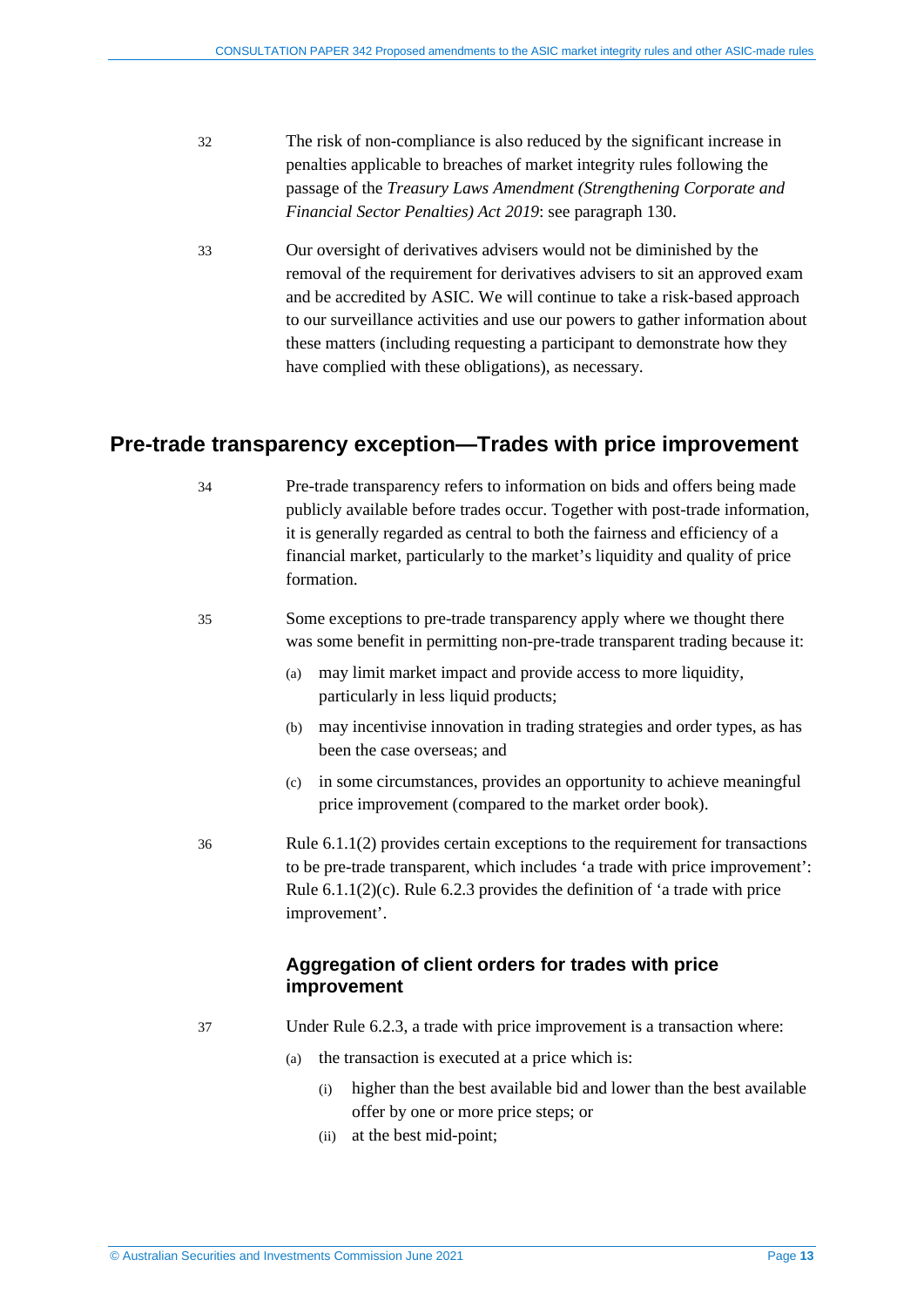- (b) if the transaction is entered into other than by matching orders on an order book, the participant acts:
	- (i) on behalf of both buying and selling clients to that transaction; or
	- (ii) on behalf of a buying or selling client on one side of that transaction and as principal on the other side; and
- (c) the consideration for the transaction is greater than \$0.
- 38 There is some ambiguity in the definition of a trade with price improvement as to whether the participant, not acting as principal, may execute a transaction with multiple clients on only one of the buy or sell side, or multiple clients on both sides of the transaction.
- 39 There is also some ambiguity as to whether the participant, acting as principal, may execute a transaction with only one or with more than one client on the other side of the transaction.

#### **Proposal**

- **B2** We propose to amend Rule 6.2.3 of the Securities Markets Rules (see [Attachment 1\)](https://asic.gov.au/regulatory-resources/find-a-document/consultation-papers/cp-342-proposed-amendments-to-the-asic-market-integrity-rules-and-other-asic-made-rules/) to clarify that a trade with price improvement:
	- (a) cannot include orders from more than one client on both sides of the transaction (i.e. it will be possible to have one client to one client or one client to multiple clients); and
	- (b) where the participant is acting as 'principal', there cannot be multiple parties on both sides of the transaction (i.e. it will be possible to have multiple clients to principal or one client to principal aggregated with one or more clients).

#### *Your feedback*

- B2Q1 Do you agree with our proposal? Please give reasons for your answer.
- B2Q2 Do you consider the proposal will alleviate any uncertainty participants have about how this exception applies to aggregated orders?

#### **Rationale**

- 40 Our proposal to clarify the definition of a trade with price improvement will provide greater certainty to participants and reduce the risk of inconsistent application of the rule.
- <span id="page-13-0"></span>41 Similar amendments were made to the definition of 'block trade' in Rule 6.2.1 following consultation in [CP 277.](https://asic.gov.au/regulatory-resources/find-a-document/consultation-papers/cp-277-proposals-to-consolidate-the-asic-market-integrity-rules/)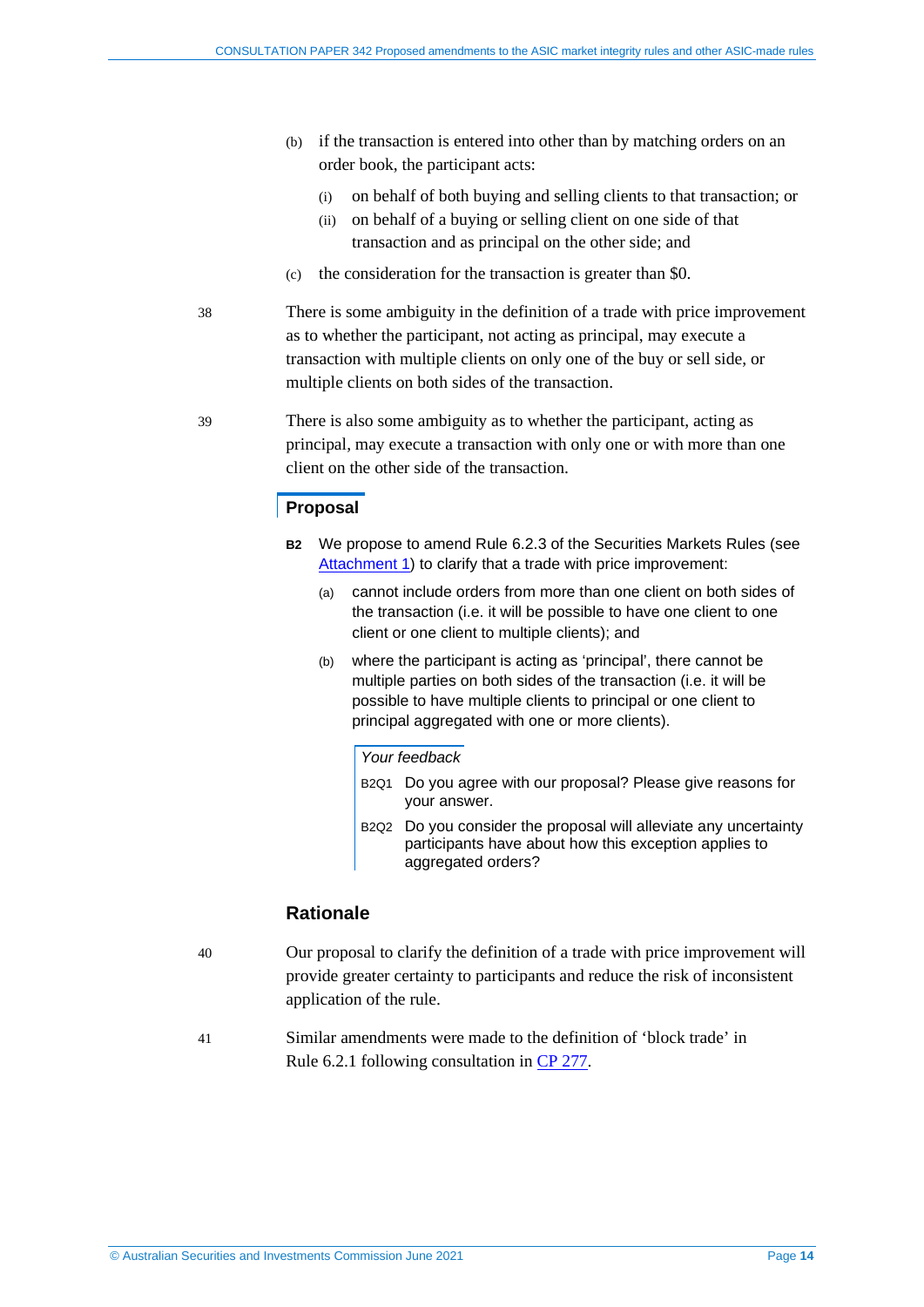### <span id="page-14-1"></span><span id="page-14-0"></span>**Confirmation to non-retail clients—Derivatives market contracts**

#### **Current rule**

- 42 Rule 3.4.1 requires a market participant to give a client a confirmation, containing prescribed details, in respect of a market transaction entered into for the client.
- 43 Rule 3.4.3 provides an alternative reporting regime to Rule 3.4.1, whereby a market participant is not required to give a confirmation to a client that is not a retail client, provided the market participant notifies the client of certain matters before entering into the market transaction and then notifies the client of prescribed details as soon as practicable after the market transaction.
- 44 Specifically, under Rule 3.4.3(1)(a) the client must be notified, before entering into the market transaction, that market transactions effected for the client are subject to:
	- (a) the directions, decisions and requirements of the relevant market operator, these rules, the operating rules of the relevant market, the clearing rules and where relevant, the settlement rules;
	- (b) the customs and usages of the relevant market; and
	- (c) the correction of errors and omissions.
- 45 Rule 3.4.3(1)(b) further provides that the market participant must notify the client as soon as practicable:
	- (a) if the market participant entered into the client's market transaction as principal—that the market participant entered into the market transaction as principal; and
	- (b) if the client's market transaction was executed as a crossing, the execution code of the execution venue for the crossing.

#### **History of class waivers**

- 46 ASIC issued [ASIC Class Rule Waiver \[CW 14/1091\]](https://www.legislation.gov.au/Details/F2016C00906) to relieve a market participant of the primary client reporting obligations in Rule 3.4.1 (and the alternative arrangement obligations under Rule 3.4.3(1)(b), if applicable) under the former ASIC Market Integrity Rules (ASX Market) 2010, in circumstances where the client is not a retail client and the market transaction relates to a derivatives market contract.
- 47 [CW 14/1091] was originally intended to operate from 28 October 2014 until 30 April 2016 (inclusive). Following further consultation, this conditional relief was extended to 30 June 2017 by [ASIC Class Rule Waiver](https://www.legislation.gov.au/Details/F2016L00599)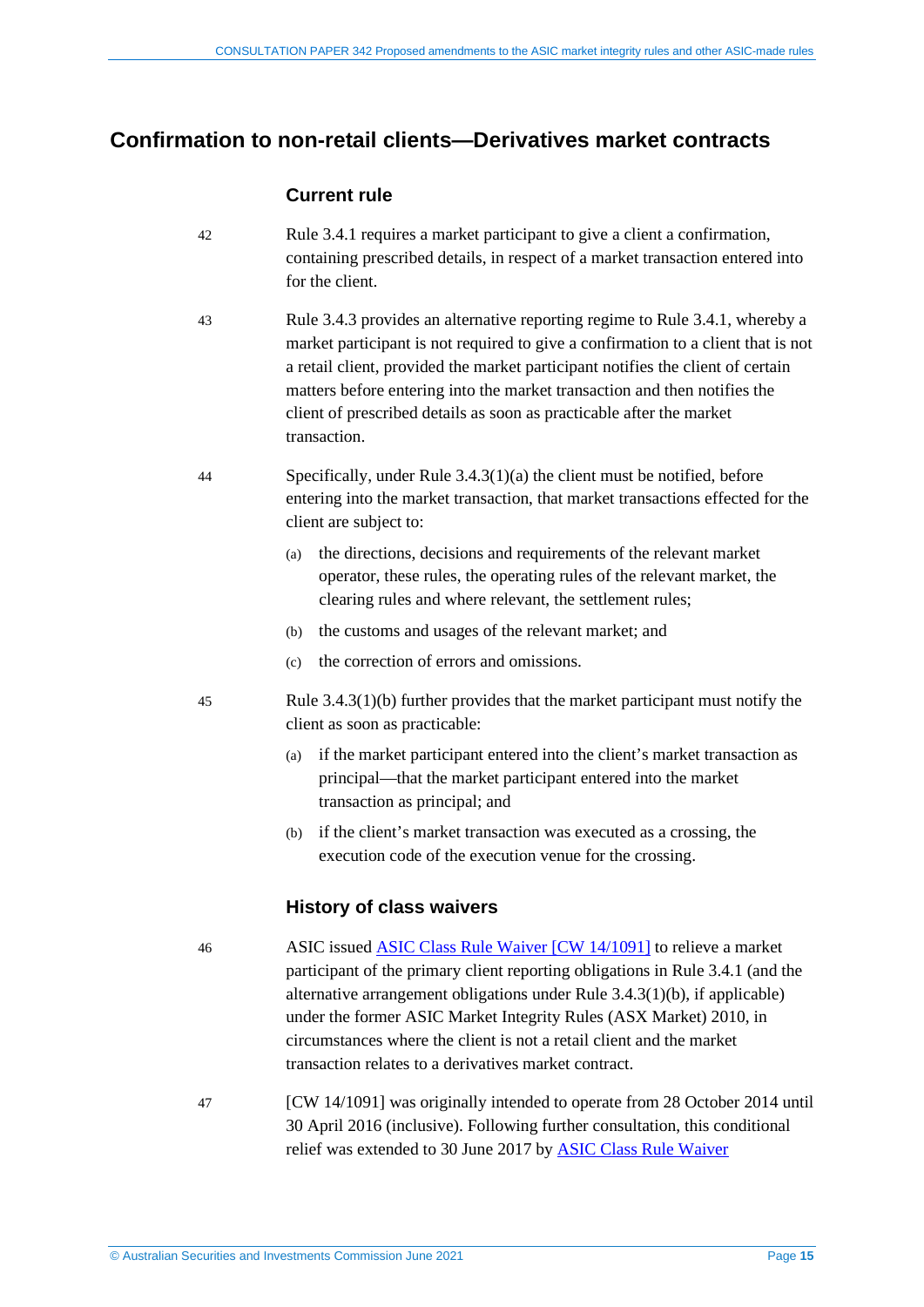[CW [16/0359\]](https://www.legislation.gov.au/Details/F2016L00599) and then to 30 June 2020 by **ASIC Class Rule Waiver** [CW [17/0617\].](https://www.legislation.gov.au/Details/F2017L00794)

| 48 | As stated in the Explanatory Statement to [CW 14/1091], the purpose of the<br>waiver was to allow for further consultation to determine whether a<br>notification is appropriate for derivatives market contracts, and to allow<br>sufficient technology build time if it is found to be appropriate.                                                                                   |  |  |
|----|-----------------------------------------------------------------------------------------------------------------------------------------------------------------------------------------------------------------------------------------------------------------------------------------------------------------------------------------------------------------------------------------|--|--|
| 49 | In $\frac{CP\ 277}{CP\ 277}$ , we consulted on a proposal to revoke the relief in $\frac{CW\ 14/1091}{P}$ ,<br>which would occur with the repeal of the pre-commencement market<br>integrity rules.                                                                                                                                                                                     |  |  |
| 50 | Following this consultation, we announced in <b>Report 547</b> Response to<br>submissions on CP 277 Proposals to consolidate the ASIC market integrity<br><i>rules</i> (REP 547) that it would not revoke the relief in [CW 14/1091] and<br>would extend the relief to 30 June 2020. This resulted in <b>ASIC Market</b><br>Integrity Rules (Securities Markets) Class Waiver 2018/303. |  |  |
| 51 | This relief was subsequently extended by an additional 19 months (to<br>31 January 2022) by <b>ASIC Market Integrity Rules (Securities Markets) Class</b><br>Waiver Amendment Instrument 2020/586.                                                                                                                                                                                      |  |  |
| 52 | The Explanatory Statement to ASIC Market Integrity Rules (Securities<br>Markets) Class Waiver Amendment Instrument 2020/586 states that this<br>further extension of relief is intended to:                                                                                                                                                                                             |  |  |
|    | allow ASIC and market participants to devote their resources to matters<br>(a)<br>raised by the COVID-19 pandemic;                                                                                                                                                                                                                                                                      |  |  |
|    | provide sufficient time for ASIC to review the circumstances of the<br>(b)<br>market for derivatives market contracts; and                                                                                                                                                                                                                                                              |  |  |
|    | consider whether the disclosure obligations in Rule 3.4.1 should now<br>(c)<br>apply in the context of derivatives market contracts.                                                                                                                                                                                                                                                    |  |  |
|    | <b>Current proposal</b>                                                                                                                                                                                                                                                                                                                                                                 |  |  |
| 53 | The current proposal is to make permanent the effect of <b>ASIC</b> Market<br>Integrity Rules (Securities Markets) Class Waiver 2018/303.                                                                                                                                                                                                                                               |  |  |
| 54 | That is, a market participant relying on Rule 3.4.3, as an alternative to<br>providing client confirmations to non-retail clients under Rule 3.4.1, will<br>no longer need to give non-retail clients the notifications required by<br>Rule $3.4.3(1)(b)$ in respect of derivatives market contracts.                                                                                   |  |  |
|    | Proposal                                                                                                                                                                                                                                                                                                                                                                                |  |  |
|    | We propose to amend Rule 3.4.3 of the Securities Markets Rules (see<br><b>B3</b>                                                                                                                                                                                                                                                                                                        |  |  |

[Attachment 1\)](https://asic.gov.au/regulatory-resources/find-a-document/consultation-papers/cp-342-proposed-amendments-to-the-asic-market-integrity-rules-and-other-asic-made-rules/) to provide that a market participant is not required to give the notifications required by Rule 3.4.3(1)(b) if the market transaction is in respect of a financial product which is a derivatives market contract.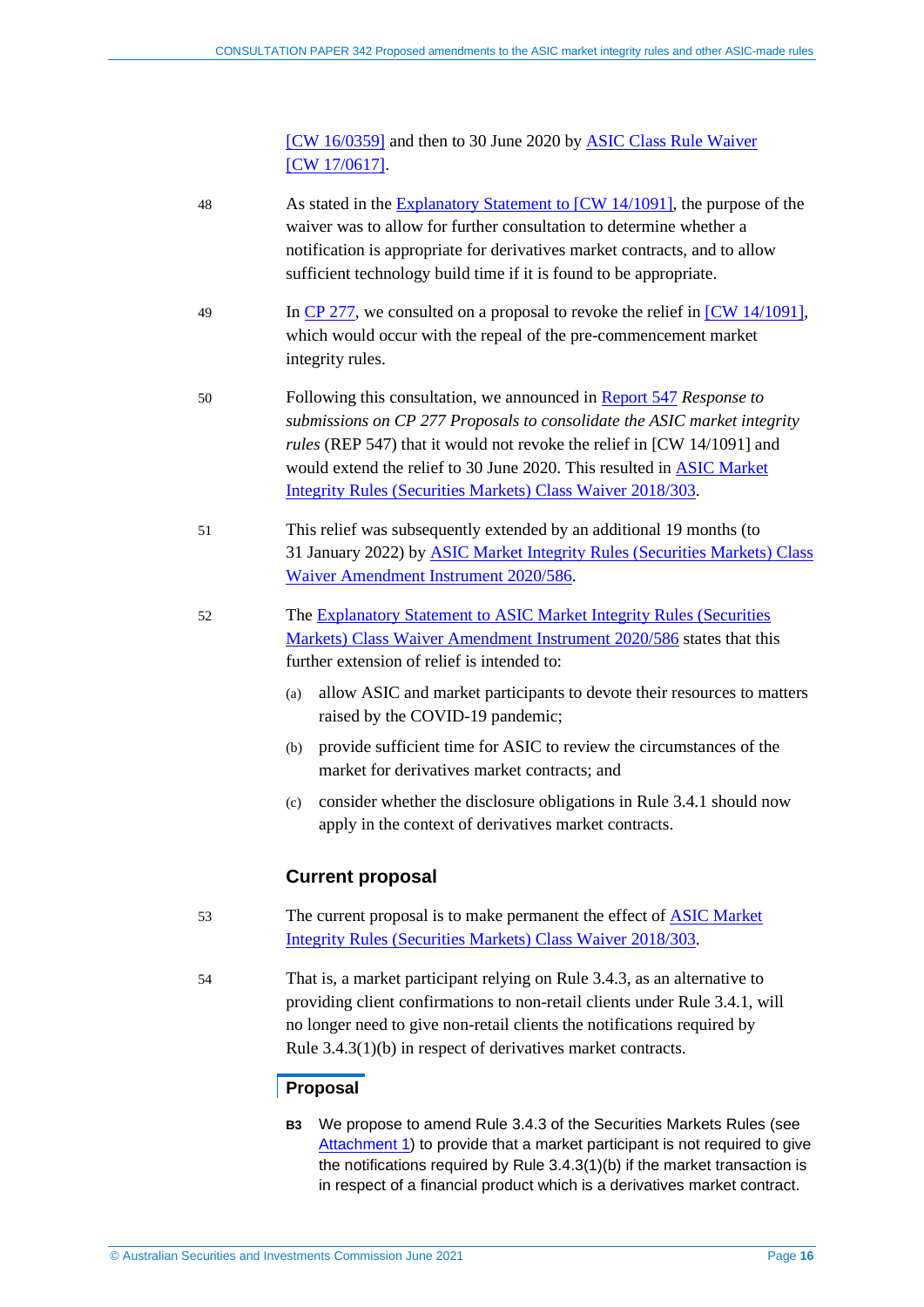#### *Your feedback*

- B3Q1 Do you agree with our proposal? Please give reasons for your answer.
- B3Q2 Have changes in market liquidity, alternative trading venues or product innovation made the notification in Rule 3.4.3(1)(b) necessary?
- B3Q3 Are you able to point to any information asymmetry or other issues that have become evident during the time that the waivers from providing the information in Rule 3.4.3(1)(b) have been in place?
- B3Q4 If we do not proceed with the proposal, will you be in a position to comply with Rule 3.4.3 when the class waiver expires? If not, what are the estimated compliance costs (both one-off and ongoing), costs of any IT build and lead time for you to be able to comply with the rule?

#### **Rationale**

- 55 The current proposal aims to ensure that market participants do not incur unnecessary costs or regulatory burden associated with complying with client reporting obligations that have no demonstrable regulatory benefit.
- <span id="page-16-1"></span>56 We do not consider that the costs of IT builds to comply with the rule are justified where there is no clear regulatory benefit or detriment to buy-side clients.

### <span id="page-16-2"></span><span id="page-16-0"></span>**Regulatory data reporting—Intermediary ID**

- 57 Under Rule 7.4.2 of the Securities Markets Rules, a market participant is required to provide regulatory data to a market operator in an order transmitted to an order book or in a trade report made to the market operator. Regulatory data is defined in Rule 7.4.4 and itemised in the table in that rule. Regulatory data provided by participants is subsequently provided to ASIC for market supervision purposes. Regulatory data includes, among other things, intermediary ID data as described in item 4 of the table under Rule 7.4.4 of the Securities Markets Rules.
- 58 Item 4 of the table in Rule 7.4.4 requires a participant to provide the Australian financial services (AFS) licence number of the AFS licence holder, labelled 'intermediary ID', for each side (buy and/or sell) of the order or transaction on which:
	- (a) the participant acts as agent for an automated order processing (AOP) client that is an AFS licence holder; and
	- (b) the participant has an arrangement with the AFS licence holder under which the AFS licence holder submits trading messages into the participant's system as intermediary for its own clients.

© Australian Securities and Investments Commission June 2021 Page **17**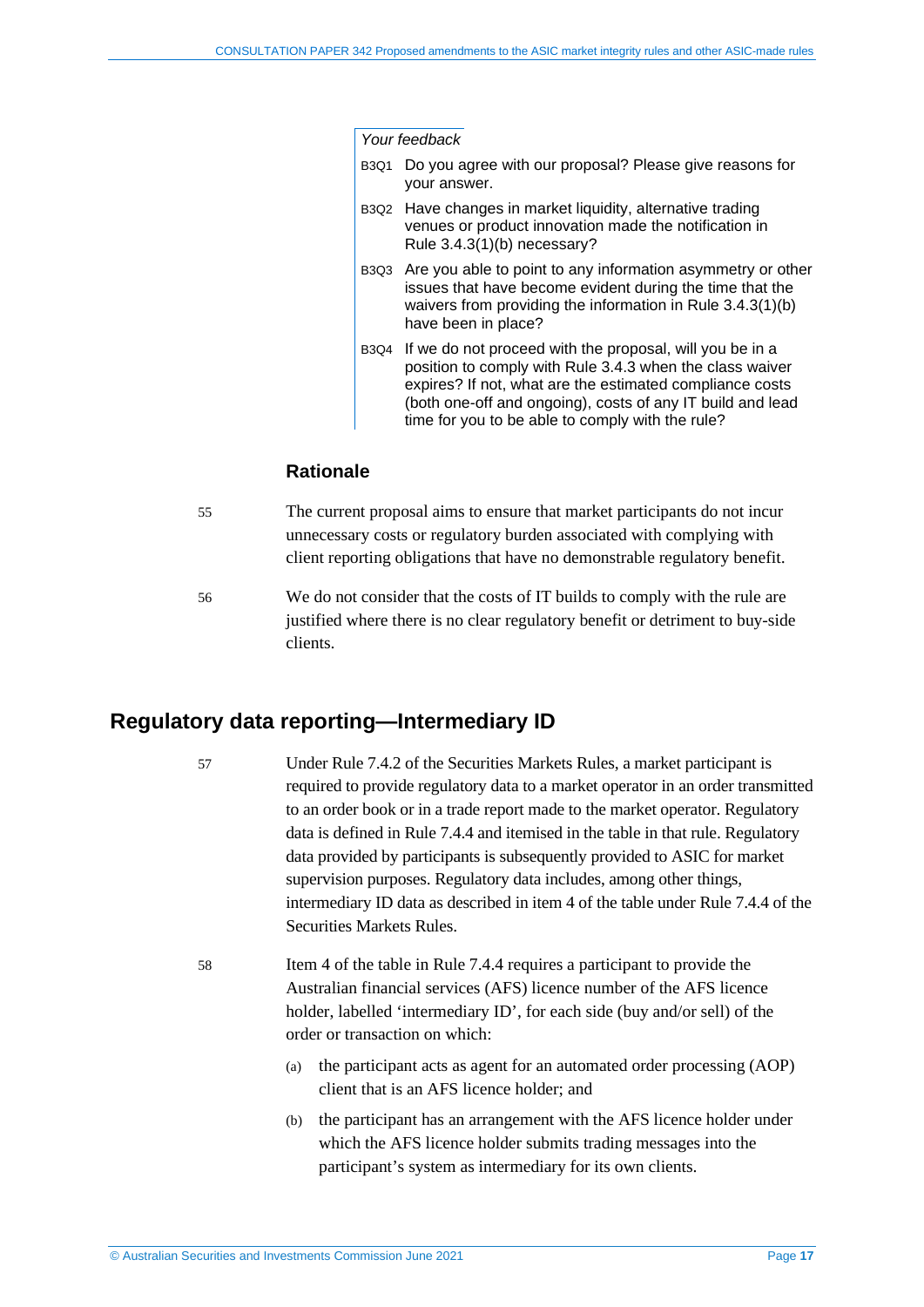- 59 To comply with item 4, a participant must provide the AFS licence number for each order placed by, or transaction executed for, AFS licence holders, including AFS licence holders who facilitate trading of securities on licensed markets for their clients through an arrangement with that participant. These 'intermediaries' are commonly referred to as 'securities dealers'.
- 60 The current language of Rule 7.4.4 in relation to intermediary ID may be ambiguous as participants are populating these fields in inconsistent ways. This inconsistent application of the rule affects the accuracy and effectiveness of ASIC's surveillance.
- 61 Our proposal seeks to clarify our expectations around when the intermediary ID, in the form of an AFS licence number, is required to be provided by a market participant. The aim of the revised wording of Rule 7.4.4 is to provide certainty in its application, and ensure that ASIC captures accurate data for its surveillance.

### **Proposal**

- **B4** We propose to amend Rule 7.4.4 of the Securities Markets Rules (see [Attachment 1\)](https://asic.gov.au/regulatory-resources/find-a-document/consultation-papers/cp-342-proposed-amendments-to-the-asic-market-integrity-rules-and-other-asic-made-rules/) to clarify that intermediary ID data is required for all orders and transactions:
	- (a) submitted by the AFS licence holder as intermediary for the underlying client; and
	- (b) if there is an arrangement in place under which the AFS licence holder is permitted to submit trading messages into the market participant's system as intermediary for its own clients.

#### *Your feedback*

- B4Q1 Do you agree with our proposal? Please give reasons for your answer.
- B4Q2 Do you consider that the proposal will remove any existing uncertainty that participants have about when the intermediary ID is required?

#### **Rationale**

- 62 Our proposal to clarify when the intermediary ID is required to be provided by participants will give greater certainty to participants and reduce the risk of inconsistent application of the rule.
- 63 Accurate intermediary ID data on orders and trade reports originating from AFS licensees who are not market participants allows ASIC to map this market intermediary segment, and provides efficiencies for ASIC's trading inquiries. Identification of active indirect market participants will also assist ASIC to assess compliance with AFS obligations by securities dealers.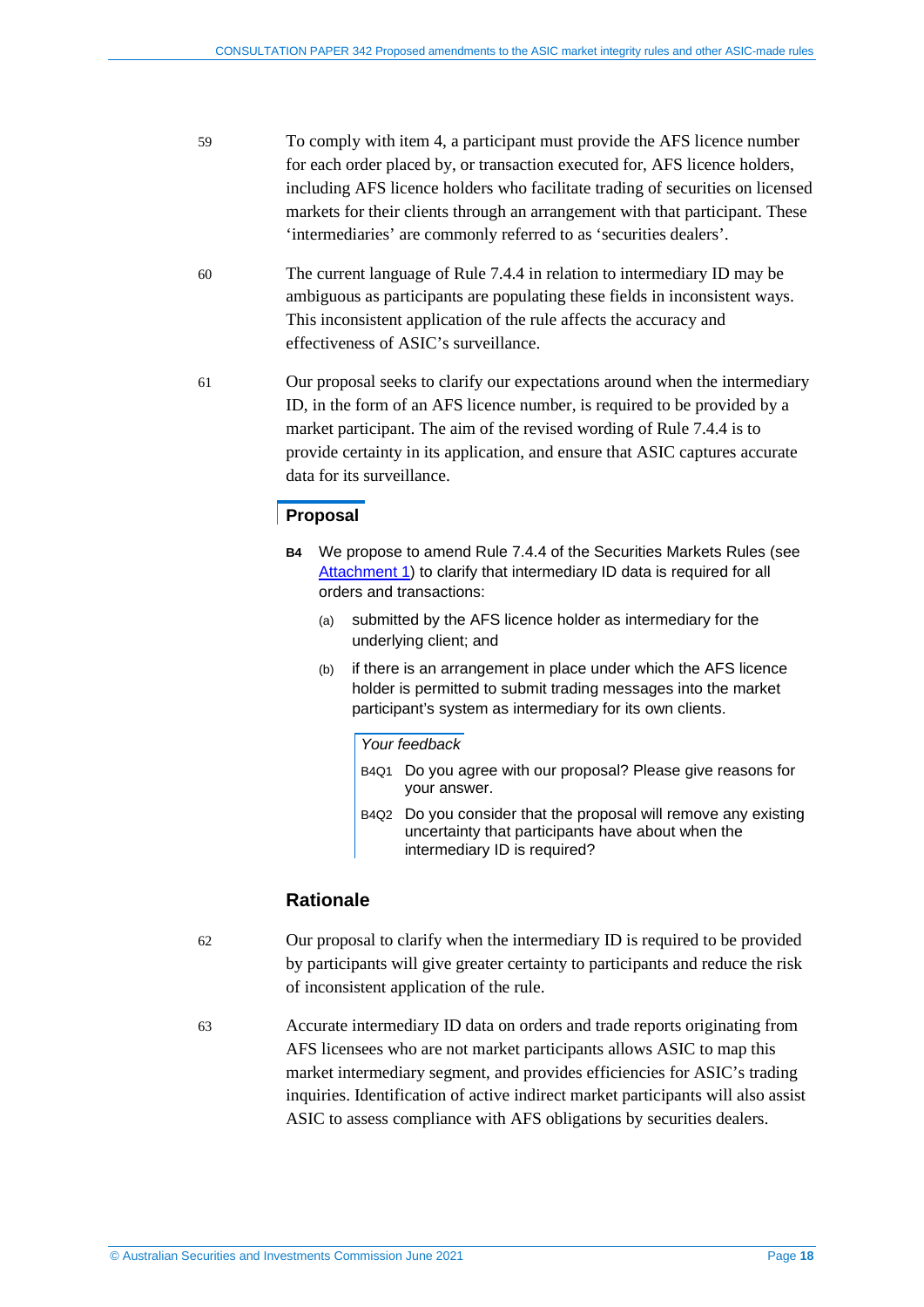<span id="page-18-0"></span>64 Having access to intermediary ID obviates the need for ASIC to exercise alternative compulsory information-gathering powers, resulting in reduced costs to market participants and ASIC.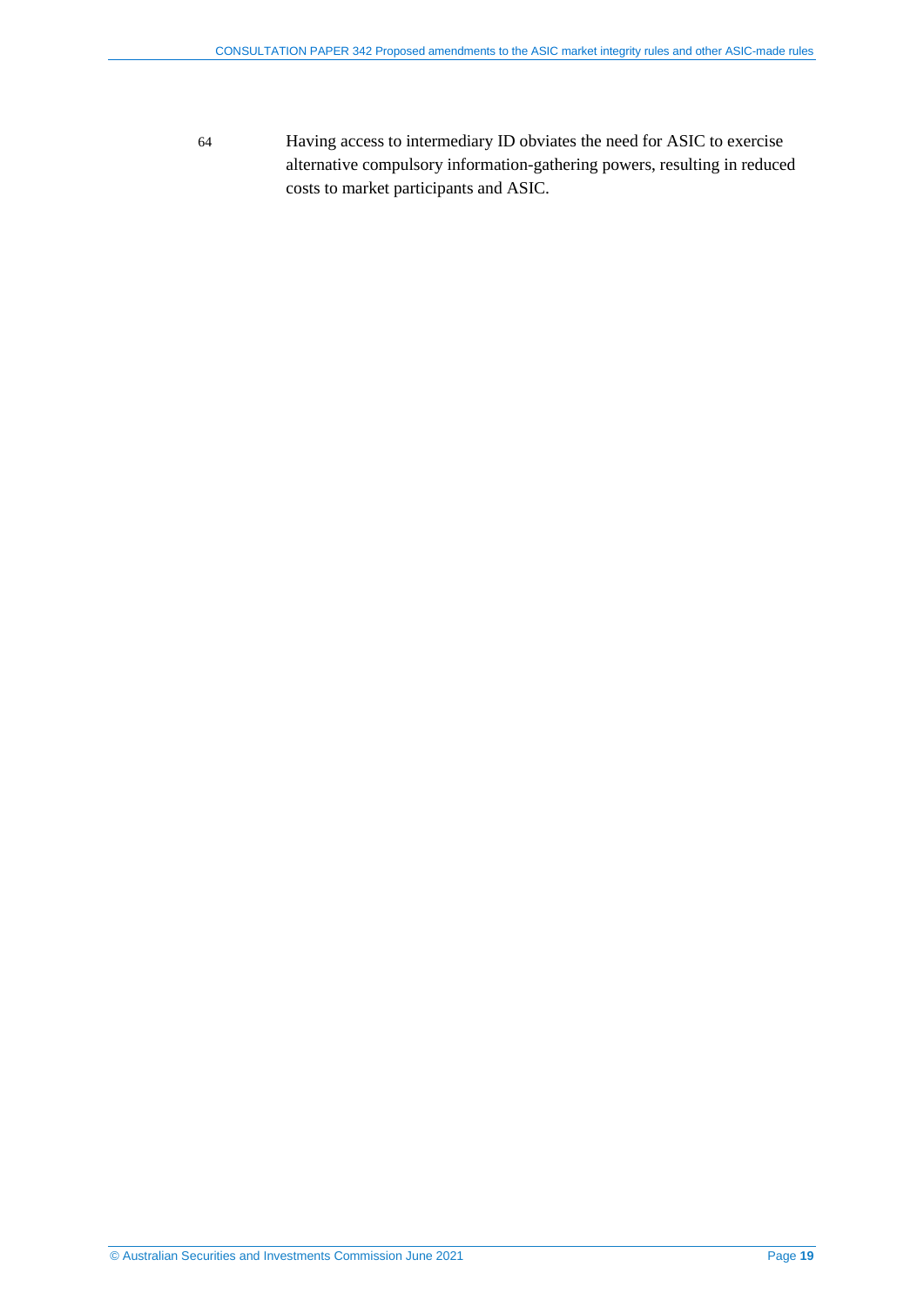# <span id="page-19-0"></span>**C Amending the Futures Markets Rules**

#### **Key points**

We have identified three priority areas for potential amendment of the Futures Markets Rules. The proposed amendments are deregulatory in nature or seek to enhance ASIC's surveillance capabilities.

The proposed areas for amendment considered in this consultation paper concern:

- replacing the prohibited employment rule with a 'good fame and character' test (see paragraphs [65–](#page-19-2)[82\)](#page-22-1);
- inclusion of suspicious activity reporting (see paragraphs [83–](#page-22-2)[93\)](#page-24-1); and
- amending client authorisation rules for block trade and exchange for physical transactions (see paragraphs [94–](#page-24-2)[100\)](#page-26-0).

### <span id="page-19-2"></span><span id="page-19-1"></span>**Prohibited employment**

#### **Existing prohibition**

- 65 Rule 2.2.3 of the Futures Markets Rules prohibits a market participant from employing a person who has been a director, partner, employee or representative of another market participant and has 'taken part or been concerned in' a breach of the market integrity rules or operating rules.
- 66 The rule was drafted to substantially reflect the prior Rule 2.2.22 of the Operating Rules of Sydney Futures Exchange Limited, in line with the approach taken at the time market supervision was transferred from market operators to ASIC. However, it was always our intention that the rules would be reassessed for refinement or, where necessary, repealed.
- 67 The objective of Rule 2.2.3 is to ensure that market participants conduct appropriate due diligence and refrain from employing a person who is unfit to take up a position in the industry.

#### **Current concerns**

68 In its current form, we are concerned that the prohibition on employment under Rule 2.2.3 is unduly onerous and its effect may be disproportionate to the misconduct in question. This is because the prohibition on employment is not limited by a materiality threshold, nor is there a time limitation on the conduct.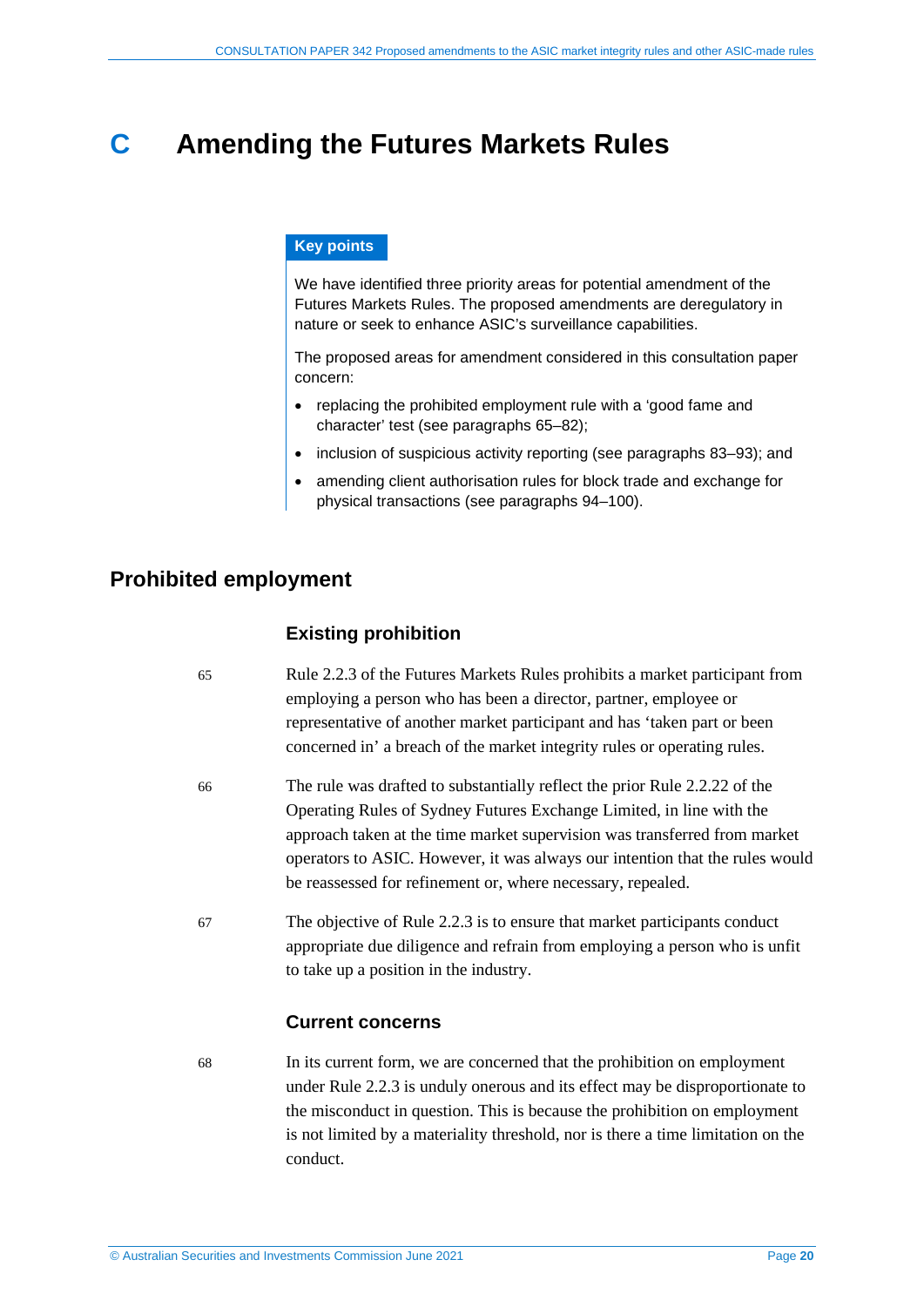| -69 | From the perspective of the market participant, strict compliance with the |
|-----|----------------------------------------------------------------------------|
|     | rule would render certain individuals unemployable, and may also leave the |
|     | market participant open to an action for restraint of trade.               |

- 70 Strict application of the rule would amount to a de facto permanent banning of an individual without due process being afforded to that individual.
- 71 For these reasons, we do not believe that Rule 2.2.3 in its current form is fit for purpose.

### **'Good fame and character' requirement**

- 72 We propose that the current Rule 2.2.3 'Prohibited employment' be amended to substitute a 'good fame and character' test for current and prospective staff. This will strike a more appropriate balance between ensuring the integrity of the market through due diligence by employers and imposing a de facto life ban on certain individuals without due process.
- 73 The proposed new Rule 2.2.3 will substitute the prohibition on employment with the 'good fame and character' requirement already in place for securities market participants (found in Rule 2.1.4 of the Securities Markets Rules).
- 74 We also propose to extend the application of the proposed new Rule 2.2.3 to employees and other persons who are or will be involved in the business of a market operator in connection with that market by adding Rule 4.4.1 in the same terms as the new Rule 2.2.3.
- 75 Under the proposed new Rules 2.2.3 and 4.4.1, a market participant or market operator must ensure that a person who is employed or otherwise involved in the business of the market participant is of good fame and character and high business integrity.
- 76 A person will not be of good fame and character and high business integrity if they are disqualified from managing a corporation, or if they are insolvent under administration or its equivalent, either under the laws of Australia or another country.
- 77 In assessing whether a person is of good fame and character and high business integrity, the market participant must have regard to whether the person has been:
	- (a) convicted of any offence;
	- (b) disciplined by or adversely mentioned in a report made by or at the request of any government or governmental authority or agency;
	- (c) adversely mentioned in a report made by or at the request of a market operator, an exchange, or a clearing or settlement facility; or
	- (d) disciplined by a market operator, an exchange, or a clearing or settlement facility.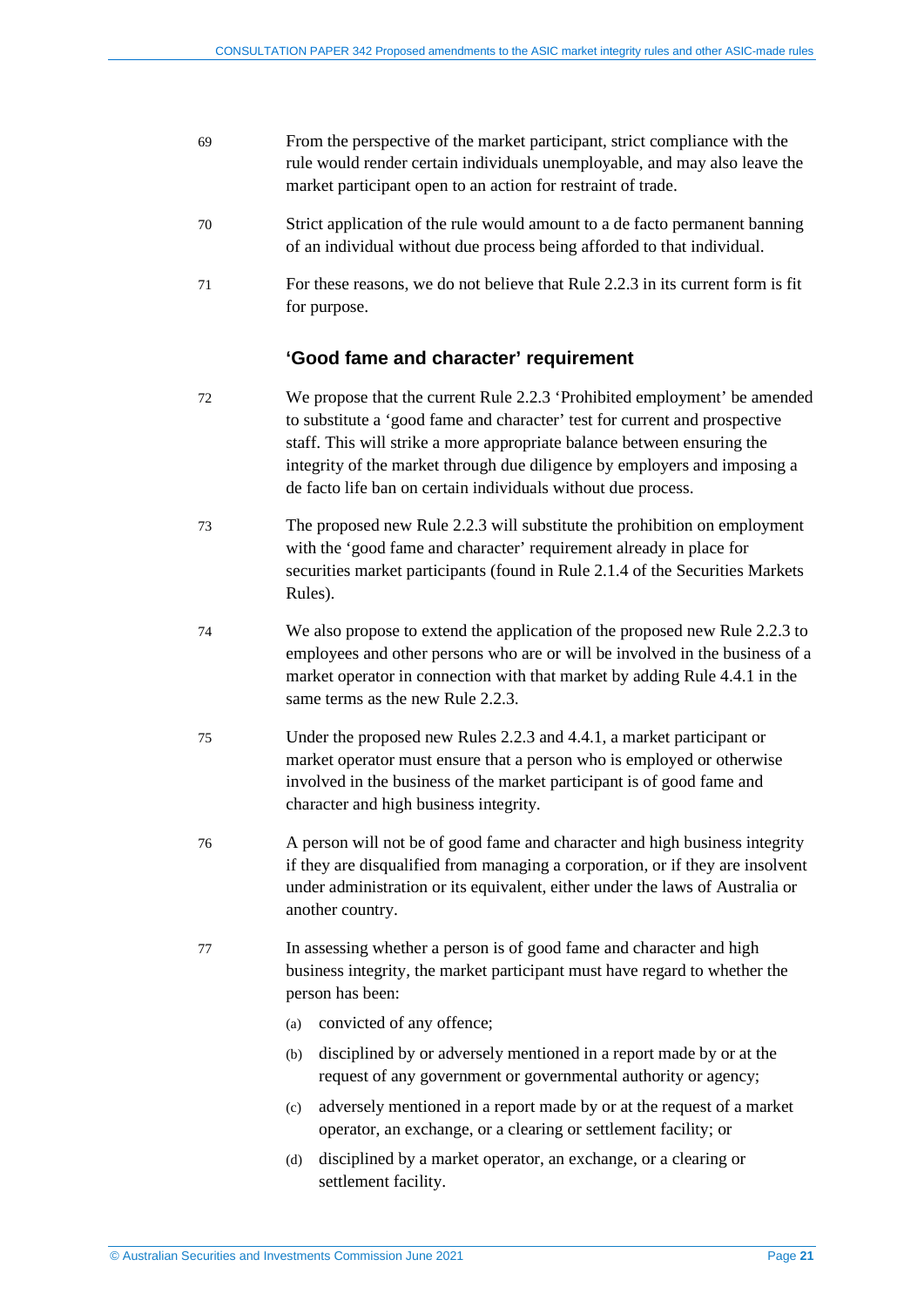### **Proposal**

**C1** We propose to replace the prohibited employment condition in Rule 2.2.3 of the Futures Markets Rules with a 'good fame and character' test that mirrors Rule 2.1.4 of the Securities Markets Rules (see [Attachment 2\)](https://asic.gov.au/regulatory-resources/find-a-document/consultation-papers/cp-342-proposed-amendments-to-the-asic-market-integrity-rules-and-other-asic-made-rules/).

#### *Your feedback*

- C1Q1 Do you agree with our proposal to replace the prohibited employment rule with a 'good fame and character' test? Please give reasons for your answer.
- C1Q2 Will the proposal result in any changes to your systems and procedures or increased one-off or ongoing compliance or administrative costs? Please give an estimate of those costs.
- **C2** We also propose to extend the 'good fame and character' test to include employees and other persons involved in the business of a market operator with the addition of Rule 4.4.1 which has the same drafting as the proposed Rule 2.2.3 (see [Attachment 2\)](https://asic.gov.au/regulatory-resources/find-a-document/consultation-papers/cp-342-proposed-amendments-to-the-asic-market-integrity-rules-and-other-asic-made-rules/).

#### *Your feedback*

- C2Q1 Do you agree that the 'good fame and character' requirement should also extend to employees and other persons involved in the business of a market operator? Please give reasons for your answer.
- C2Q2 Will the proposal result in any changes to your systems and procedures or increased one-off or ongoing compliance or administrative costs? Please give an estimate of these costs.

### **Rationale**

| 78 | As noted above, the objective of Rule 2.2.3 and Rule 4.4.1—to promote due<br>diligence by market participants and market operators in the employment of<br>their staff—is not being met by the current wording of the rule.                                                                                                                                                  |
|----|------------------------------------------------------------------------------------------------------------------------------------------------------------------------------------------------------------------------------------------------------------------------------------------------------------------------------------------------------------------------------|
| 79 | We believe that the proposed 'good fame and character' test will better satisfy<br>the objective of Rule 2.2.3 and ensure that appropriate obligations attach to<br>futures markets participants in the employment and retention of staff.                                                                                                                                   |
| 80 | Regulatory Guide 172 Financial markets: Domestic and overseas operators<br>(RG 172) sets out ASIC's expectations with respect to the suitability of<br>people with influence and senior managers of market operators. This<br>includes, at the time of appointment and on an ongoing basis, consideration<br>of the person's fame, character and integrity (see RG 172.110). |
| 81 | Extension of the 'good fame and character' test to market operators<br>formalises ASIC's expectations with respect to market operators and<br>provides consistency in our approach across market participants and market<br>operators.                                                                                                                                       |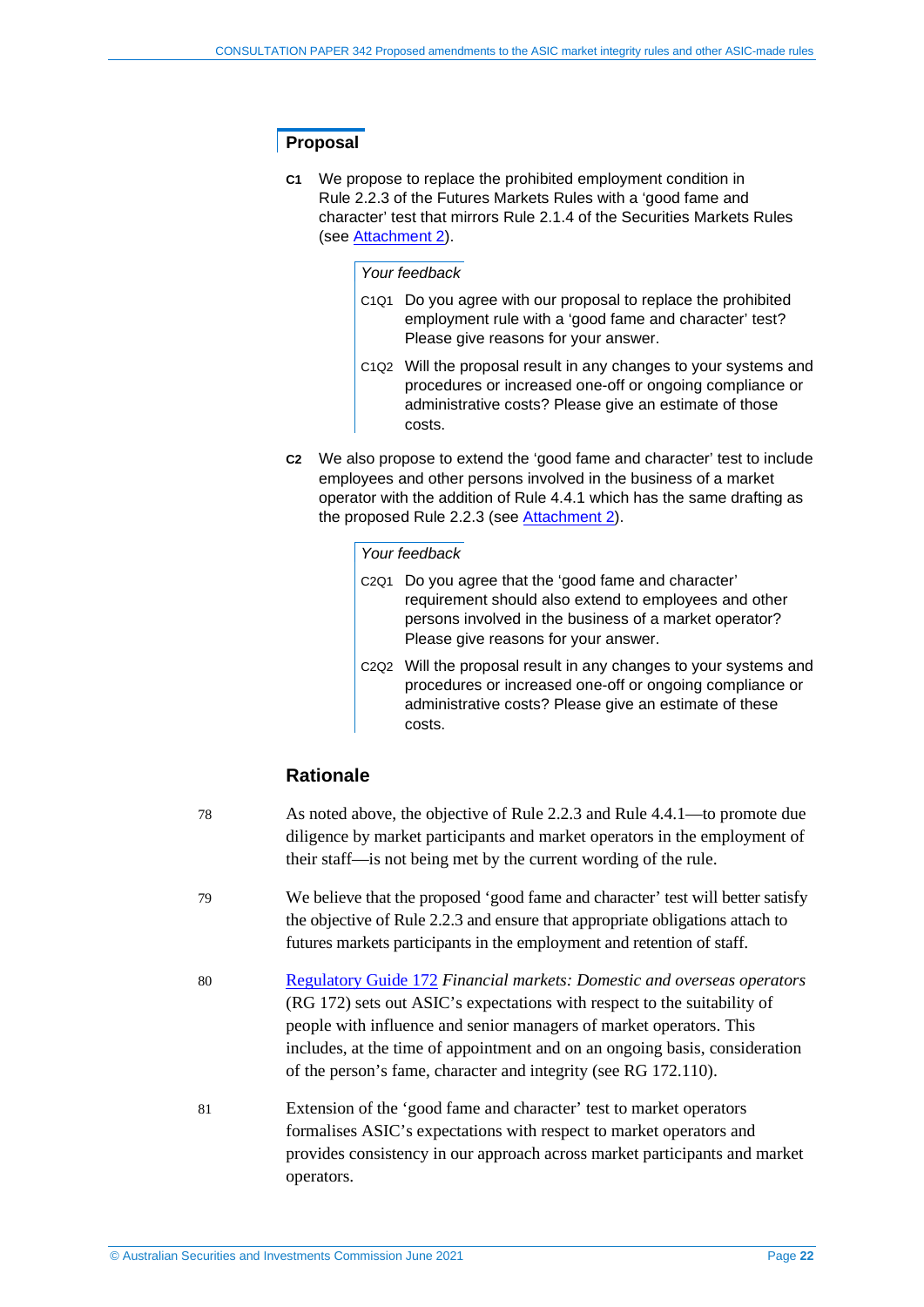<span id="page-22-1"></span>82 We believe that ASIC's power under the Corporations Act to suspend or ban people while affording due process, and not the existing prohibited employment rule, is the appropriate mechanism to achieve that outcome.

# <span id="page-22-2"></span><span id="page-22-0"></span>**Suspicious activity reporting**

#### **Overseas regulation**

83 Regulators in Germany, the United Kingdom and Canada have cited enhanced supervision capabilities through receiving information about suspicious activity and find the reporting very valuable. The 2017 annual report of Bundesanstalt für Finanzdienstleistungsaufsicht (BaFin), the federal financial supervisory authority in Germany, disclosed that the majority of the 811 analyses of suspected insider trading or market manipulation in 2017 were triggered by suspicious activity reports (of which BaFin received around 2,830). An obligation to report a suspected breach of key market integrity rules is critical to protect the integrity of markets.

### **Current obligation to report suspicious activity**

- 84 We note that the amended s912D of the Corporations Act, which comes into force on 1 October 2021, contains a breach reporting obligation. However, it is limited to a licensee's own breaches, without capturing clients' or other market participants' trading activities.
- 85 Also commencing on 1 October 2021 is the new s912DAB of the Corporations Act which imposes on licensees an obligation to report certain situations in relation to other financial services licensees. However, that obligation will only arise where the individual engaged in the conduct is a licensee or representative of the licensee and has provided personal advice to retail clients.
- 86 The proposed new Part 3.6 aims to capture the more immediate reporting of matters involving potential insider trading or market manipulation, where the identity or all of the details of the transaction may not be known by the market participant. Such notifications will be covered by the qualified privilege protections of s1100A of the Corporations Act.
- 87 The proposed new Rules 3.6.1 and 3.6.2 extend the suspicious activity reporting obligation currently in place for participants of securities markets (found in Rules 5.11.1 and 5.11.2 of the Securities Markets Rules) to futures market participants. From the beginning of FY2017–18 to the end of April 2021, ASIC received 518 suspicious activity reports from securities market participants in relation to market manipulation, insider trading and other misconduct. This is in addition to the suspicious matter reports that are not required to be reported to ASIC because the same information has been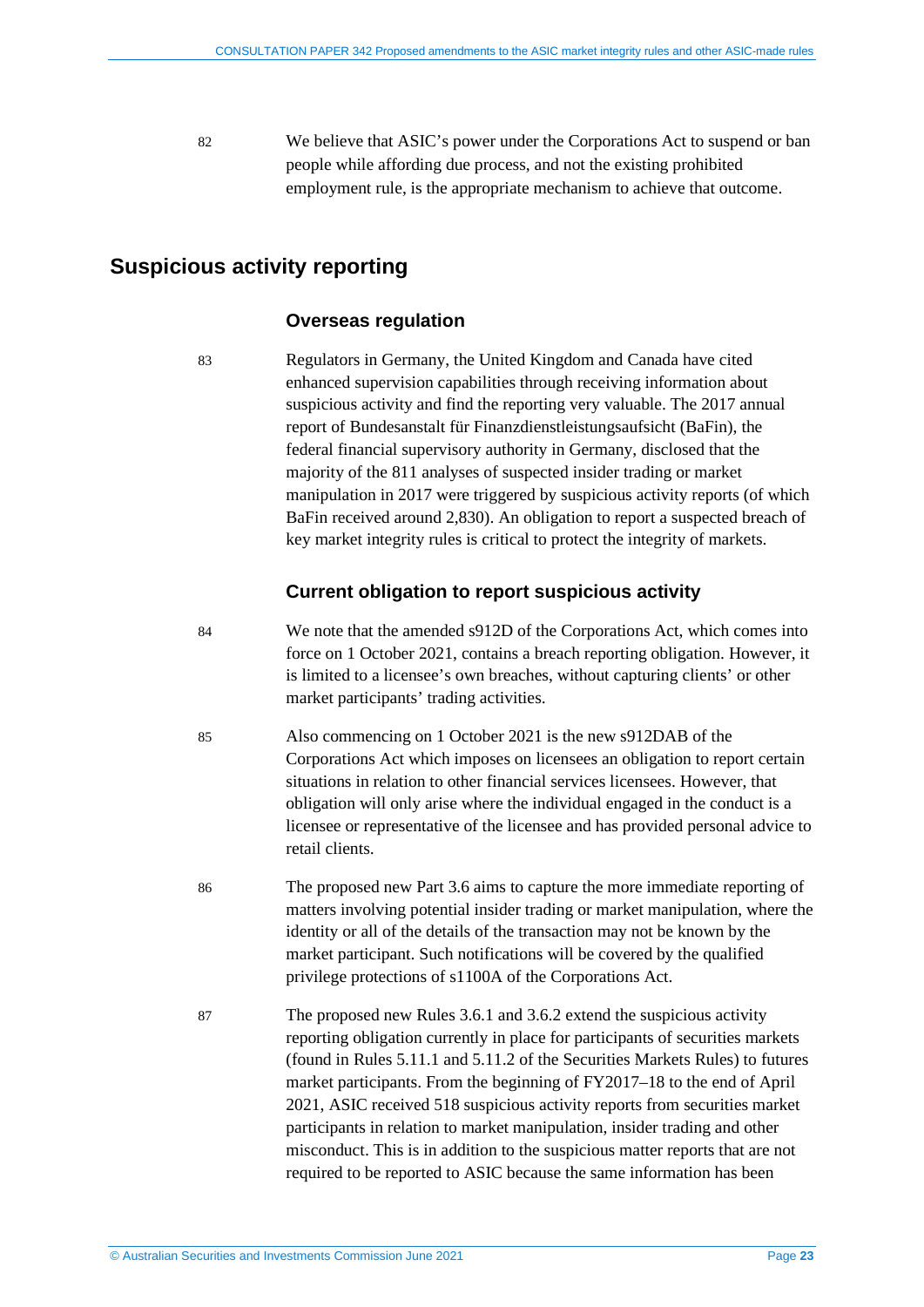provided to the Australian Transaction Reports and Analysis Centre (AUSTRAC).

#### **Suspicious activity reporting—Notification requirements**

- 88 The suspicious activity reporting required under new Rule 3.6.1 does not require market participants to form a view on whether a breach has or may have occurred. Market participants are not expected to engage in detailed legal analysis to determine whether a particular law applies to the facts or whether they are aware of the knowledge or intention of the relevant person.
- 89 However, where there is sufficient reason for a market participant to suspect that prohibited conduct is occurring, new Rule 3.6.1 requires the market participant to notify ASIC of the details around this suspicious activity. This may include the market participant's key concerns and specific trading or order book activity for ASIC to review. Participants should have in place arrangements to ensure that employees within the organisation escalate all observed instances of suspicious activity.
- 90 A market participant that notifies ASIC would be expected not to disclose to others that it has done so. This draws on similar requirements overseas, and other laws in Australia. This expectation of confidentiality will be required by new Rule 3.6.2.
- 91 New Rule 3.6.1 provides that, to the extent that a market participant has already reported the same information to AUSTRAC, the market participant is not required to notify ASIC. AUSTRAC and ASIC will continue to work together to minimise duplication.

#### **Proposal**

- **C3** We propose to add Rules 3.6.1 and 3.6.2 to the Futures Markets Rules (see [Attachment 2\)](https://asic.gov.au/regulatory-resources/find-a-document/consultation-papers/cp-342-proposed-amendments-to-the-asic-market-integrity-rules-and-other-asic-made-rules/), requiring a market participant to notify ASIC (unless the same information has already been reported to AUSTRAC) in a form prescribed by ASIC as soon as practicable if it has reasonable grounds to suspect that a person is:
	- (a) trading with inside information; or
	- (b) engaging in manipulative trading.

A market participant must not disclose to other parties that it has notified ASIC of suspicious activity.

#### *Your feedback*

C3Q1 What are your views on our proposed approach to requiring suspicious activity reporting? Are there other avenues for obtaining this information?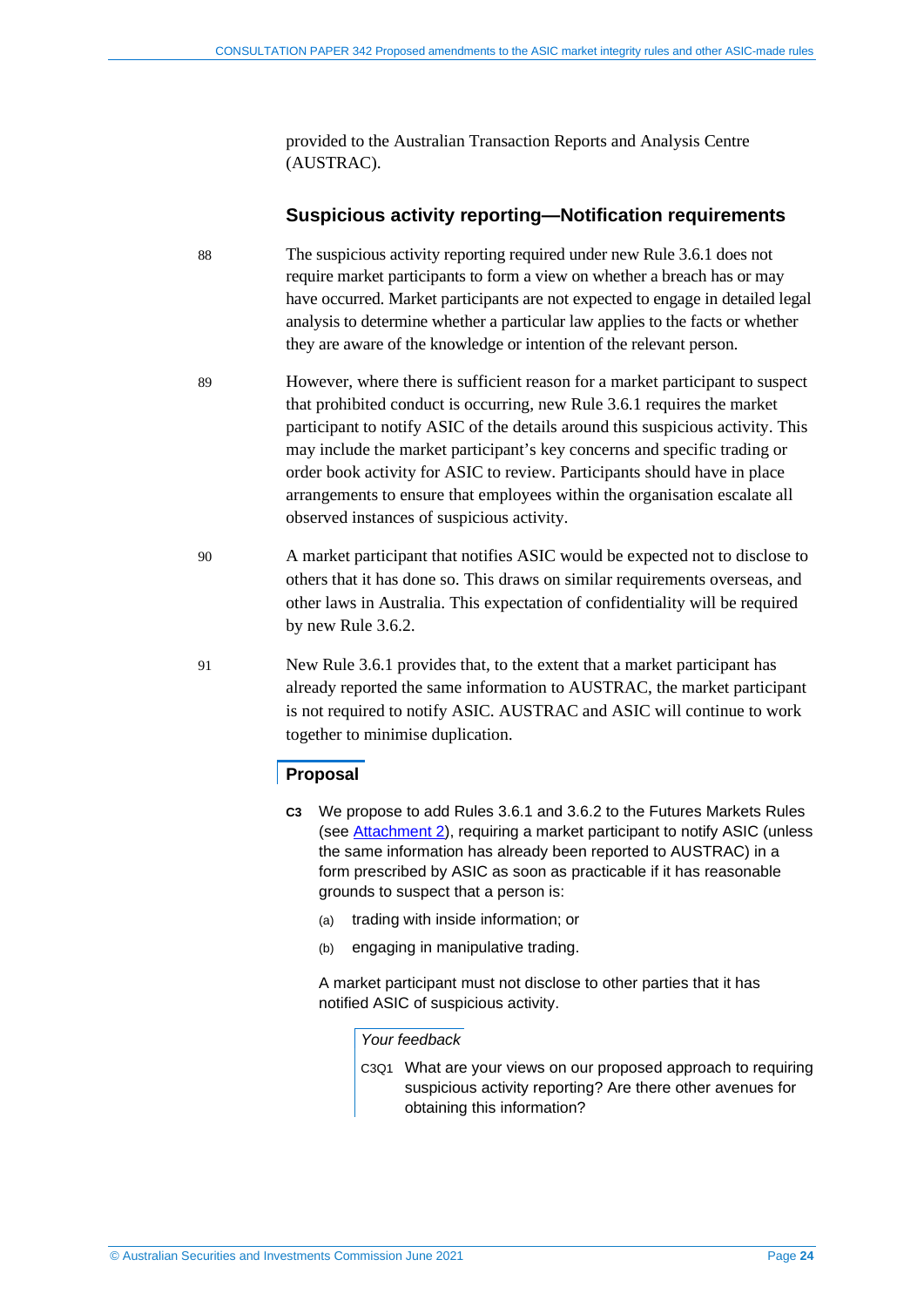- C3Q2 Will compliance with this proposed obligation require any changes to your systems or procedures? What are the likely costs of such changes (where possible, please identify the nature of likely costs, quantify the estimated costs and indicate whether such costs will be one-off or ongoing)? Are there likely to be any significant impediments to making these changes?
- C3Q3 Do you have views on whether this proposal is likely to impose any other additional costs or burdens on any class of stakeholder? Where possible, please identify the nature of the likely costs/burdens, quantify the estimated costs (including any assumptions and relevant data) and indicate whether such costs/burdens will be one-off or ongoing. What other information should be encapsulated in suspicious activity reporting?
- C3Q4 Are transitional arrangements necessary? What are your views on what the transitional time period and arrangements should be?

### **Rationale**

| 92  | We believe that suspicious activity reporting greatly enhances our             |
|-----|--------------------------------------------------------------------------------|
|     | surveillance functions in an ever-changing market environment. Suspicious      |
|     | activity reporting provides information that may initiate a course of inquiry, |
|     | as well as corroborate information in an existing inquiry.                     |
| -93 | Reproducing the current suspicious activity reporting requirements across      |

<span id="page-24-1"></span>93 Reproducing the current suspicious activity reporting requirements across both the securities and futures markets will result in standardised reporting requirements for participants of both markets.

# <span id="page-24-2"></span><span id="page-24-0"></span>**Client authorisation—Block trade and exchange for physical orders**

#### **Existing rules**

94 Rule 3.4.4 of the Futures Markets Rules requires a participant to obtain specific or general authorisation in writing from the client before executing a block trade order. The authorisation must include an acknowledgement from the client that:

- (a) the price quoted may or may not be the prevailing market price;
- (b) the price at which the block trade is executed will not be used in establishing the price of a contract when it is settled in accordance with the operating rules of the relevant market;
- (c) the block trades will have no impact on the trading platform market data; and
- (d) block trades will be separately reported to the market.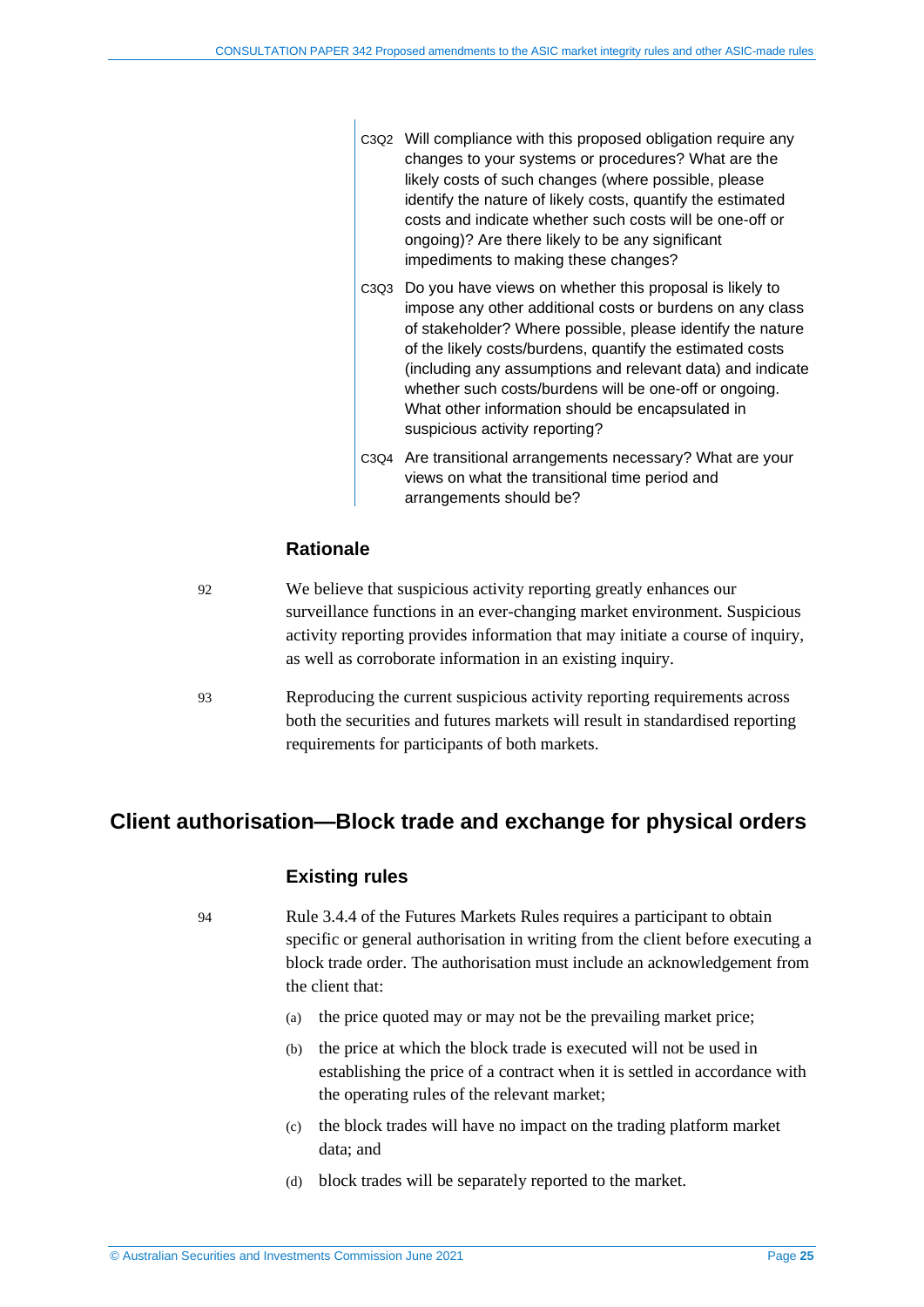- 95 Rule 3.5.3 of the Futures Markets Rules requires a participant to obtain specific or general authorisation in writing from the client before executing an exchange for physical order.
- 96 Separate to these requirements, Rule 2.2.4 of the Futures Markets Rules details the record-keeping requirements in relation to client orders and Rule 2.2.7 of the Futures Markets Rules mandates the recording and maintenance of all conversations with clients and other parties in relation to client instructions.

#### **Proposal**

- **C4** We propose to amend Rule 3.4.4 of the Futures Markets Rules (see [Attachment 2\)](https://asic.gov.au/regulatory-resources/find-a-document/consultation-papers/cp-342-proposed-amendments-to-the-asic-market-integrity-rules-and-other-asic-made-rules/) to remove the requirement that:
	- (a) client authorisations must be 'in writing'; and
	- (b) the authorisation must include acknowledgments from the client.

#### *Your feedback*

- C4Q1 Does the requirement, under Rule 3.3.4, that client instructions must be 'in writing' serve any regulatory or business purpose in light of mandatory recording and record-keeping requirements?
- C4Q2 Does the requirement, under Rule 3.3.4, that client instructions must be 'in writing' create inefficiencies in the operation of the market or the facilitation of client instructions?
- C4Q3 Do the client acknowledgements in Rule 3.4.4(a)–(d) serve any regulatory purpose not already covered by the operating rules of the market or the Corporations Act?
- **C5** We propose to amend Rule 3.5.3 of the Futures Markets Rules to remove the requirement that client authorisations must be 'in writing'.

#### *Your feedback*

- C5Q1 Does the requirement, under Rule 3.5.3, that client instructions must be 'in writing' serve any regulatory or business purpose in light of mandatory recording and record-keeping requirements?
- C5Q2 Does the requirement, under Rule 3.5.3, that client instructions must be 'in writing' create inefficiencies in the operation of the market or the facilitation of client instructions?

#### **Rationale**

97 These are legacy rules which find their origin in the operating rules of the Sydney Futures Exchange [\(SFE Operating Rules](https://www.asx.com.au/documents/rules/sfe_operating_rules.pdf) PDF 4 MB) in relation to the pre-negotiated business rules which provided participants 'with the

© Australian Securities and Investments Commission June 2021 Page **26**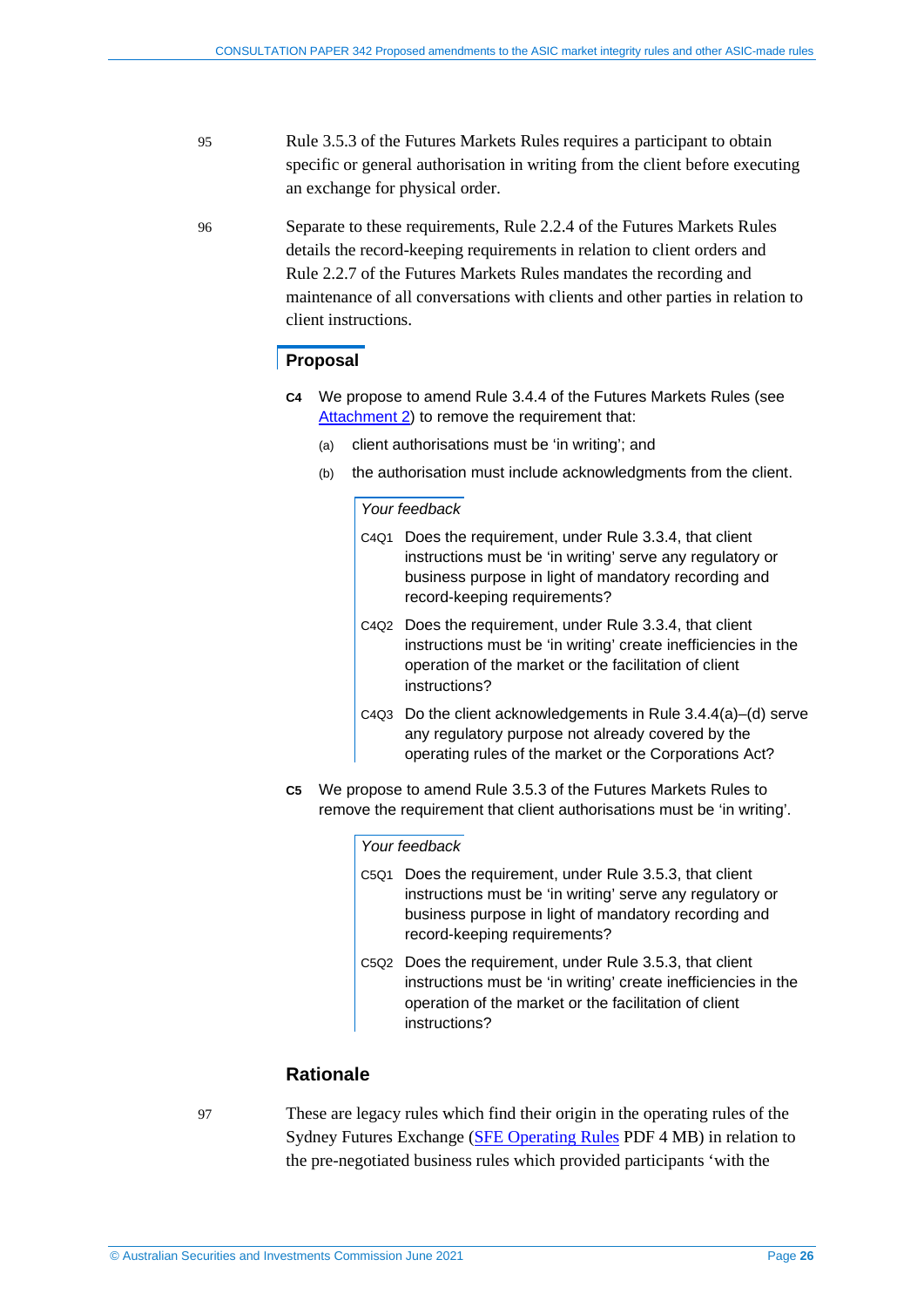opportunity to facilitate client business in order to obtain the best price for that business at that time' (p. 82).

- 98 Rule 3.4.4 of the Futures Markets Rules reproduces Rule 3.4.9 of the SFE Operating Rules and Rule 3.5.3.
- 99 The original rules were in place and appropriate for the traditional 'open outcry' system which has been replaced with 24-hour screen trading and a range of electronic and telephonic means by which participants may receive orders.
- <span id="page-26-0"></span>100 By requiring authorisation 'in writing', these rules present an unnecessary impediment to efficient operation of the market in circumstances where other means of communication may be used by a client to provide instructions.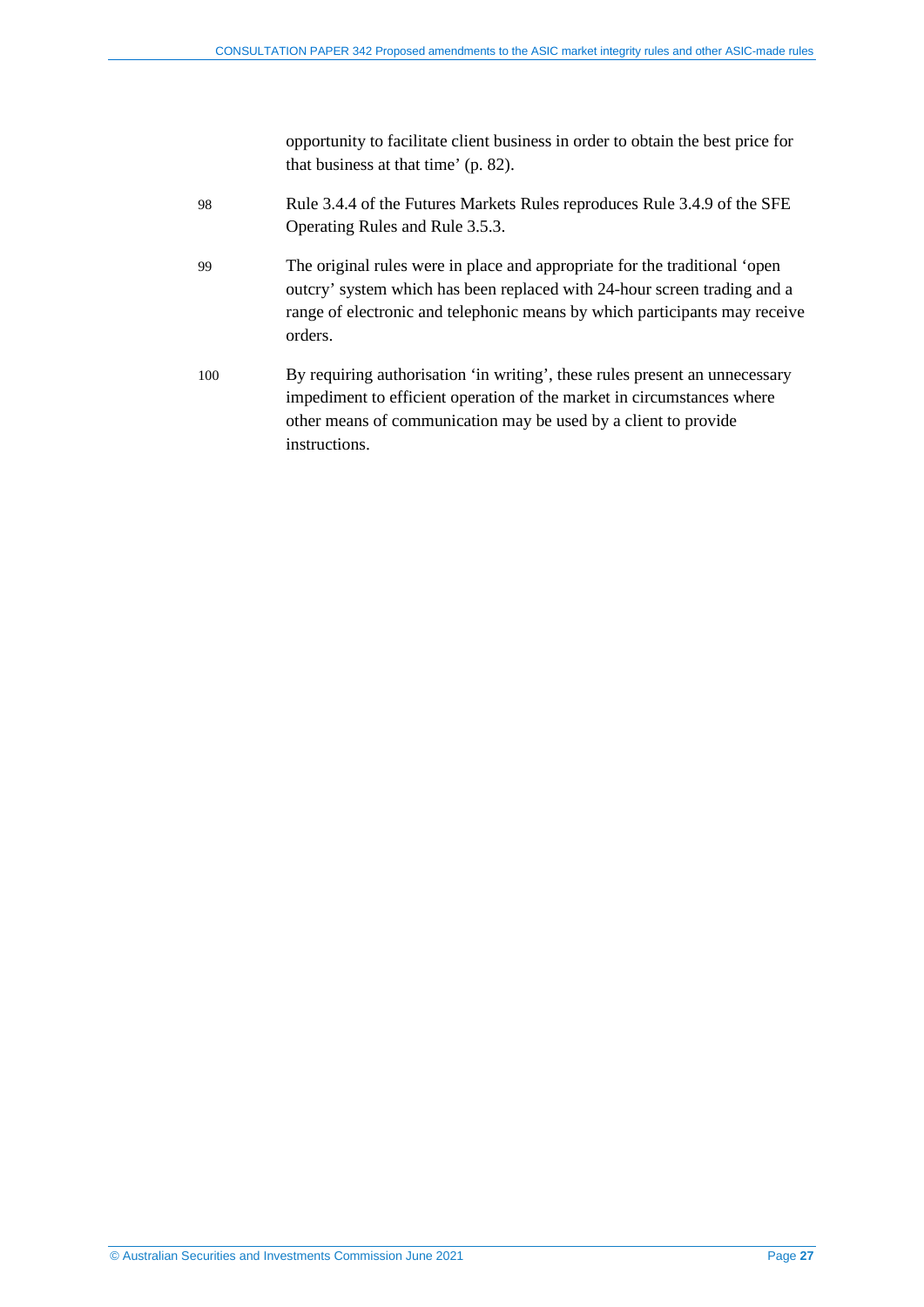# <span id="page-27-0"></span>**D Merits review of ASIC decisions under the Securities and Futures Markets Rules**

#### **Key points**

We propose to make rules to provide that an application may be made to the AAT for review (merits review) of certain decisions ASIC makes under the Securities Markets Rules and Futures Markets Rules.

We have conducted a review of all types of decisions that ASIC is empowered to make under the Securities Markets Rules and the Futures Markets Rules for the purposes of determining whether they should be reviewed by the AAT.

The review was conducted with reference to guidance published in 1999 by the Administrative Review Council and the Attorney-General's Department: see *[What decisions should be subject to merit review?](https://www.ag.gov.au/LegalSystem/AdministrativeLaw/Pages/practice-guides/what-decisions-should-be-subject-to-merit-review-1999.aspx)*

### <span id="page-27-1"></span>**What are reviewable decisions?**

| 101 | Merits review is a process by which a person or body, other than the primary<br>decision-maker, reconsiders the facts, law and policy aspects of a<br>government decision and determines whether it is the correct and preferable<br>decision. This results in the decision being affirmed, varied, set aside or<br>remitted back to the original decision-maker.                                                                                                                                                                                                                                                                                                            |
|-----|------------------------------------------------------------------------------------------------------------------------------------------------------------------------------------------------------------------------------------------------------------------------------------------------------------------------------------------------------------------------------------------------------------------------------------------------------------------------------------------------------------------------------------------------------------------------------------------------------------------------------------------------------------------------------|
| 102 | Decisions made by ASIC under the Securities Markets Rules and the Futures<br>Markets Rules are not generally subject to merits review by the AAT.<br>However, certain decisions made under Part 2.4 of the Securities Markets<br>Rules have already been determined to be subject to merits review: see<br>Rule 2.4.23. The decisions made under Part 2.4 will be impacted by the<br>outcome of consultation in Section B 'Accredited derivatives advisers' (see<br>paragraphs 16–33). Under the proposed amendments to Part 2.4 no decisions<br>are made by ASIC and, as a result, there will be no need for merits review in<br>relation to the proposed amended Part 2.4. |
| 103 | The Futures Markets Rules currently make no provision for merits review of<br>ASIC decisions made under it.                                                                                                                                                                                                                                                                                                                                                                                                                                                                                                                                                                  |
| 104 | Some additional decisions made by ASIC under the Securities Markets<br>Rules, and some decisions made by ASIC under the Futures Markets Rules,<br>may affect the interests of a person and therefore should be subject to merits<br>review by the AAT.                                                                                                                                                                                                                                                                                                                                                                                                                       |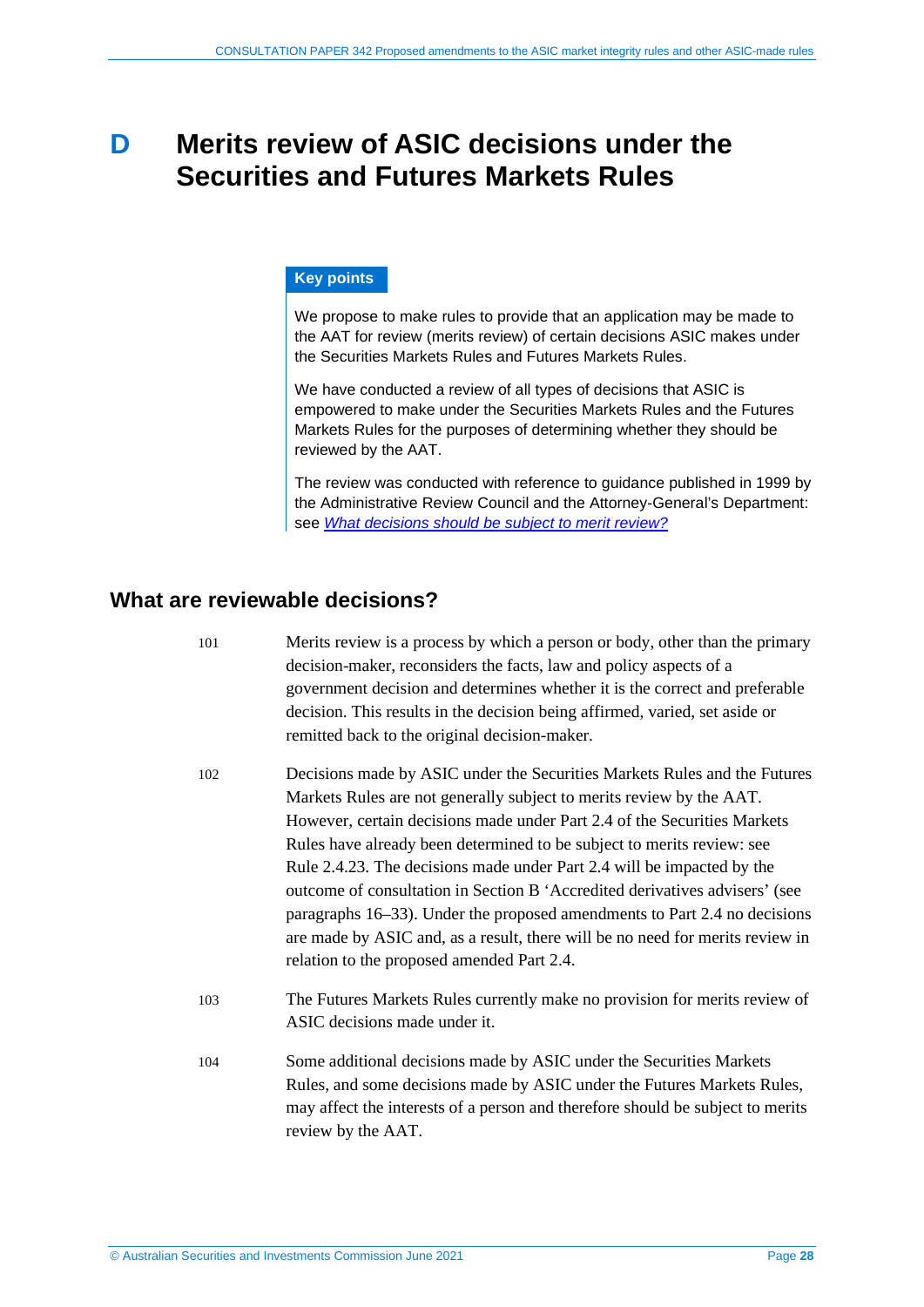- 105 On 22 February 2018, the Minister advised the Senate Standing Committee on Regulations and Ordinances that ASIC would conduct a review of decisions made by it under the Securities Markets Rules other than those already subject to merits review: see [Monitor 3 of 2018.](https://www.aph.gov.au/Parliamentary_Business/Committees/Senate/Scrutiny_of_Delegated_Legislation/Monitor/mon2018/index) The purpose of the review was to determine whether other decisions should be subject to merits review.
- 106 We have conducted a review of decisions made by ASIC under the Securities Markets Rules, as foreshadowed by the Minister, and determined that most decisions should be subject to merits review: see Appendix 1.
- 107 There is a smaller group of decisions under the Securities Markets Rules that we do not propose will be subject to merits review: see Appendix 2. These decisions fall within exceptions recognised in the guidance published by the Administrative Review Council. Again, the decisions made under Part 2.4 will be impacted by the outcome of consultation in Section [B](#page-8-0) 'Accredited derivatives advisers' (see paragraphs [16](#page-8-2)[–33\)](#page-12-1).
- 108 We have also conducted a review of decisions made by ASIC under the Futures Markets Rules, and determined that most decisions made by ASIC should be subject to merits review: see Appendix 3. There is a smaller group of decisions made by ASIC under the Futures Markets Rules that we do not propose will be subject to merits review as they fall within exceptions recognised in the guidance published by the Administrative Review Council: see Appendix 4.
- 109 We are continuing to conduct similar reviews of other rules made by ASIC under the Corporations Act.

#### **Proposal**

**D1** We propose to amend the Securities Markets Rules to provide that a decision listed in Appendix 1 would be subject to merits review by the AAT.

#### *Your feedback*

- D<sub>1Q1</sub> Do you think there are any omissions from the proposed list of decisions under the Securities Markets Rules? Please give reasons why.
- **D2** We propose that a decision under the Securities Markets Rules which is listed in Appendix 2 would not be subject to merits review by the AAT.

#### *Your feedback*

- D<sub>2Q1</sub> Do you think there are any omissions from the proposed list of decisions? Please give reasons why.
- **D3** We propose to amend the Futures Markets Rules to provide that a decision listed in Appendix 3 would be subject to merits review by the AAT.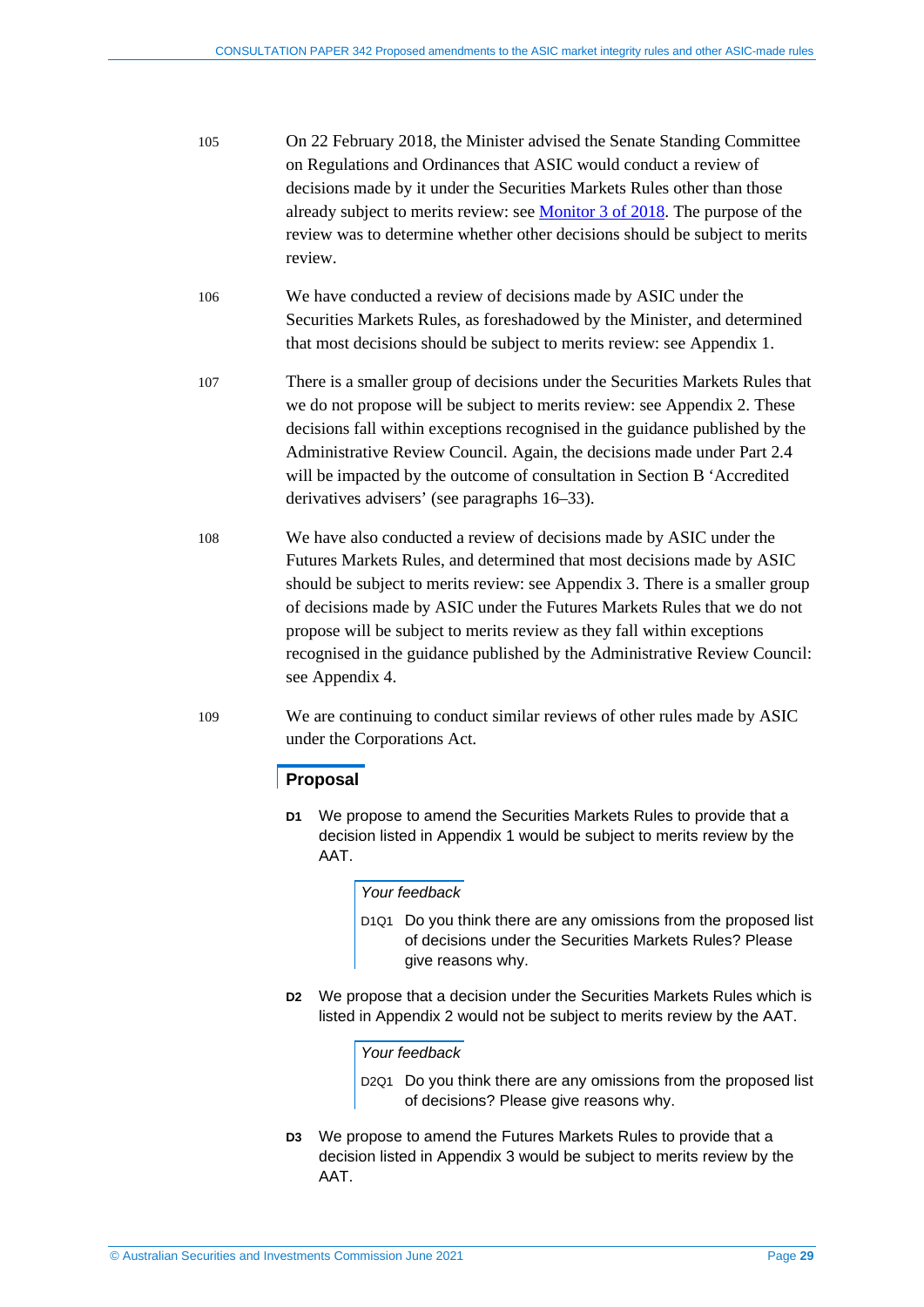#### *Your feedback*

- D3Q1 Do you think there are any omissions from the proposed list of decisions under the Futures Markets Rules? Please give reasons why.
- **D4** We propose that a decision under the Futures Markets Rules which is listed in Appendix 4 would not be subject to merits review by the AAT.

#### *Your feedback*

D4Q1 Do you think there are any omissions from the proposed list of decisions? Please give reasons why.

#### **Rationale**

- 110 Our review of decisions that we may make under the Securities Markets Rules and the Futures Markets Rules is consistent with guidance issued in 1999 by the Administrative Review Council and the Attorney-General's Department: see *What decisions should be subject to merit review?*
- 111 In accordance with that guidance, the starting point of our review was that administrative decisions that will, or are likely to, affect the interests of a person should be subject to merits review: see *What decisions should be subject to merit review?*, paragraph 2.1. We are proposing that most decisions made by ASIC under the Securities Markets Rules and the Futures Markets Rules will be subject to merits review.

#### **'Legislation-like' decisions**

- 112 In its guidance, the Administrative Review Council recognised that decisions that are 'legislation-like' are generally not suited to merits review. Such decisions will affect community members more broadly and are therefore considered less likely to affect the interests of any one person. Furthermore, they have already been subject to a separate regime of scrutiny which applies to legislative instruments: see *What decisions should be subject to merit review?*, paragraphs 3.3–3.4.
- 113 Decisions made under the Securities Markets Rules which are listed in Appendix 2 will be made by legislative instrument and, accordingly, fall into the category of decisions which the Administrative Review Council refers to as 'legislation-like'. We do not propose that they will be subject to merits review.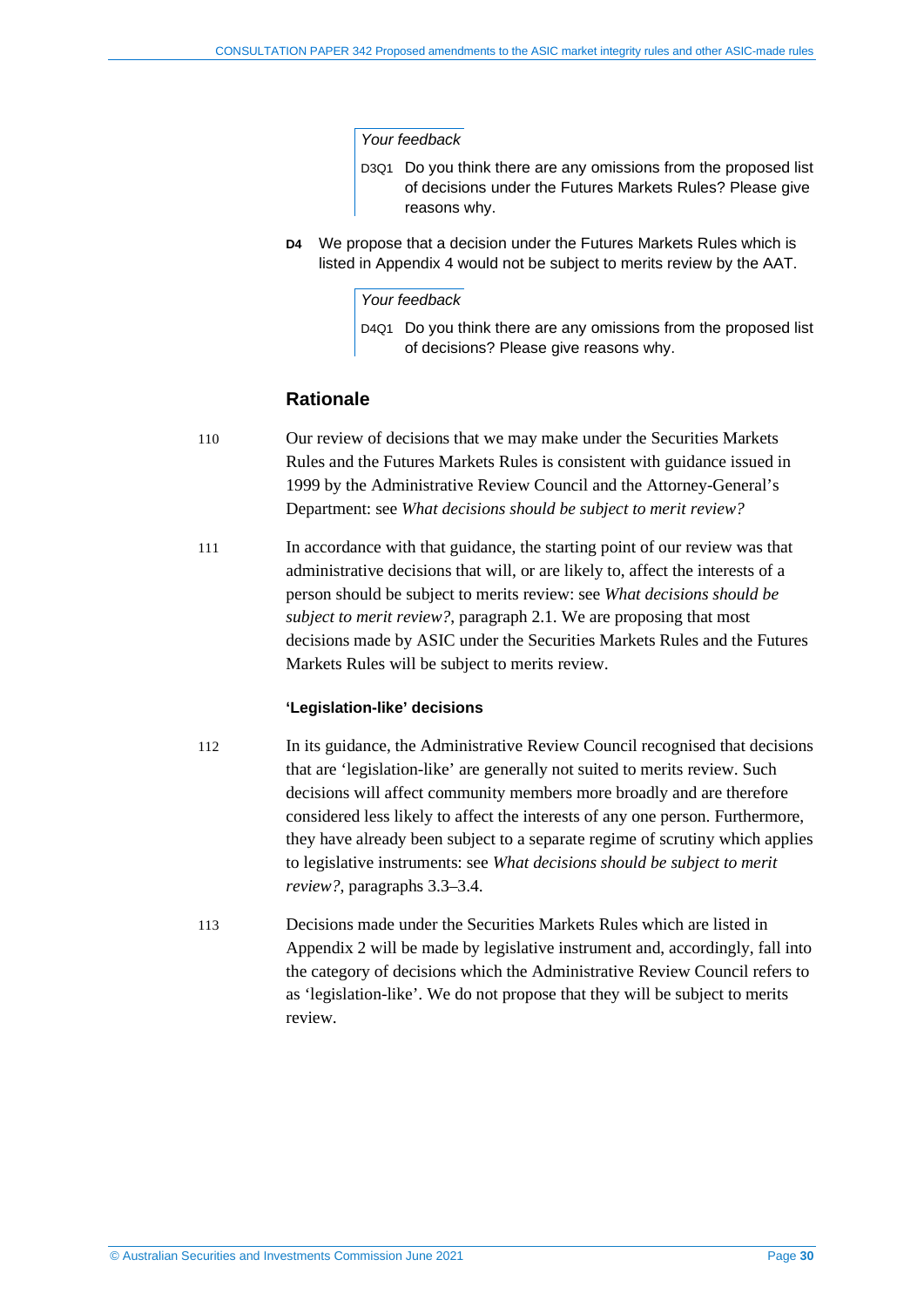# <span id="page-30-0"></span>**E Amending ASIC-made rules—Power to grant waivers**

#### **Key points**

We propose to amend Rule 1.2.1 of all rule books made by ASIC under s798G of the Corporations Act to clarify ASIC's power to grant waivers to relieve a person from the obligation to comply with the market integrity rules.

The amendment requires relief to be made only by way of registered legislative instrument. This will remove any doubt as to whether s14(2) of the Legislation Act is engaged.

We are also proposing to remove the superseded penalty provisions from the ASIC-made rules.

The *Treasury Laws Amendment (Strengthening Corporate and Financial Sector Penalties) Act 2019* strengthens existing penalties and introduces new penalties for those who have breached the corporations legislation.

This includes the provision of a new method for calculating the maximum civil penalty applicable to a contravention of a civil penalty provision.

The amendments do not apply retrospectively.

As a consequence of these legislative changes, the penalty amounts specified in rules made by ASIC will not apply to a contravention of a rule which occurs after the amendments commenced.

# <span id="page-30-1"></span>**Waivers under the ASIC market integrity rules**

#### **Current scheme**

114 Currently, the following market integrity rules made under s798G of the Corporations Act are in force:

- (a) ASIC Market Integrity Rules (Securities Markets) 2017;
- (b) ASIC Market Integrity Rules (Futures Markets) 2017;
- (c) ASIC Market Integrity Rules (Capital) 2021; and
- (d) ASIC Market Integrity Rules (IMB Market) 2010.
- 115 Rule 1.2.1 of each of those sets of rules empowers ASIC to waive persons or classes of persons from compliance with the Rules. As currently drafted, the waiver must be in writing: Rule 1.2.1(5). Rule 1.2.2 provides that failure to comply with a condition in a waiver is a contravention of Rule 1.2.2.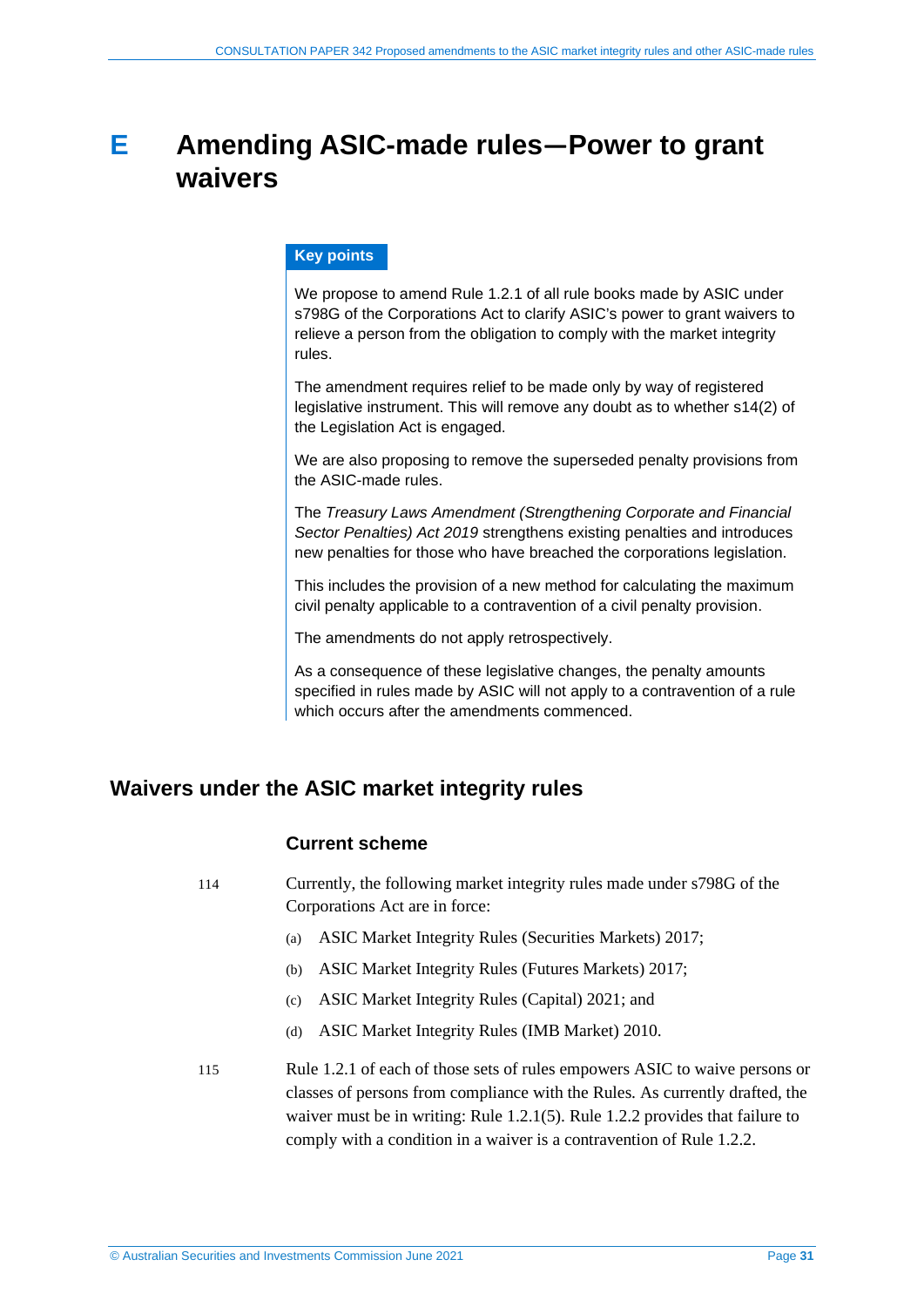- 116 Section 14 of the *Legislation Act 2003* (Legislation Act) sets out rules about the circumstances in which a legislative instrument (such as the market integrity rules) may make provision in relation to a matter by incorporating material from another written document (such as a written waiver granted by ASIC). This is commonly referred to as 'incorporation by reference'.
- 117 After close consideration of the drafting of the market integrity rules and the Corporations Act, it is arguable that 'incorporation by reference' issues could potentially be raised in relation to waivers granted by ASIC, along with any conditions placed on those waivers.
- 118 Section 14(2) of the Legislation Act prohibits incorporation by reference 'unless the contrary intention appears'. There is no contrary intention to the prohibition on incorporation by reference in the empowering provision in s798G of the Corporations Act and no express contrary intention to the prohibition in Pt 7.2A generally. However, incorporation by reference is allowed under s14(1) of the Legislation Act if the matter incorporated into the first legislative instrument (such as the market integrity rules) is made by way of a legislative instrument.
- 119 Currently, individual waivers are not made by way of legislative instrument whereas class waivers are made by way of legislative instrument.
- 120 If all waivers are made as disallowable legislative instruments, any issues around the validity of any waivers, or conditions attached to those waivers, will be resolved because such an incorporation by reference would be permitted by s14(1) of the Legislation Act.

#### **Proposal**

**E1** We propose to amend Rule 1.2.1 of the market integrity rule books made under s798G to clarify that ASIC may, by way of disallowable legislative instrument, relieve a person from the obligation to comply with the market integrity rules or withdraw that relief (see [Attachment 3\)](https://asic.gov.au/regulatory-resources/find-a-document/consultation-papers/cp-342-proposed-amendments-to-the-asic-market-integrity-rules-and-other-asic-made-rules/).

#### *Your feedback*

- E1Q1 Do you agree with our proposal? In your response, please give detailed reasons for your answer.
- E1Q2 Do you have any concerns that individual waivers made under Rule 1.2.1 will now be made by way of disallowable legislative instruments which will be publicly available?
- E1Q3 Do you have concerns that full details of individual waivers are not publicly available?

Note: See th[e register of waivers](https://asic.gov.au/regulatory-resources/markets/market-integrity-rules/register-of-waivers-granted-under-asic-market-integrity-rules/) granted under the ASIC market integrity rules.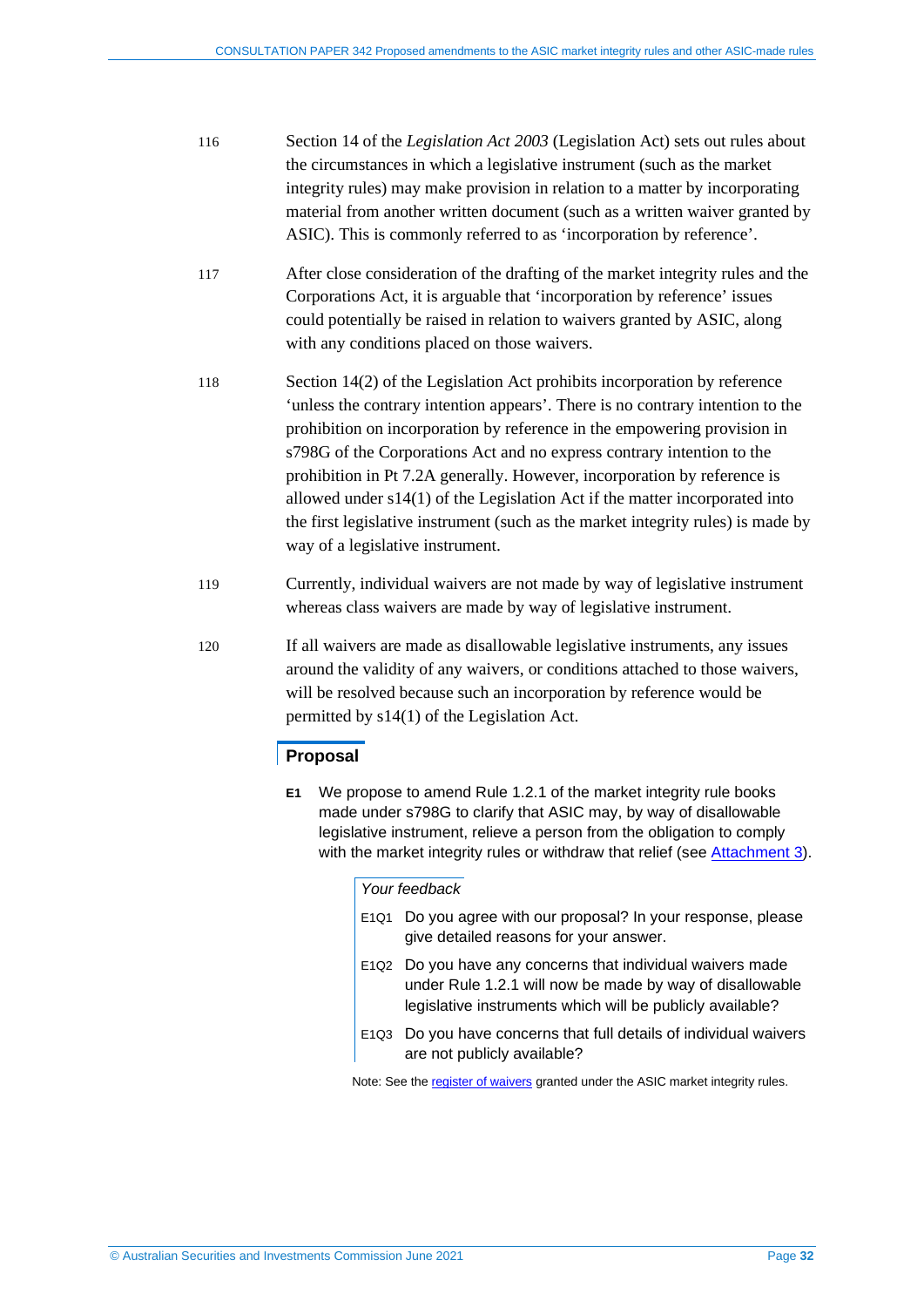#### **Rationale**

121 Amending the rule to require relief to be made only by way of registered legislative instrument will remove any doubt as to whether s14(2) of the Legislation Act is engaged. This approach will also provide greater transparency around waivers granted by ASIC as they will be publicly available.

### <span id="page-32-0"></span>**Removing superseded penalty rules from ASIC-made rules**

#### **ASIC's powers to make rules**

- (a) market integrity rules under s798G of the Corporations Act;
- (b) derivative transaction rules under s901A of the Corporations Act;
- (c) derivative trade repository rules under s903A of the Corporations Act;
- (d) client money rules under s981J of the Corporations Act; and
- (e) financial benchmark rules and compelled financial benchmark rules under s908CA and 908CD of the Corporations Act.

Together, these are referred to in this section as the 'ASIC-made rules'.

- 123 The ASIC-made rules are made by legislative instruments, which are subject to parliamentary scrutiny and possible disallowance by parliament. We cannot make or amend an ASIC-made rule (other than a client money rule) unless we have the written consent of the Minister. An exception applies for making emergency rules that are necessary, or in the public interest, to protect people dealing in a financial product.
- 124 Currently, the following ASIC-made rules are in force:
	- (a) ASIC Market Integrity Rules (Securities Markets) 2017;
	- (b) ASIC Market Integrity Rules (Futures Markets) 2017;
	- (c) ASIC Market Integrity Rules (Capital) 2021;
	- (d) ASIC Market Integrity Rules (IMB Market) 2010;
	- (e) ASIC Derivative Transaction Rules (Clearing) 2015;
	- (f) ASIC Derivative Transaction Rules (Reporting) 2013;
	- (g) ASIC Derivative Trade Repository Rules 2013;
	- (h) ASIC Client Money Reporting Rules 2017;
	- (i) ASIC Financial Benchmark (Administration) Rules 2018; and
	- (j) ASIC Financial Benchmark (Compelled) Rules 2018.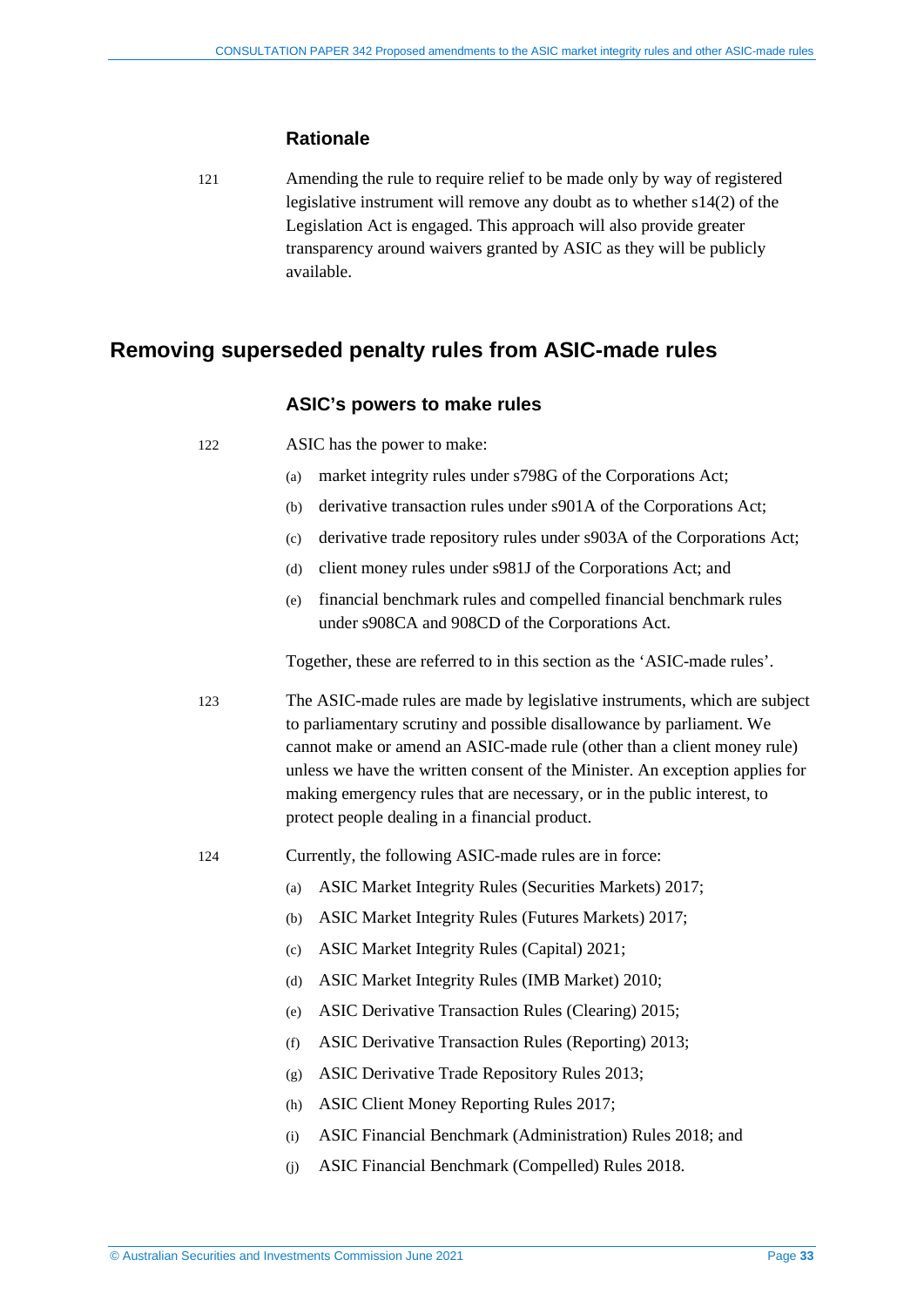- 125 Failure to comply with an obligation under these ASIC-made rules is a contravention of a civil penalty provision.
- 126 Each ASIC-made rule, save for the ASIC Market Integrity Rules (Capital) 2021, specifies a maximum penalty amount (if any) for that rule, up to a statutory cap.

### **Treasury Laws Amendment (Strengthening Corporate and Financial Sector Penalties) Act 2019**

- 127 On 19 October 2016, the Government set up the ASIC Enforcement Review Taskforce in response to the Financial System Inquiry. The taskforce was asked to review ASIC's enforcement regime and assess the suitability of the existing regulatory tools available to ASIC to perform its functions.
- 128 The *Treasury Laws Amendment (Strengthening Corporate and Financial Sector Penalties) Act 2019* (amending Act) implemented recommendations of the ASIC Enforcement Review Taskforce by amending the Corporations Act, the *Australian Securities and Investments Commission Act 2001*, the *National Consumer Credit Protection Act 2009* and the *Insurance Contracts Act 1994*. It strengthened existing penalties and introduced new penalties for those who breach the corporate laws of Australia designed to protect its citizens.

#### 129 Relevantly, the amending Act:

- (a) amended s1317G of the Corporations Act to set out a new method for calculating the maximum civil penalty applicable to a contravention of a civil penalty provision;
- (b) removed ASIC's powers to specify the maximum penalty amount for an ASIC-made rule; and
- (c) amended the Corporations Act to provide for maximum penalty amounts that can be specified by ASIC as an alternative to civil penalty proceedings for an alleged contravention of an ASIC-made rule (e.g. in an infringement notice).
- <span id="page-33-0"></span>130 Requirements to comply with the ASIC-made rules are civil penalty provisions and therefore will be subject to the new civil penalty calculation methods set out in s1317G of the Corporations Act. In summary, the maximum civil penalty will be:
	- (a) for individuals, the greater of:
		- (i) 5,000 penalty units; and
		- (ii) if the Court can determine—the benefit derived or detriment avoided because of the contravention, multiplied by three;
	- (b) for bodies corporate, the greater of:
		- (i) 50,000 penalty units;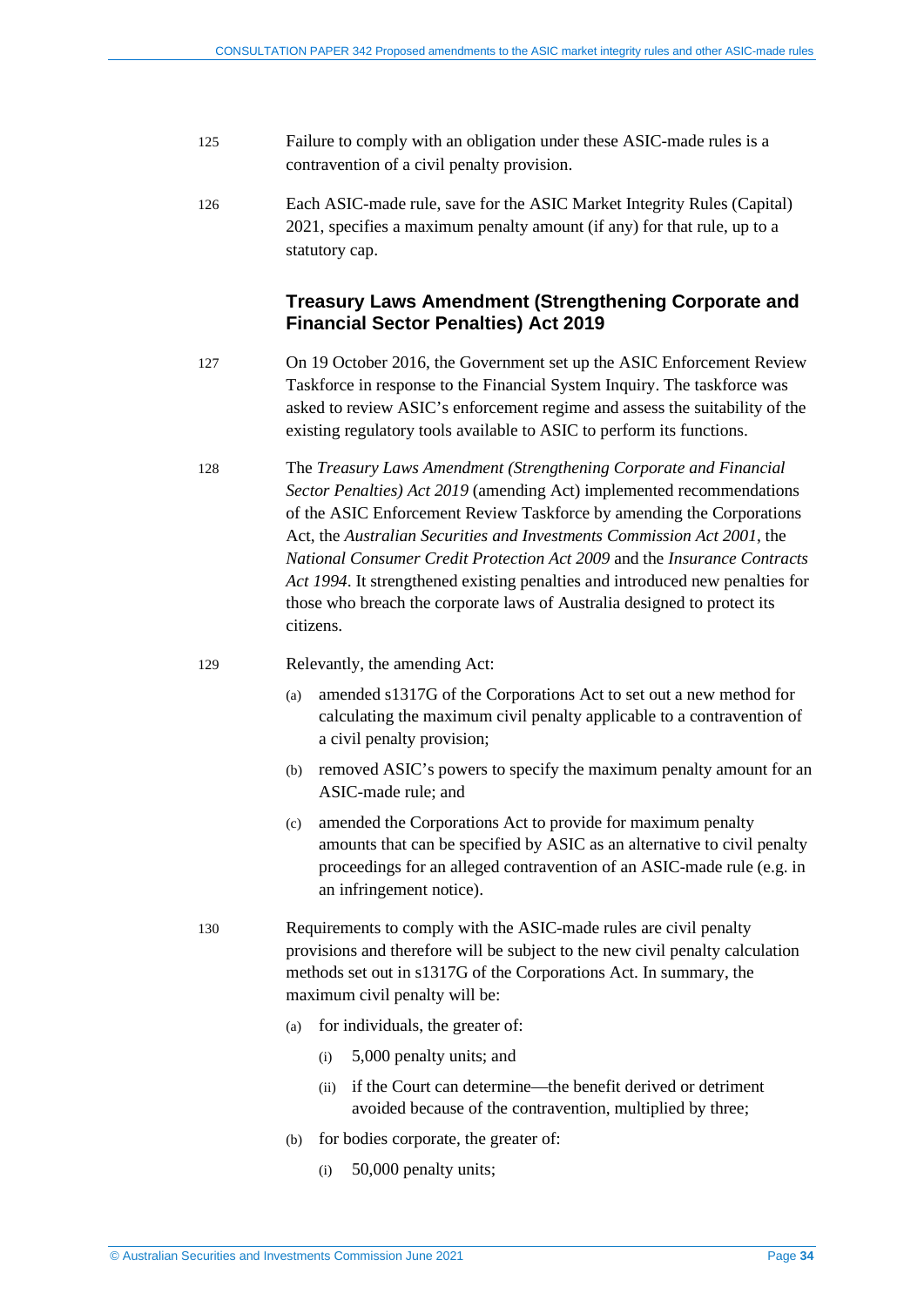- (ii) if the Court can determine—the benefit derived or detriment avoided by the body corporate because of the contravention, multiplied by three; and
- (iii) 10% of the annual turnover of the body corporate, but to a maximum monetary value of 2.5 million penalty units.

Note: 'Penalty unit' is defined in s4AA of the *Crimes Act 1914*. Effective from 1 July 2020, the value of a Commonwealth penalty unit is \$222 and is subject to indexation every three years thereafter.

131 The Explanatory Memorandum for the amending Act explains at paragraph 1.208:

> This does not mean the new maximum penalty will be sought for every breach of a rule. The Court or the appropriate panel will consider the appropriate penalty for each contravention of the rule, taking into account the breach and severity of the misconduct. ASIC may make submissions to the Court or the appropriate panel on the amount of penalty that is appropriate in the matter. Ultimately, however, the Court or appropriate panel will decide the penalty amount. Consequential amendments are made to remove the existing penalty amounts. ASIC is still able to make rules, but the maximum penalty amounts are now set in the legislation.

- 132 The amendments do not have retrospective effect. They only apply in relation to a contravention of a civil penalty provision if the conduct constituting the contravention of the provision occurs wholly on or after 13 March 2019.
- 133 The penalty amounts specified in the ASIC-made rules have therefore been superseded by the passage of the amending Act. They will not apply to a contravention of an ASIC-made rule which occurs wholly on or after 13 March 2019. Accordingly, we propose to remove the reference to these penalties from the ASIC-made rules.
- 134 This proposed amendment to the ASIC-made rules will have no legal or policy effect as the amending Act already operates to determine the penalty for breaches of ASIC-made rules. We are consulting on this amendment as a matter of transparency and to ensure that affected parties are aware of our proposed amendment. We are also conducting this consultation in order to comply with statutory obligations to consult which are contained in the Corporations Act: s901J, 903G, 981L and 908CL.

#### **Proposal**

**E2** We propose to repeal the penalty amounts specified under each of the ASIC-made rules and all notes stating that there is no penalty for breach of an ASIC-made rule.

*Your feedback*

E2Q1 You are invited to comment on our proposal to remove the superseded penalty amounts specified in the ASIC-made rules.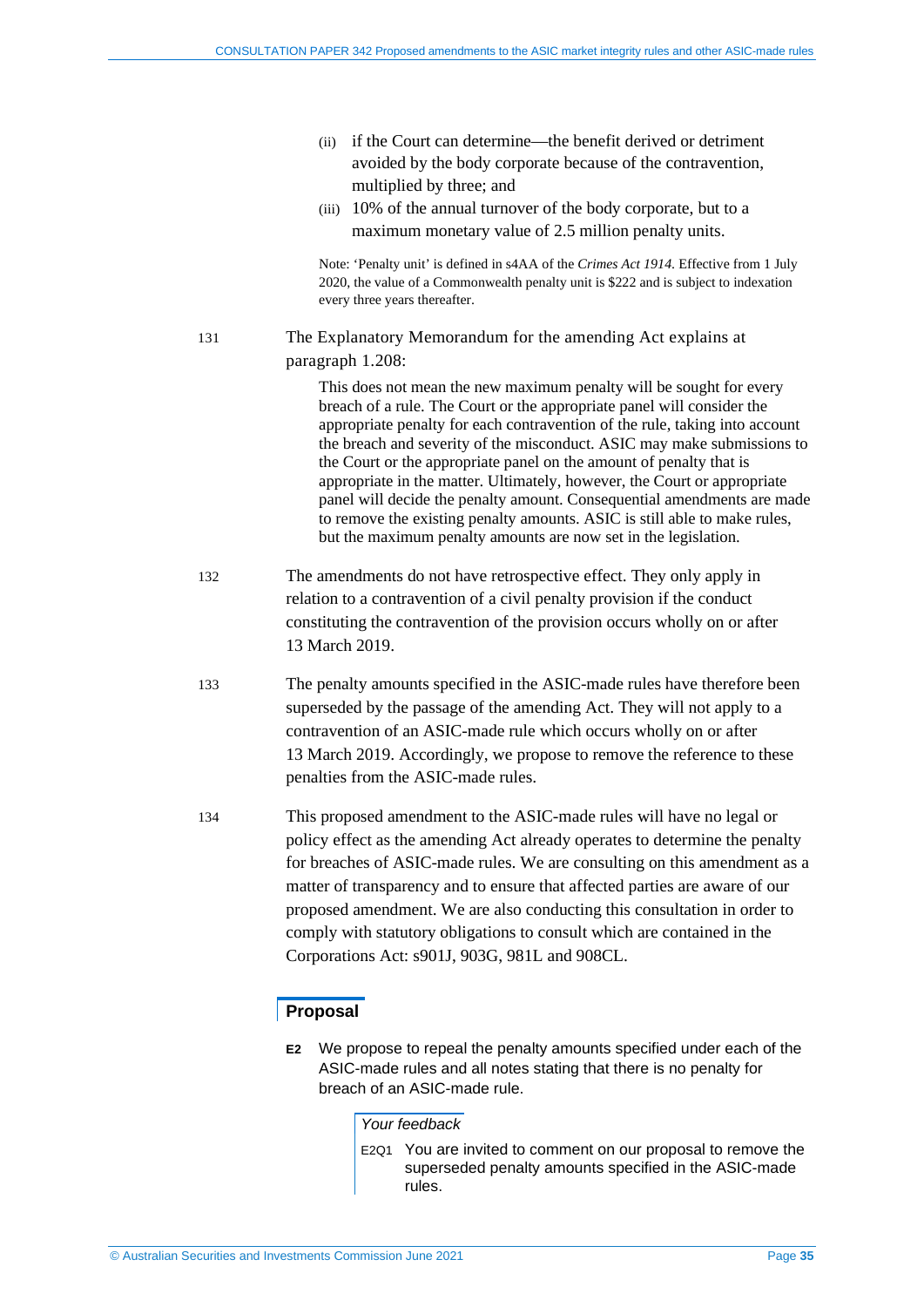### **Rationale**

135 This proposal is consequential to the amendments made in the amending Act. The amending Act removes ASIC's power to specify penalty amounts for the ASIC-made rules. The penalty amounts specified in the ASIC-made rules are superseded by the penalties legislated in the Corporations Act.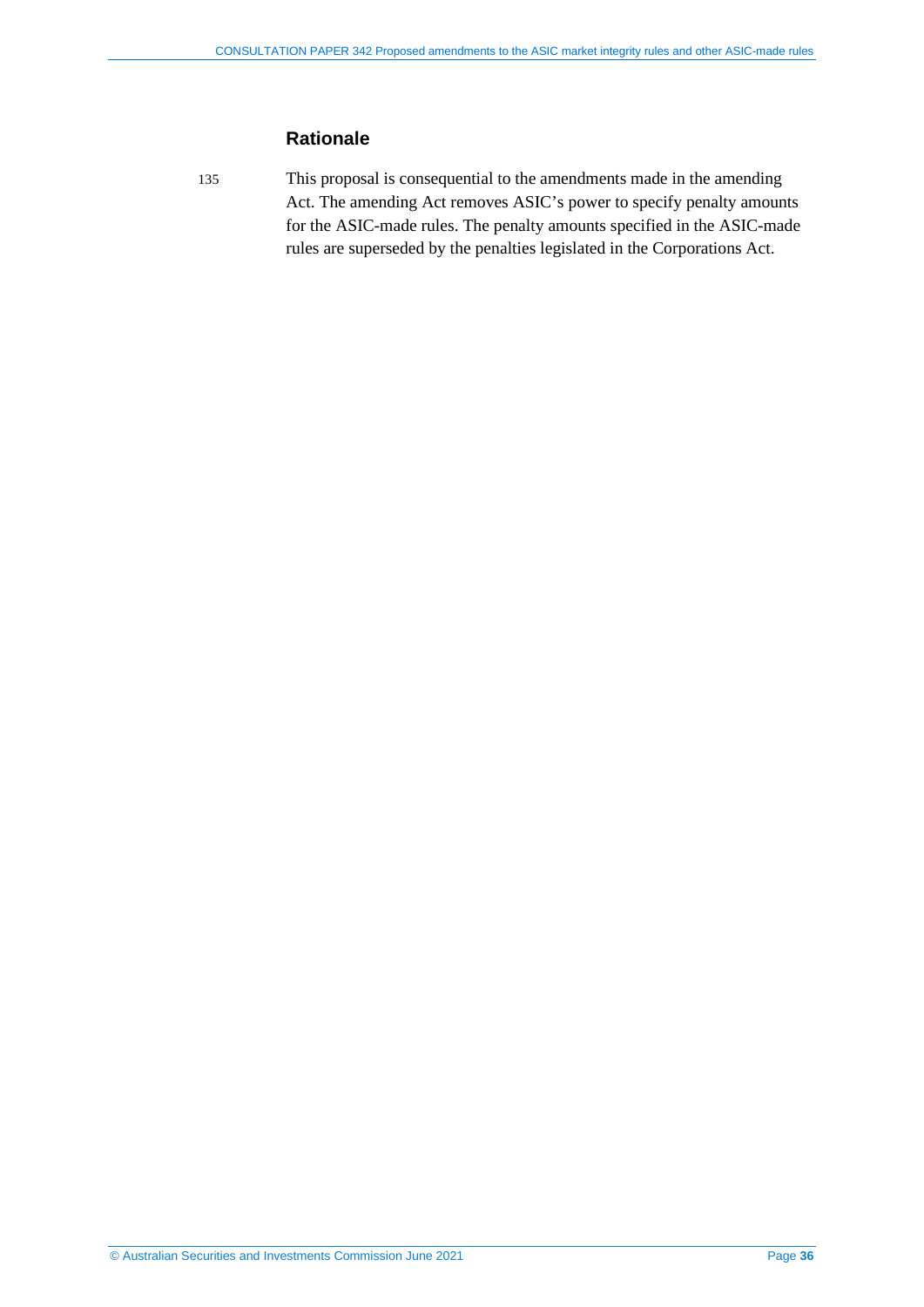# <span id="page-36-0"></span>**F Regulatory and financial impact**

| 136 | In developing the proposals in this paper, we have carefully considered their |
|-----|-------------------------------------------------------------------------------|
|     | regulatory and financial impact. On the information currently available to us |
|     | we think they will:                                                           |

- (a) provide an appropriate blend of prescriptive and principles-based rules;
- (b) remove any ambiguity in relation to the operation of existing rules and rights of review in relation to ASIC decisions under those rules; and
- (c) ensure that market participants do not adversely affect the integrity and efficiency of the markets.
- 137 Before settling on a final policy, we will comply with the Australian Government's regulatory impact analysis (RIA) requirements by:
	- (a) considering all feasible options, including examining the likely impacts of the range of alternative options that could meet our policy objectives;
	- (b) if regulatory options are under consideration, notifying the Office of Best Practice Regulation (OBPR); and
	- (c) if our proposed option has more than a minor or machinery impact on business or on the not-for-profit sector, preparing a Regulation Impact Statement (RIS).
- 138 All RISs are submitted to the OBPR for approval before we make any final decision. Without an approved RIS, ASIC is unable to give relief or make any other form of regulation, including issuing a regulatory guide that contains regulation.
- 139 To ensure that we are in a position to properly complete any required RIS, please give us as much information as you can about our proposals or any alternative approaches, including:
	- (a) the likely compliance costs;
	- (b) the likely effect on competition; and
	- (c) other impacts, costs and benefits.

See 'The consultation process', p. [4.](#page-3-1)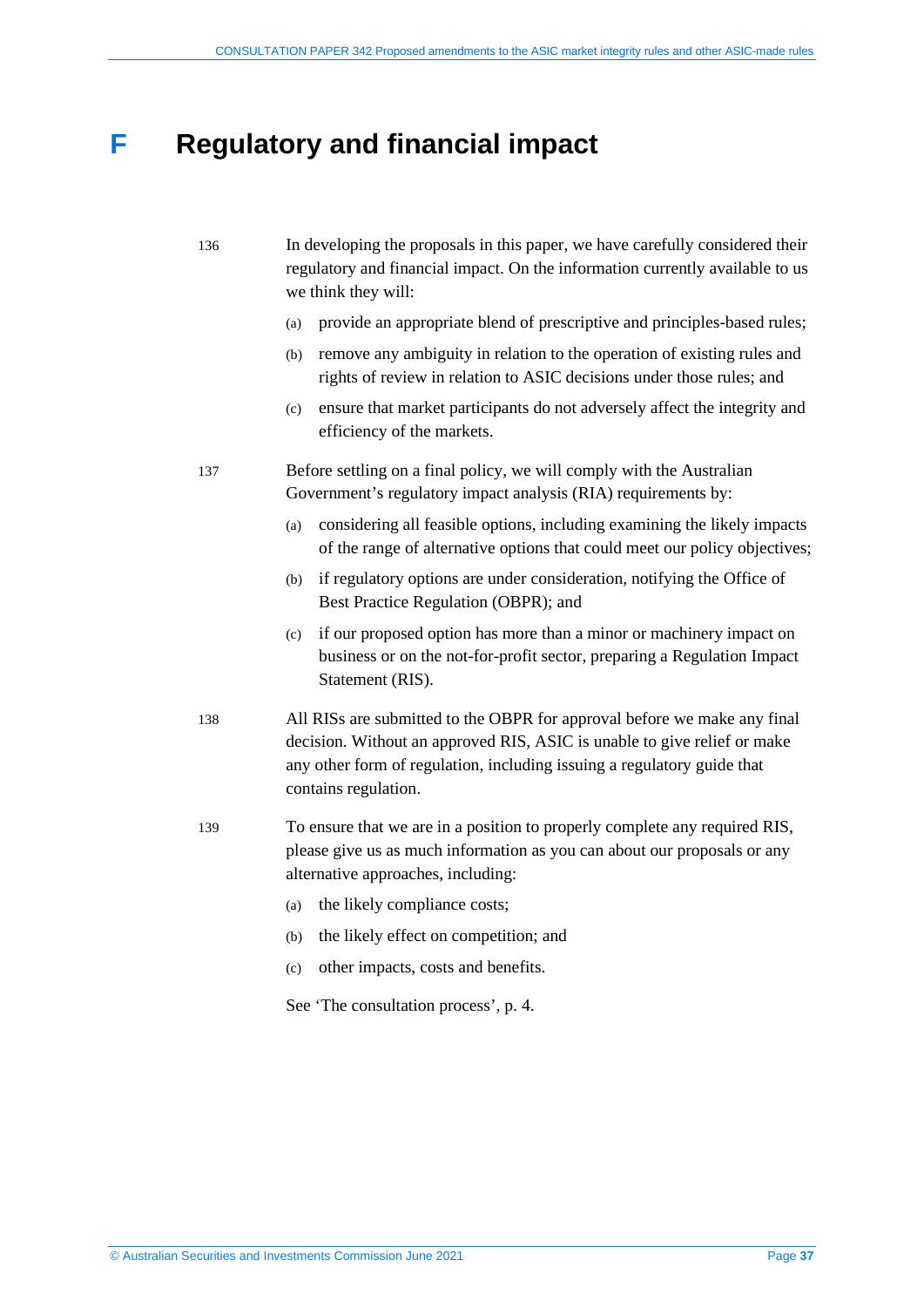# <span id="page-37-0"></span>**Appendix 1: Securities Markets Rules proposed to be reviewable**

| <b>Rule number</b> | <b>Decision</b>                                                                                                                                                       |  |
|--------------------|-----------------------------------------------------------------------------------------------------------------------------------------------------------------------|--|
| 1.2.1(1)           | Refusal of application to grant a waiver of rule                                                                                                                      |  |
| 1.2.1(3)           | Withdraw a waiver of rule                                                                                                                                             |  |
| 1.2.3              | Specify the period of application for a waiver of rule                                                                                                                |  |
| 2.6.1(2)(f)        | Require additional terms to be included in deed provided by Foreign Market Participant                                                                                |  |
| 3.3.1(d)           | Permit a market transaction to be entered into/arranged upon clients' instructions other than<br>by entering it on the trading platform                               |  |
| 3.4.1(2)(c)        | Permitting an alternative form of confirmation                                                                                                                        |  |
| 3.5.4(1)           | Approve foreign bank for client money                                                                                                                                 |  |
| 3.5.4(2)           | Conditions on approval of foreign bank                                                                                                                                |  |
| 3.7.3(2)(a)        | Approval for securities to be registered in the name of a nominee company where that<br>company does not have the word 'nominee' in its title                         |  |
| 4.3.1(2)           | Direction to convert Market Participant records into English                                                                                                          |  |
| 4.3.1(3)           | Direct the time in which direction above to be complied with                                                                                                          |  |
| 4.3.2(1)           | Direct that Market Participant records be produced in Australia                                                                                                       |  |
| 4.3.2(2)           | Direct the time in which direction above to be complied with                                                                                                          |  |
| 5.6.6(1)(b)        | Provide written confirmation that automated order processing Initial Certification complies<br>with subrule (2)                                                       |  |
| 5.6.11(1)          | Direction to provide further certification of Automated Order Processing (includes acceptance<br>of the form of certification and the person providing certification) |  |
| 5.6.12(2)          | Direction to cease/suspend/limit or prohibit automated order processing                                                                                               |  |
| 5.9.2              | Determination that Trading Participant need not ensure they have a representative available<br>to receive communications as required in rule                          |  |
| 7.1.1(1)           | Nomination of service provider for data feed                                                                                                                          |  |
| 7.1.1(2)(h)        | Notification of additional items which must be included in Market Operator's data feed                                                                                |  |
| 7.1.1(3)           | Notification of format of Market Operator's data feed                                                                                                                 |  |
| 7.1.1(4)(a)        | Notification of data security requirements of Market Operator's data feed                                                                                             |  |
| 7.1.1(4)(b)        | Requirement that Market Operator re-deliver data feed                                                                                                                 |  |
| 7.1.1(5)           | Manner and location of delivery of data feed                                                                                                                          |  |
| 8.1.1(3)           | Notification to Market Operator that an Anomalous Order Threshold is not appropriate                                                                                  |  |
| 8.1.4(3)           | Notification to Operator that its arrangements for determining Anomalous Order Thresholds<br>are not appropriate                                                      |  |
| 9.5.3              | Direct that Market Operator records be produced in Australia                                                                                                          |  |

**Table 1: Securities Markets Rules subject to merits review by the AAT**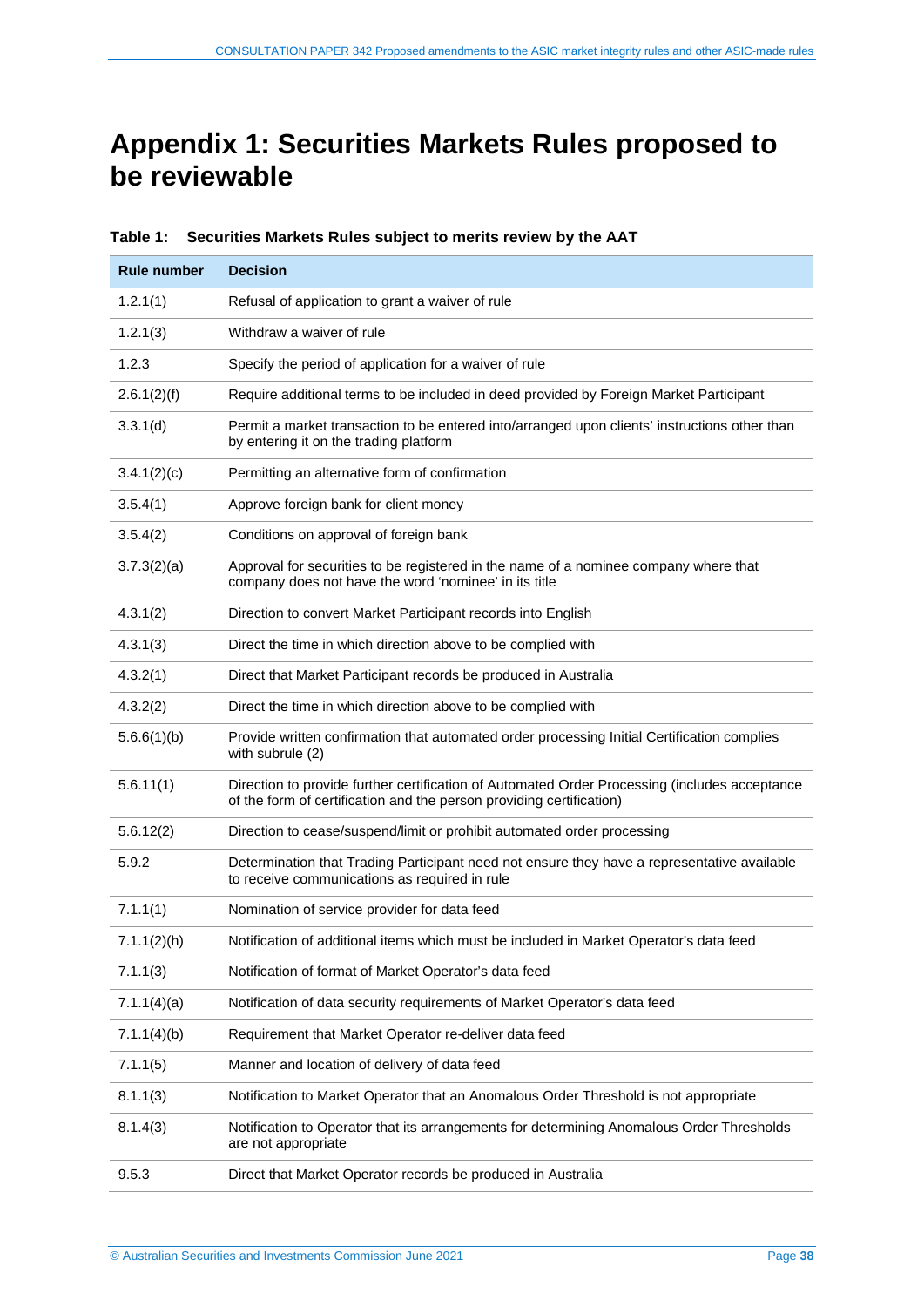# <span id="page-38-0"></span>**Appendix 2: Securities Markets Rules proposed not to be reviewable**

| <b>Rule number</b> | <b>Decision</b>                                                                                 | Why not?                                                                                                                  |
|--------------------|-------------------------------------------------------------------------------------------------|---------------------------------------------------------------------------------------------------------------------------|
| 1.2.1(1)           | Grant a waiver of a rule (including conditions)                                                 | Legislative instrument                                                                                                    |
| 1.2.3              | Specify the period of application for a waiver of rule                                          | Legislative instrument                                                                                                    |
| 1.2.4              | Establish and publish a register of rule waivers                                                | Procedural; unlikely to affect the<br>interests of a person; as<br>legislative instruments, will be<br>publicly available |
| 1.3.2              | Specify how to give notice                                                                      | Procedural; unlikely to affect the<br>interests of a person                                                               |
| 1.4.4              | Determination of the 'Responsible Market Operator'<br>with respect to a CGS Depository Interest | Legislative instrument                                                                                                    |
| 1.4.5              | Determination of the 'Responsible Market Operator'<br>with respect to an Equity Market Product  | Legislative instrument                                                                                                    |
| 2.4.6(4)           | Determine in writing approved education modules and<br>reading materials                        | Legislative instrument                                                                                                    |
| 2.4.7(4)           | Determine in writing approved education modules and<br>reading materials                        | Legislative instrument                                                                                                    |
| 2.4.8(4)           | Determine in writing approved education modules and<br>reading materials                        | Legislative instrument                                                                                                    |
| 2.4.12             | Continued Professional Development requirements                                                 | Legislative instrument                                                                                                    |
| 3.4.3(4)           | Determination of execution venue codes                                                          | Legislative instrument                                                                                                    |
| 5A.2.1(5)          | Determination of crossing system codes                                                          | Legislative instrument                                                                                                    |
| 6.2.1(4)           | <b>Block Trade Tiers</b>                                                                        | Legislative instrument                                                                                                    |
| 7.4.4(3)           | Format or content requirements for regulatory data<br>code                                      | Legislative instrument                                                                                                    |
| 7.4.4(4)           | Timing for provision of regulatory data                                                         | Legislative instrument                                                                                                    |

**Table 2: Securities Markets Rules not subject to merits review by the AAT**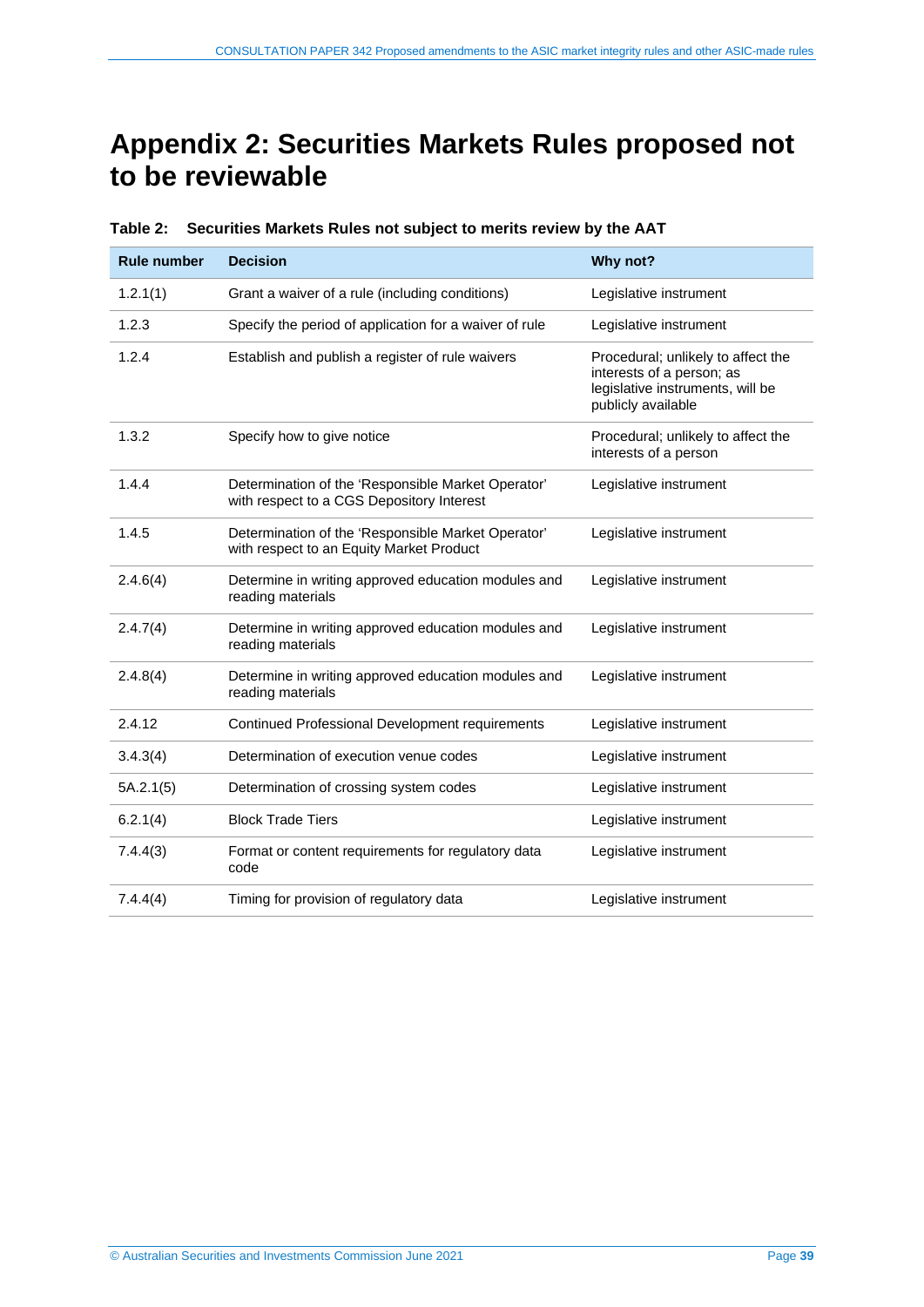# <span id="page-39-0"></span>**Appendix 3: Futures Markets Rules proposed to be reviewable**

| <b>Rule number</b>                    | <b>Decision</b>                                                                                                    |  |
|---------------------------------------|--------------------------------------------------------------------------------------------------------------------|--|
| 1.2.1(1)                              | Refusal of application to grant a waiver of rule                                                                   |  |
| 1.2.1(3)<br>Withdraw a waiver of rule |                                                                                                                    |  |
| 2.2.1(2)(b)                           | Notify a market participant that it is required to terminate a connection to a terminal                            |  |
| 2.4.1(2)(f)                           | Notify a foreign market participant of the inclusion of additional terms in its foreign market<br>participant deed |  |
| 4.1.1(1)                              | Nomination of a service provider for delivery of data items                                                        |  |
| 4.1.1(1)(g)(vi)                       | Notify the market operator of the inclusion of additional data items                                               |  |
| 4.1.1(2)                              | Notify the market operator of the format of data                                                                   |  |
| 4.3.3                                 | Direction to produce records in Australia                                                                          |  |
| 8.1.1(3)                              | Notify a market operator that the anomalous order threshold is not appropriate                                     |  |
| 8.1.4(3)                              | Notify a market operator that its arrangements for determining anomalous order thresholds<br>are not appropriate   |  |

**Table 3: Futures Markets Rules subject to merits review by the AAT**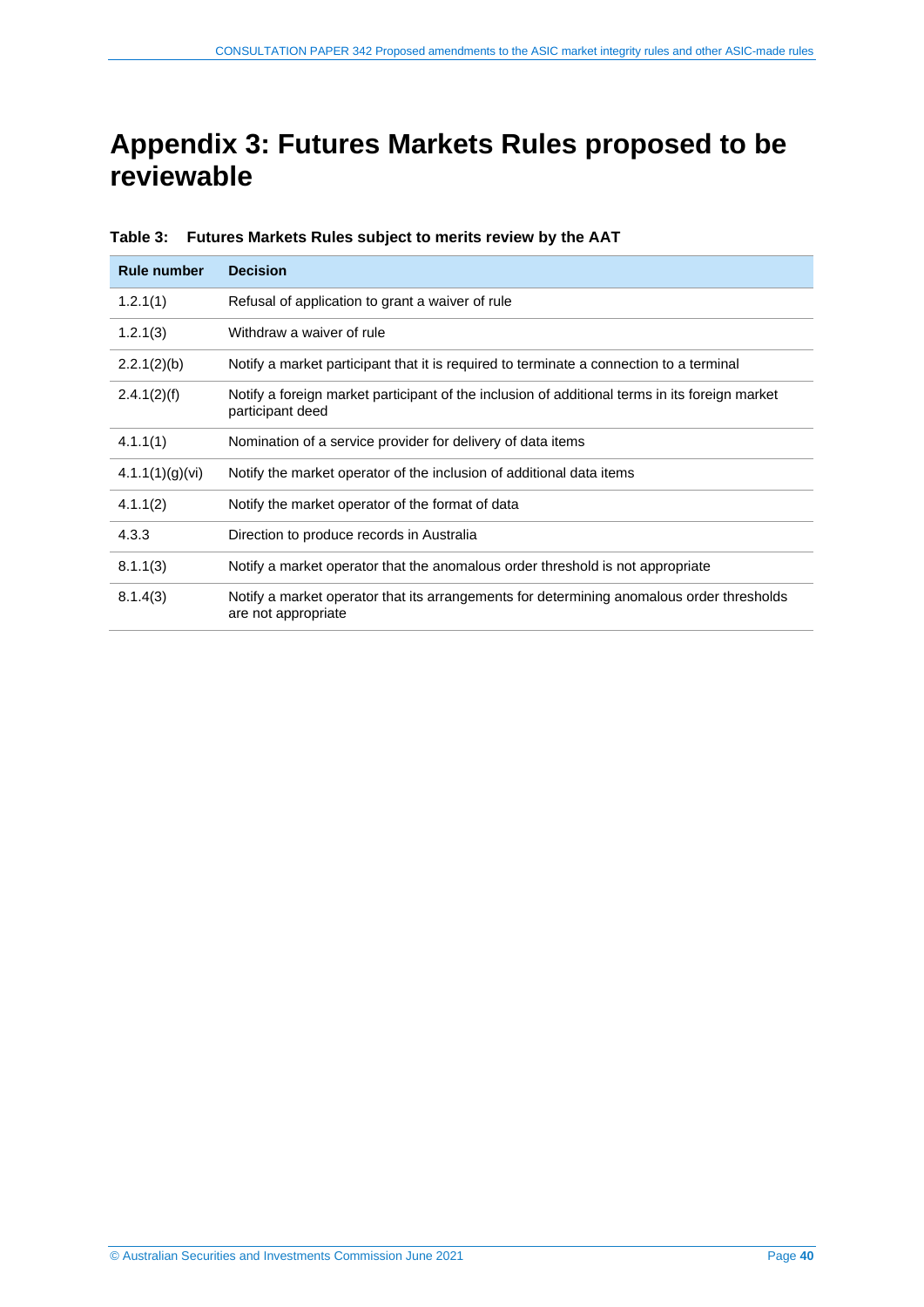# <span id="page-40-0"></span>**Appendix 4: Futures Markets Rules proposed not to be reviewable**

| <b>Rule number</b> | <b>Decision</b>                              | Why not?                                                    |
|--------------------|----------------------------------------------|-------------------------------------------------------------|
| 1.2.1(1)           | Grant a waiver of rule (includes conditions) | Legislative instrument                                      |
| 1.2.3              | Specify a period during which relief applies | Legislative instrument                                      |
| 1.3.2              | Specify how to give notice                   | Procedural; unlikely to affect the<br>interests of a person |
| 1.4.4              | Determination of responsible market operator | Legislative instrument                                      |
| 5.2.1(5)           | Specify crossing system codes                | Legislative instrument                                      |

**Table 4: Futures Markets Rules not subject to merits review by the AAT**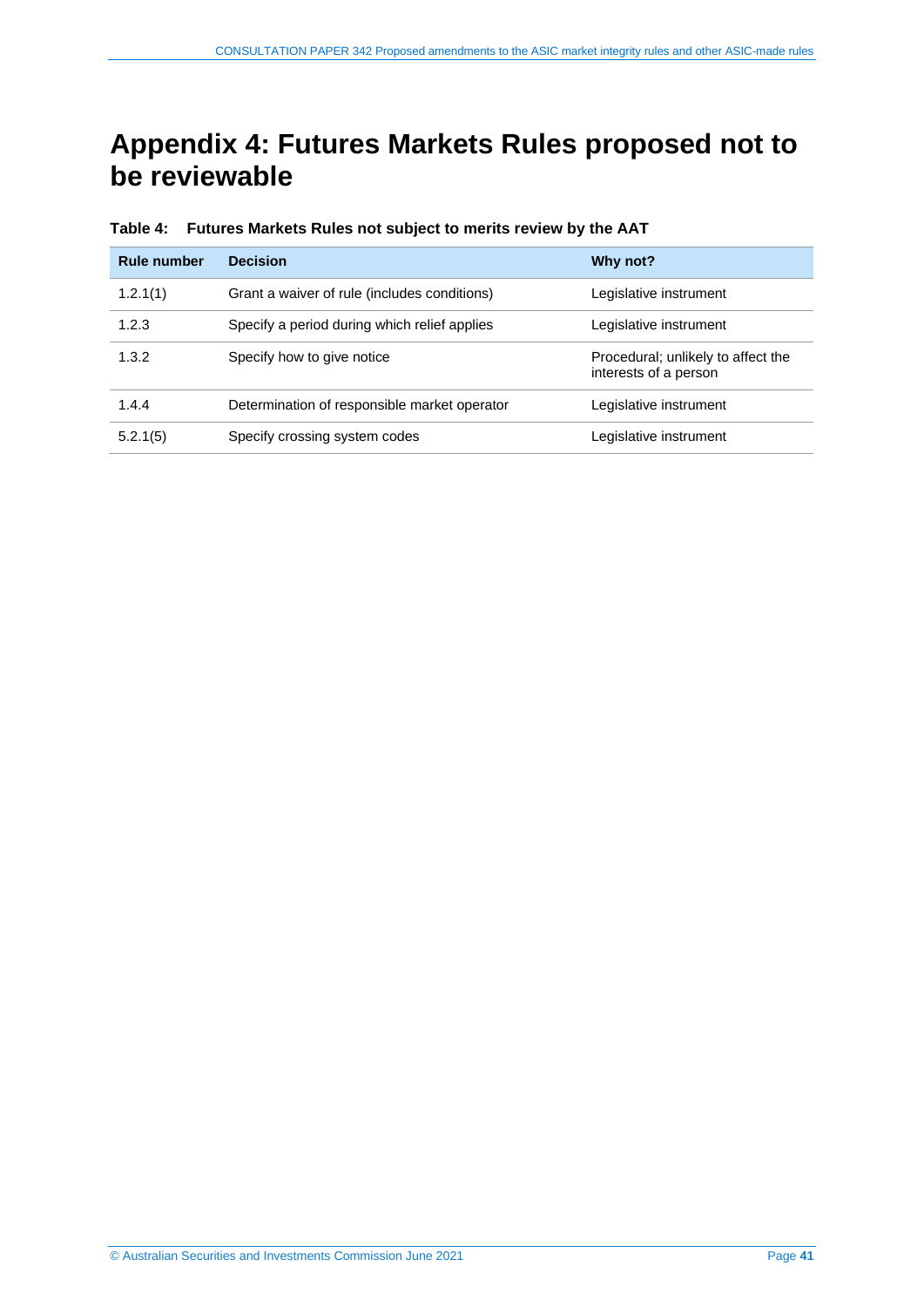# <span id="page-41-0"></span>**Key terms**

| Term                                                | <b>Meaning in this document</b>                                                                                                                                                           |  |  |  |
|-----------------------------------------------------|-------------------------------------------------------------------------------------------------------------------------------------------------------------------------------------------|--|--|--|
| AAT                                                 | Administrative Appeals Tribunal                                                                                                                                                           |  |  |  |
| accredited derivatives<br>adviser                   | A person accredited under Part 2.4 of the Securities<br><b>Markets Rules</b>                                                                                                              |  |  |  |
| AFS licence                                         | An Australian financial services licence under s913B of<br>the Corporations Act that authorises a person who carries<br>on a financial services business to provide financial<br>services |  |  |  |
|                                                     | Note: This is a definition contained in s761A.                                                                                                                                            |  |  |  |
| AFS licensee                                        | A person who holds an AFS licence under s913B of the<br><b>Corporations Act</b>                                                                                                           |  |  |  |
|                                                     | Note: This is a definition contained in s761A.                                                                                                                                            |  |  |  |
| <b>ASIC</b>                                         | Australian Securities and Investments Commission                                                                                                                                          |  |  |  |
| ASIC-made rules                                     | Collectively:<br>• market integrity rules made under s798G of the<br>Corporations Act;<br>• derivative transaction rules made under s901A of the<br>Corporations Act;                     |  |  |  |
|                                                     | • derivative trade repository rules made under s903A of<br>the Corporations Act;                                                                                                          |  |  |  |
|                                                     | • client money rules made under s981J of the<br>Corporations Act; and                                                                                                                     |  |  |  |
|                                                     | • financial benchmark rules and compelled financial<br>benchmark rules made under s908CA and 908CD of<br>the Corporations Act                                                             |  |  |  |
| ASX                                                 | ASX Limited or the exchange market operated by ASX<br>Limited                                                                                                                             |  |  |  |
| <b>AUSTRAC</b>                                      | Australian Transaction Reports and Analysis Centre                                                                                                                                        |  |  |  |
| Australian domestic<br>licensed financial<br>market | A financial market licensed under s795B(1) of the<br><b>Corporations Act</b>                                                                                                              |  |  |  |
| Ch 6 (for example)                                  | A chapter of the Corporations Act (in this example<br>numbered 6), unless otherwise specified                                                                                             |  |  |  |
| Chi-X                                               | Chi-X Australia Pty Limited or the exchange market<br>operated by Chi-X                                                                                                                   |  |  |  |
| <b>Corporations Act</b>                             | Corporations Act 2001 (Cth), including regulations made<br>for the purposes of that Act                                                                                                   |  |  |  |
| CP 277 (for example)                                | An ASIC consultation paper (in this example numbered<br>277)                                                                                                                              |  |  |  |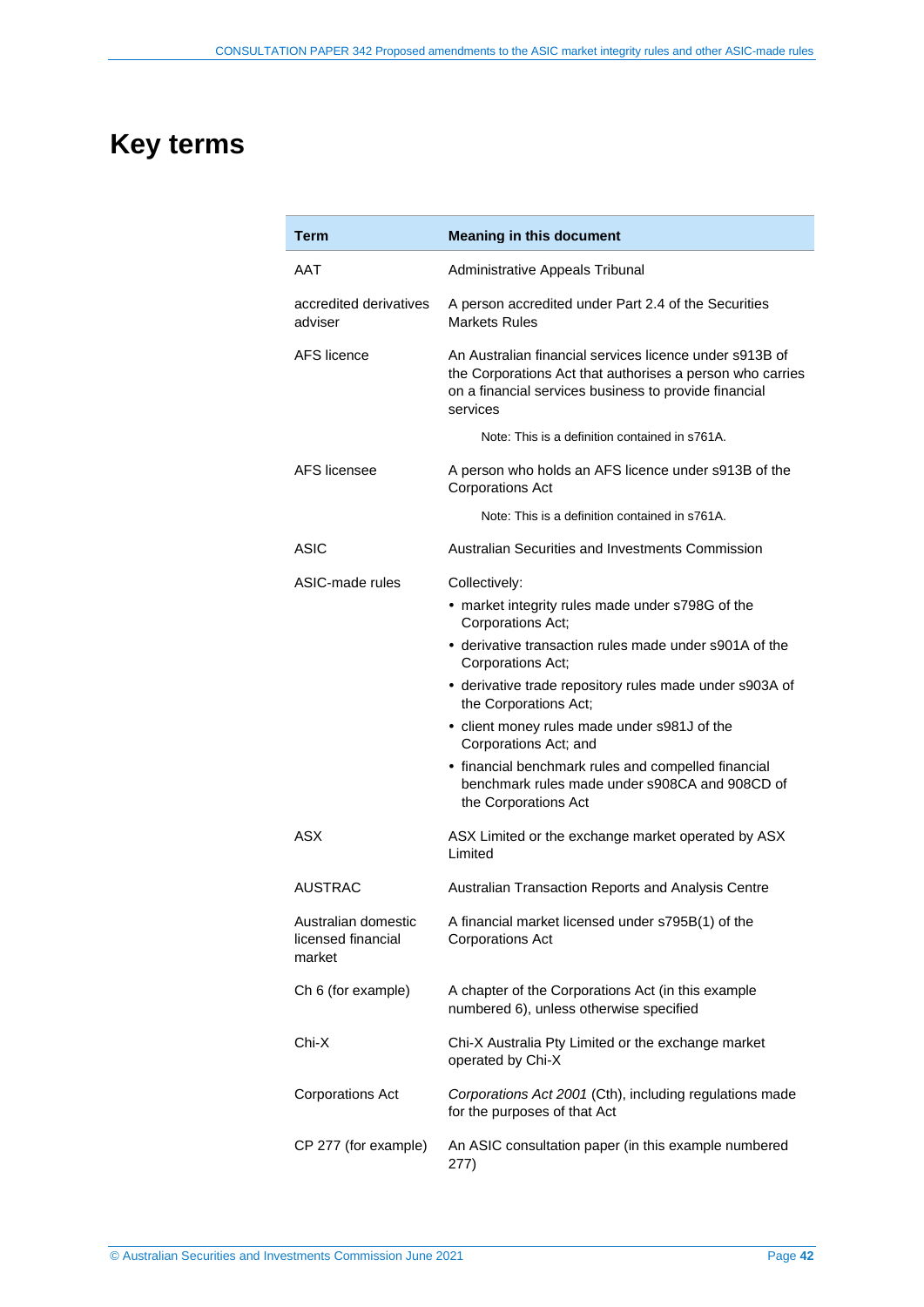| Term                               | <b>Meaning in this document</b>                                                                                                                                                 |
|------------------------------------|---------------------------------------------------------------------------------------------------------------------------------------------------------------------------------|
| financial market                   | As defined in s767A of the Corporations Act. It<br>encompasses facilities through which offers to acquire or<br>dispose of financial products are regularly made or<br>accepted |
| <b>Futures Markets</b><br>Rules    | ASIC Market Integrity Rules (Futures Markets) 2017-<br>rules made by ASIC under s798G of the Corporations Act                                                                   |
| Legislation Act                    | Legislation Act 2003                                                                                                                                                            |
| market                             | Any of:<br>• the ASX market:<br>• the Chi-X market:<br>• the IMB market:<br>• the NSXA market; or<br>• the SSX market                                                           |
| market integrity rules             | Rules made by ASIC, under s798G of the Corporations<br>Act, for trading on domestic licensed markets                                                                            |
| market participant                 | A participant of a market                                                                                                                                                       |
|                                    | Note: Participant has the meaning given by s761A of the<br>Corporations Act.                                                                                                    |
| NSXA                               | National Stock Exchange of Australia Limited or the<br>exchange market operated by NSXA                                                                                         |
| Part 2.4 (for example)             | A part of the market integrity rules (in this example<br>numbered 2.4), unless otherwise specified                                                                              |
| pre-trade<br>transparency          | Information on bids and offers being made publicly<br>available before transactions occur (i.e. displayed<br>liquidity)                                                         |
| price formation                    | The process determining price for a listed product<br>through the bid and offer trading process of a market                                                                     |
| Pt 7.2A (for example)              | A part of the Corporations Act (in this example numbered<br>7.2A), unless otherwise specified                                                                                   |
| <b>REP 432 (for</b><br>example)    | An ASIC report (in this example numbered 432)                                                                                                                                   |
| retail client                      | A retail client as defined in s761G of the Corporations Act                                                                                                                     |
| RG 146 (for example)               | An ASIC regulatory guide (in this example numbered<br>146)                                                                                                                      |
| s912A (for example)                | A section of the Corporations Act (in this example<br>numbered 912A), unless otherwise specified                                                                                |
| <b>Securities Markets</b><br>Rules | ASIC Market Integrity Rules (Securities Markets) 2017-<br>rules made by ASIC under s798G of the Corporations Act                                                                |
| <b>SSX</b>                         | Sydney Stock Exchange Limited or the exchange market<br>operated by SSX                                                                                                         |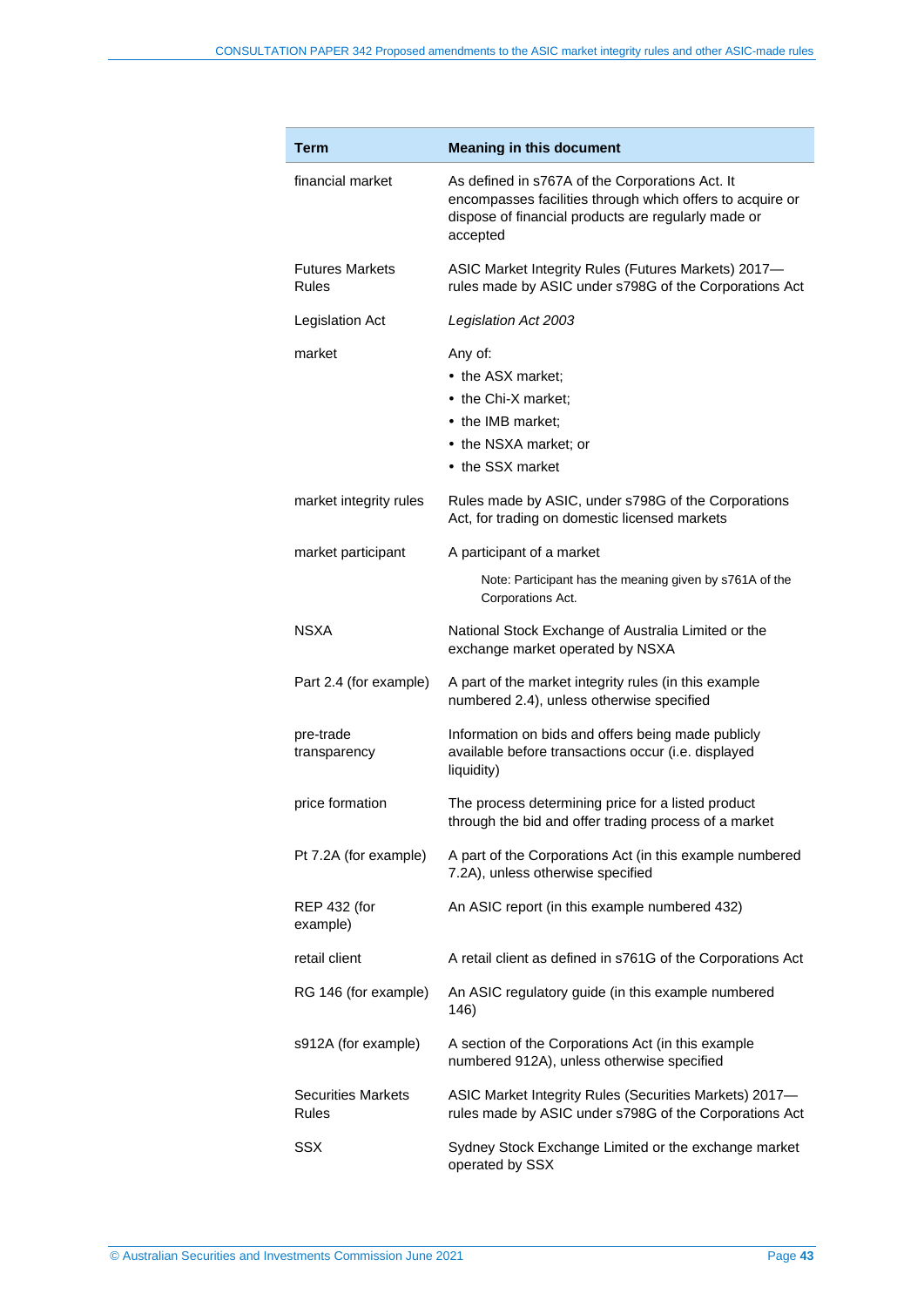# <span id="page-43-0"></span>**List of proposals and questions**

- B1 We propose to replace Part 2.4 of the Securities Markets Rules with principles-based rules (see [Attachment 1\)](https://asic.gov.au/regulatory-resources/find-a-document/consultation-papers/cp-342-proposed-amendments-to-the-asic-market-integrity-rules-and-other-asic-made-rules/) that require market participants to ensure that:
	- (a) their financial advisers are suitably qualified and experienced before providing personal advice to retail clients in relation to derivatives; and
	- (b) their qualifications relevant to providing advice on derivatives is noted on ASIC's Financial Advisers Register.

Note: Under this proposal, ASIC will no longer be required to approve examinations written by training providers that assess the knowledge and competency of derivatives advisers. Instead, a market participant will need to satisfy itself that, at all times, any individual involved in providing derivatives advice on its behalf to retail clients has the relevant skills, knowledge and experience for the role they are performing.

#### **Proposal Your feedback**

- B1Q1 Do you agree with this proposal? In your response, please give detailed reasons for your answer.
- B1Q2 What regulatory benefit, if any, do you believe would arise from maintaining (in the Securities Markets Rules) a separate set of training and qualification obligations for financial advisers who provide personal advice to retail clients in relation to derivatives—beyond what is already provided for in the FA standards, s912A(1)(e)–(f) of the Corporations Act and RG 146? In your response, please give detailed reasons for your answer.
- B1Q3 What cost savings do you believe would arise from this proposal (e.g. savings resulting from the removal of procedural elements such as submitting new accreditation applications, reaccreditation applications, renewals and other related notifications)? Please provide an estimate of future cost savings.
- B1Q4 Do you think the additional training and qualification obligations should be expanded to include other complex product classes traded on a licensed market (e.g. hybrids)? Please give detailed reasons for your answer.
- B1Q5 Do you consider that it would be preferable for ASIC to repeal Part 2.4 in its entirety and rely solely on the Corporations Act in the regulation of these matters?
- B2 We propose to amend Rule 6.2.3 of the Securities Markets Rules (see [Attachment 1\)](https://asic.gov.au/regulatory-resources/find-a-document/consultation-papers/cp-342-proposed-amendments-to-the-asic-market-integrity-rules-and-other-asic-made-rules/) to clarify that a trade with price improvement:
	- (a) cannot include orders from more than one client on both sides of the transaction (i.e. it will be possible to have one client to one client or one client to multiple clients); and
	- (b) where the participant is acting as 'principal', there cannot be multiple parties on both sides of the transaction (i.e. it will be possible to have multiple clients to principal or one client to principal aggregated with one or more clients).
- B2Q1 Do you agree with our proposal? Please give reasons for your answer.
- B2Q2 Do you consider the proposal will alleviate any uncertainty participants have about how this exception applies to aggregated orders?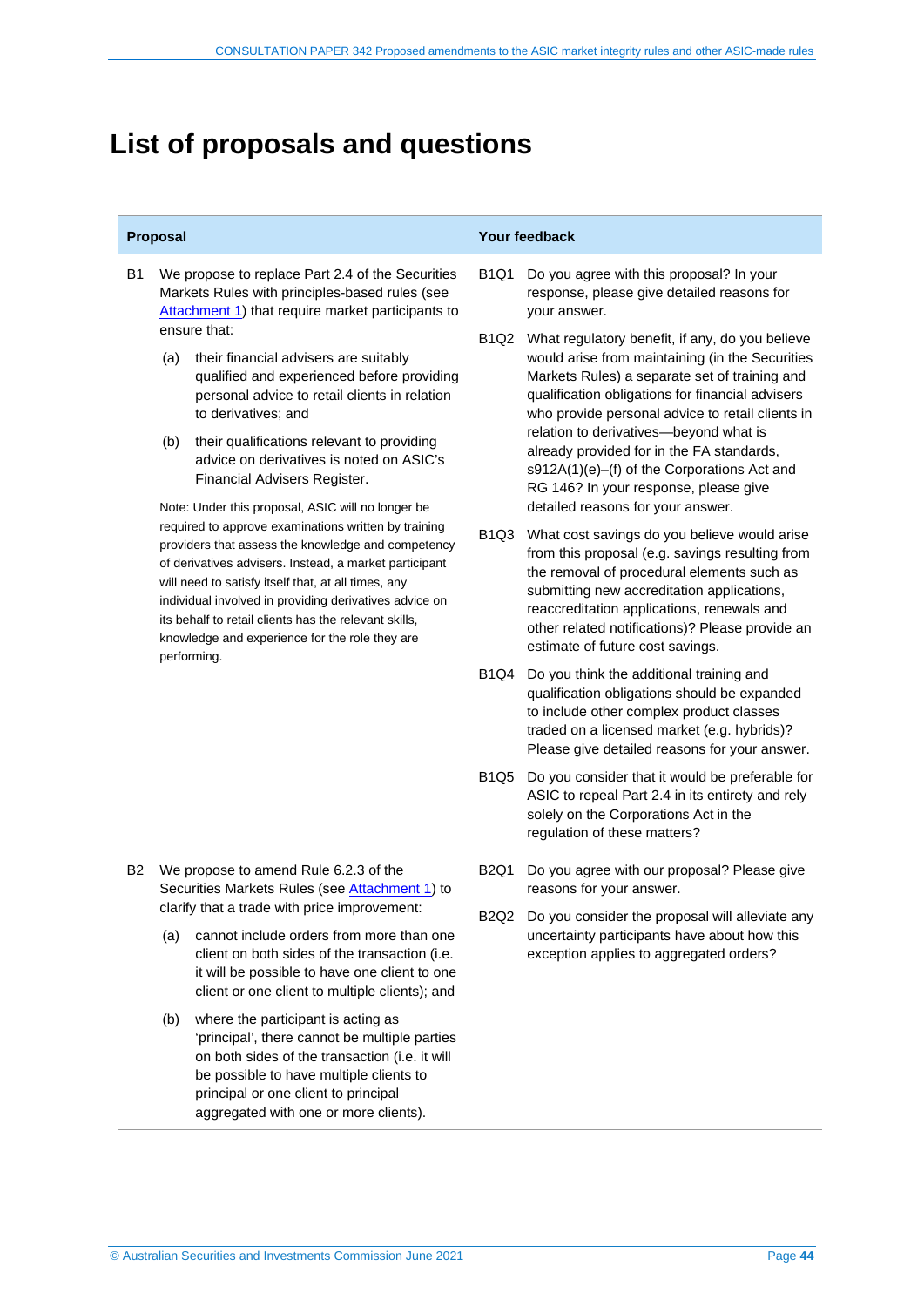| Proposal       |                                                                                                                                                                                                                                           | Your feedback                 |                                                                                                                                                                                                                                                                                                           |
|----------------|-------------------------------------------------------------------------------------------------------------------------------------------------------------------------------------------------------------------------------------------|-------------------------------|-----------------------------------------------------------------------------------------------------------------------------------------------------------------------------------------------------------------------------------------------------------------------------------------------------------|
| B3             | We propose to amend Rule 3.4.3 of the<br>Securities Markets Rules (see Attachment 1)                                                                                                                                                      |                               | Do you agree with our proposal? Please give<br>reasons for your answer.                                                                                                                                                                                                                                   |
|                | to provide that a market participant is not<br>required to give the notifications required by<br>Rule 3.4.3(1)(b) if the market transaction is in<br>respect of a financial product which is a                                            | B3Q2                          | Have changes in market liquidity, alternative<br>trading venues or product innovation made<br>the notification in Rule 3.4.3(1)(b) necessary?                                                                                                                                                             |
|                | derivatives market contract.                                                                                                                                                                                                              |                               | B3Q3<br>Are you able to point to any information<br>asymmetry or other issues that have become<br>evident during the time that the waivers from<br>providing the information in Rule 3.4.3(1)(b)<br>have been in place?                                                                                   |
|                |                                                                                                                                                                                                                                           | <b>B3Q4</b>                   | If we do not proceed with the proposal, will<br>you be in a position to comply with Rule 3.4.3<br>when the class waiver expires? If not, what<br>are the estimated compliance costs (both one-<br>off and ongoing), costs of any IT build and<br>lead time for you to be able to comply with the<br>rule? |
| <b>B4</b>      | We propose to amend Rule 7.4.4 of the<br>Securities Markets Rules (see Attachment 1) to                                                                                                                                                   | <b>B4Q1</b>                   | Do you agree with our proposal? Please give<br>reasons for your answer.                                                                                                                                                                                                                                   |
|                | clarify that intermediary ID data is required for all<br>orders and transactions:                                                                                                                                                         | B4Q2                          | Do you consider that the proposal will remove<br>any existing uncertainty that participants have                                                                                                                                                                                                          |
|                | (a)<br>submitted by the AFS licence holder as<br>intermediary for the underlying client; and                                                                                                                                              |                               | about when the intermediary ID is required?                                                                                                                                                                                                                                                               |
|                | (b)<br>if there is an arrangement in place under<br>which the AFS licence holder is permitted<br>to submit trading messages into the<br>market participant's system as<br>intermediary for its own clients.                               |                               |                                                                                                                                                                                                                                                                                                           |
| C1             | We propose to replace the prohibited<br>employment condition in Rule 2.2.3 of the<br>Futures Markets Rules with a 'good fame and<br>character' test that mirrors Rule 2.1.4 of the                                                        |                               | Do you agree with our proposal to replace the<br>prohibited employment rule with a 'good fame<br>and character' test? Please give reasons for<br>your answer.                                                                                                                                             |
|                | Securities Markets Rules (see Attachment 2).                                                                                                                                                                                              |                               | C1Q2 Will the proposal result in any changes to your<br>systems and procedures or increased one-off<br>or ongoing compliance or administrative<br>costs? Please give an estimate of those costs.                                                                                                          |
| C <sub>2</sub> | We also propose to extend the 'good fame<br>and character' test to include employees and<br>other persons involved in the business of<br>a market operator with the addition of Rule 4.4.1<br>which has the same drafting as the proposed | C <sub>2</sub> Q <sub>1</sub> | Do you agree that the 'good fame and<br>character' requirement should also extend to<br>employees and other persons involved in the<br>business of a market operator? Please give<br>reasons for your answer.                                                                                             |
|                | Rule 2.2.3 (see Attachment 2).                                                                                                                                                                                                            |                               | C2Q2 Will the proposal result in any changes to your<br>systems and procedures or increased one-off<br>or ongoing compliance or administrative<br>costs? Please give an estimate of those costs.                                                                                                          |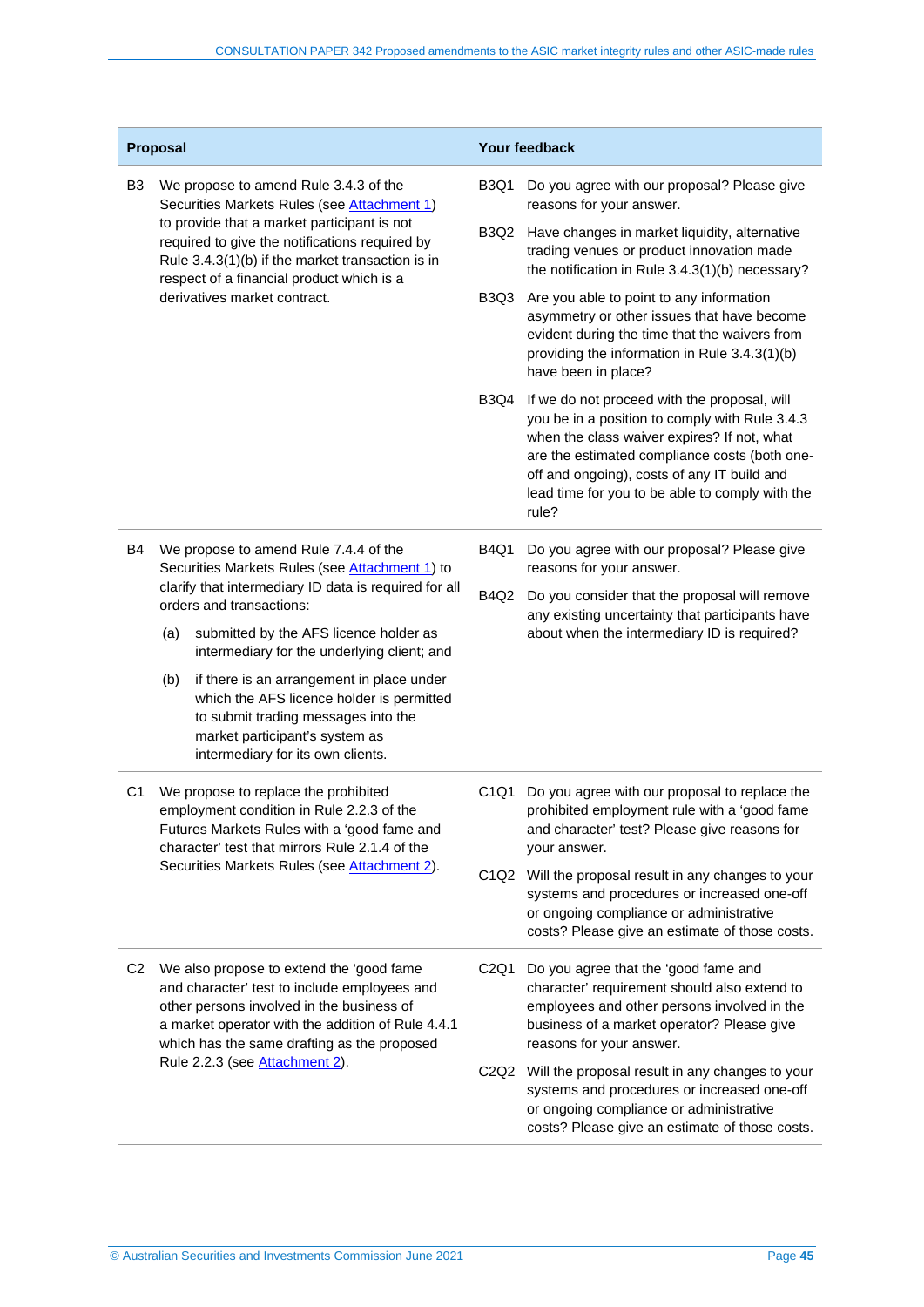| Proposal       |                                                                                                                                                                                                                                                                                                                                                                                                                                                                                                                                                  | <b>Your feedback</b>                                               |                               |                                                                                                                                                                                                                                                                                                                                                                                                                                                                     |
|----------------|--------------------------------------------------------------------------------------------------------------------------------------------------------------------------------------------------------------------------------------------------------------------------------------------------------------------------------------------------------------------------------------------------------------------------------------------------------------------------------------------------------------------------------------------------|--------------------------------------------------------------------|-------------------------------|---------------------------------------------------------------------------------------------------------------------------------------------------------------------------------------------------------------------------------------------------------------------------------------------------------------------------------------------------------------------------------------------------------------------------------------------------------------------|
| C <sub>3</sub> | We propose to add Rules 3.6.1 and 3.6.2 to the<br>Futures Markets Rules (see Attachment 2),<br>requiring a market participant to notify ASIC<br>(unless the same information has already been<br>reported to AUSTRAC) in a form prescribed by<br>ASIC as soon as practicable if it has reasonable<br>grounds to suspect that a person is:<br>(a) trading with inside information; or<br>(b) engaging in manipulative trading.<br>A market participant must not disclose to other<br>parties that it has notified ASIC of suspicious<br>activity. |                                                                    | C3Q1                          | What are your views on our proposed<br>approach to requiring suspicious activity<br>reporting? Are there other avenues for<br>obtaining this information?                                                                                                                                                                                                                                                                                                           |
|                |                                                                                                                                                                                                                                                                                                                                                                                                                                                                                                                                                  |                                                                    | C3Q2                          | Will compliance with this proposed obligation<br>require any changes to your systems or<br>procedures? What are the likely costs of such<br>changes (where possible, please identify the<br>nature of likely costs, quantify the estimated<br>costs and indicate whether such costs will be<br>one-off or ongoing)? Are there likely to be any<br>significant impediments to making these<br>changes?                                                               |
|                |                                                                                                                                                                                                                                                                                                                                                                                                                                                                                                                                                  |                                                                    |                               |                                                                                                                                                                                                                                                                                                                                                                                                                                                                     |
|                |                                                                                                                                                                                                                                                                                                                                                                                                                                                                                                                                                  |                                                                    |                               |                                                                                                                                                                                                                                                                                                                                                                                                                                                                     |
|                |                                                                                                                                                                                                                                                                                                                                                                                                                                                                                                                                                  |                                                                    |                               |                                                                                                                                                                                                                                                                                                                                                                                                                                                                     |
|                |                                                                                                                                                                                                                                                                                                                                                                                                                                                                                                                                                  |                                                                    | C <sub>3</sub> Q <sub>3</sub> | Do you have views on whether this proposal<br>is likely to impose any other additional costs<br>or burdens on any class of stakeholder?<br>Where possible, please identify the nature of<br>the likely costs/burdens, quantify the<br>estimated costs (including any assumptions<br>and relevant data) and indicate whether such<br>costs/burdens will be one-off or ongoing.<br>What other information should be<br>encapsulated in suspicious activity reporting? |
|                |                                                                                                                                                                                                                                                                                                                                                                                                                                                                                                                                                  |                                                                    | C3Q4                          | Are transitional arrangements necessary?<br>What are your views on what the transitional<br>time period and arrangements should be?                                                                                                                                                                                                                                                                                                                                 |
| C4             | We propose to amend Rule 3.4.4 of the Futures<br>Markets Rules (see <b>Attachment 2)</b> to remove the<br>requirement that:                                                                                                                                                                                                                                                                                                                                                                                                                      |                                                                    | C4Q1                          | Does the requirement, under Rule 3.3.4, that<br>client instructions must be 'in writing' serve<br>any regulatory or business purpose in light of                                                                                                                                                                                                                                                                                                                    |
|                | (a)                                                                                                                                                                                                                                                                                                                                                                                                                                                                                                                                              | client authorisations must be 'in writing';<br>and                 |                               | mandatory recording and record-keeping<br>requirements?                                                                                                                                                                                                                                                                                                                                                                                                             |
|                | (b)                                                                                                                                                                                                                                                                                                                                                                                                                                                                                                                                              | the authorisation must include<br>acknowledgments from the client. |                               | C4Q2 Does the requirement, under Rule 3.3.4, that<br>client instructions must be 'in writing' create<br>inefficiencies in the operation of the market or<br>the facilitation of client instructions?                                                                                                                                                                                                                                                                |
|                |                                                                                                                                                                                                                                                                                                                                                                                                                                                                                                                                                  |                                                                    | C4Q3                          | Do the client acknowledgements in Rule 3.4.4<br>(a)-(d) serve any regulatory purpose not<br>already covered by the operating rules of the<br>market or the Corporations Act?                                                                                                                                                                                                                                                                                        |
| C5             | We propose to amend Rule 3.5.3 of the Futures<br>Markets Rules to remove the requirement that<br>client authorisations must be 'in writing'.                                                                                                                                                                                                                                                                                                                                                                                                     |                                                                    | C5Q1                          | Does the requirement, under Rule 3.5.3, that<br>client instructions must be 'in writing' serve<br>any regulatory or business purpose in light of<br>mandatory recording and record-keeping<br>requirements?                                                                                                                                                                                                                                                         |
|                |                                                                                                                                                                                                                                                                                                                                                                                                                                                                                                                                                  |                                                                    | C5Q2                          | Does the requirement, under Rule 3.5.3, that<br>client instructions must be 'in writing' create<br>inefficiencies in the operation of the market or<br>the facilitation of client instructions?                                                                                                                                                                                                                                                                     |